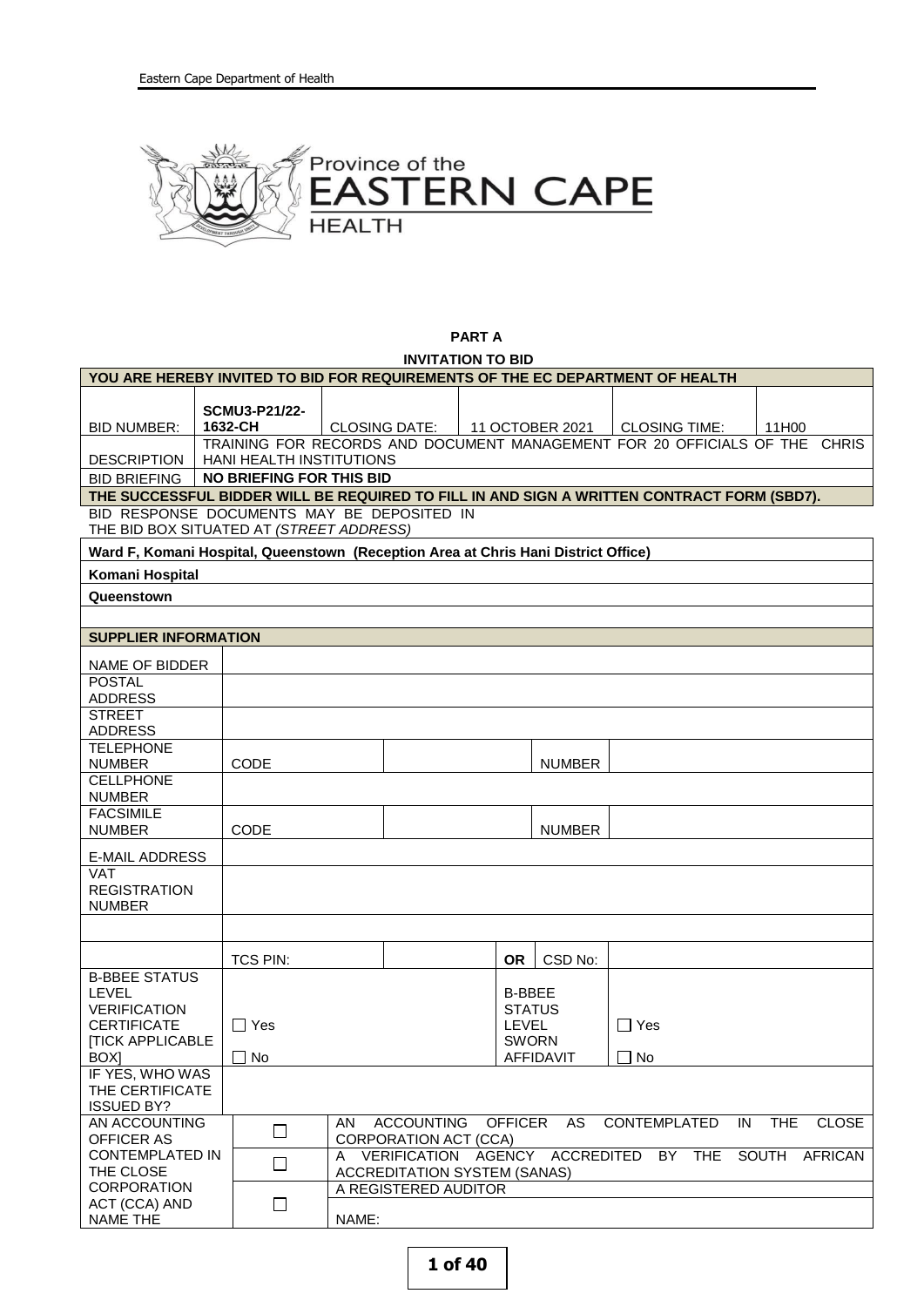| APPLICABLE IN THE                                                                       |                          |                                             |                        |         |                                                  |  |  |  |
|-----------------------------------------------------------------------------------------|--------------------------|---------------------------------------------|------------------------|---------|--------------------------------------------------|--|--|--|
| <b>TICK BOX</b>                                                                         |                          |                                             |                        |         |                                                  |  |  |  |
| [A B-BBEE STATUS LEVEL VERIFICATION CERTIFICATE/SWORN AFFIDAVIT(FOR EMES& QSEs) MUST BE |                          |                                             |                        |         |                                                  |  |  |  |
| <b>SUBMITTED IN ORDER TO QUALIFY FOR PREFERENCE POINTS FOR B-BBEET</b>                  |                          |                                             |                        |         |                                                  |  |  |  |
| ARE YOU THE                                                                             |                          |                                             |                        |         |                                                  |  |  |  |
| <b>ACCREDITED</b>                                                                       |                          |                                             | ARE YOU A              |         |                                                  |  |  |  |
| <b>REPRESENTATIVE</b>                                                                   |                          |                                             | <b>FOREIGN BASED</b>   |         |                                                  |  |  |  |
| <b>IN SOUTH AFRICA</b>                                                                  |                          |                                             | <b>SUPPLIER FOR</b>    |         |                                                  |  |  |  |
| <b>FOR THE GOODS</b>                                                                    | $\Box$ Yes               | $\Box$ No                                   | THE GOODS              |         | $\Box$ Yes<br>$\Box$ No                          |  |  |  |
| <b>/SERVICES</b>                                                                        |                          |                                             | <b>/SERVICES</b>       |         |                                                  |  |  |  |
| <b><i>NORKS</i></b>                                                                     |                          |                                             | <b><i>NORKS</i></b>    |         | <b>IF YES ANSWER PART B:3</b>                    |  |  |  |
| OFFERED?                                                                                | [IF YES ENCLOSE PROOF]   |                                             | OFFERED?               | BELOW 1 |                                                  |  |  |  |
|                                                                                         |                          |                                             |                        |         |                                                  |  |  |  |
|                                                                                         |                          |                                             |                        |         |                                                  |  |  |  |
| <b>SIGNATURE OF</b><br><b>BIDDER</b>                                                    |                          |                                             |                        |         |                                                  |  |  |  |
| <b>CAPACITY UNDER</b>                                                                   |                          |                                             | <b>DATE</b>            |         |                                                  |  |  |  |
| <b>WHICH THIS BID</b>                                                                   |                          |                                             |                        |         |                                                  |  |  |  |
| <b>IS SIGNED (Attach</b>                                                                |                          |                                             |                        |         |                                                  |  |  |  |
| proof of authority                                                                      |                          |                                             |                        |         |                                                  |  |  |  |
| to sign this bid;                                                                       |                          |                                             |                        |         |                                                  |  |  |  |
| e.g. resolution of                                                                      |                          |                                             |                        |         |                                                  |  |  |  |
| directors, etc.)                                                                        |                          |                                             |                        |         |                                                  |  |  |  |
| <b>TOTAL NUMBER</b>                                                                     |                          |                                             |                        |         |                                                  |  |  |  |
| OF ITEMS                                                                                |                          |                                             | <b>TOTAL BID PRICE</b> |         |                                                  |  |  |  |
| <b>OFFERED</b>                                                                          |                          |                                             | (ALL INCLUSIVE)        |         |                                                  |  |  |  |
|                                                                                         |                          | BIDDING PROCEDURE ENQUIRIES MAY BE DIRECTED |                        |         |                                                  |  |  |  |
| TO:                                                                                     |                          |                                             |                        |         | <b>TECHNICAL INFORMATION MAY BE DIRECTED TO:</b> |  |  |  |
| DEPARTMENT/                                                                             |                          |                                             | <b>CONTACT</b>         |         |                                                  |  |  |  |
| PUBLIC ENTITY                                                                           | <b>HEALTH</b>            |                                             | <b>PERSON</b>          |         | MRS. J.Z DYANTYI                                 |  |  |  |
| CONTACT                                                                                 |                          |                                             | <b>TELEPHONE</b>       |         |                                                  |  |  |  |
| <b>PERSON</b>                                                                           | MRS. J.Z DYANTYI         |                                             | <b>NUMBER</b>          |         | 045 8071139/045 807 1161                         |  |  |  |
| <b>TELEPHONE</b>                                                                        |                          |                                             | <b>FACSIMILE</b>       |         |                                                  |  |  |  |
| <b>NUMBER</b>                                                                           | 045 8071139/045 807 1161 |                                             | <b>NUMBER</b>          | N/A     |                                                  |  |  |  |
| <b>FACSIMILE</b>                                                                        |                          |                                             | E-MAIL                 |         |                                                  |  |  |  |
| <b>NUMBER</b>                                                                           | N/A                      |                                             | <b>ADDRESS</b>         |         | Julenda.mazwayi@echealth.gov.za                  |  |  |  |
| <b>E-MAIL ADDRESS</b>                                                                   |                          | Julenda.mazwayi@echealth.gov.za             |                        |         |                                                  |  |  |  |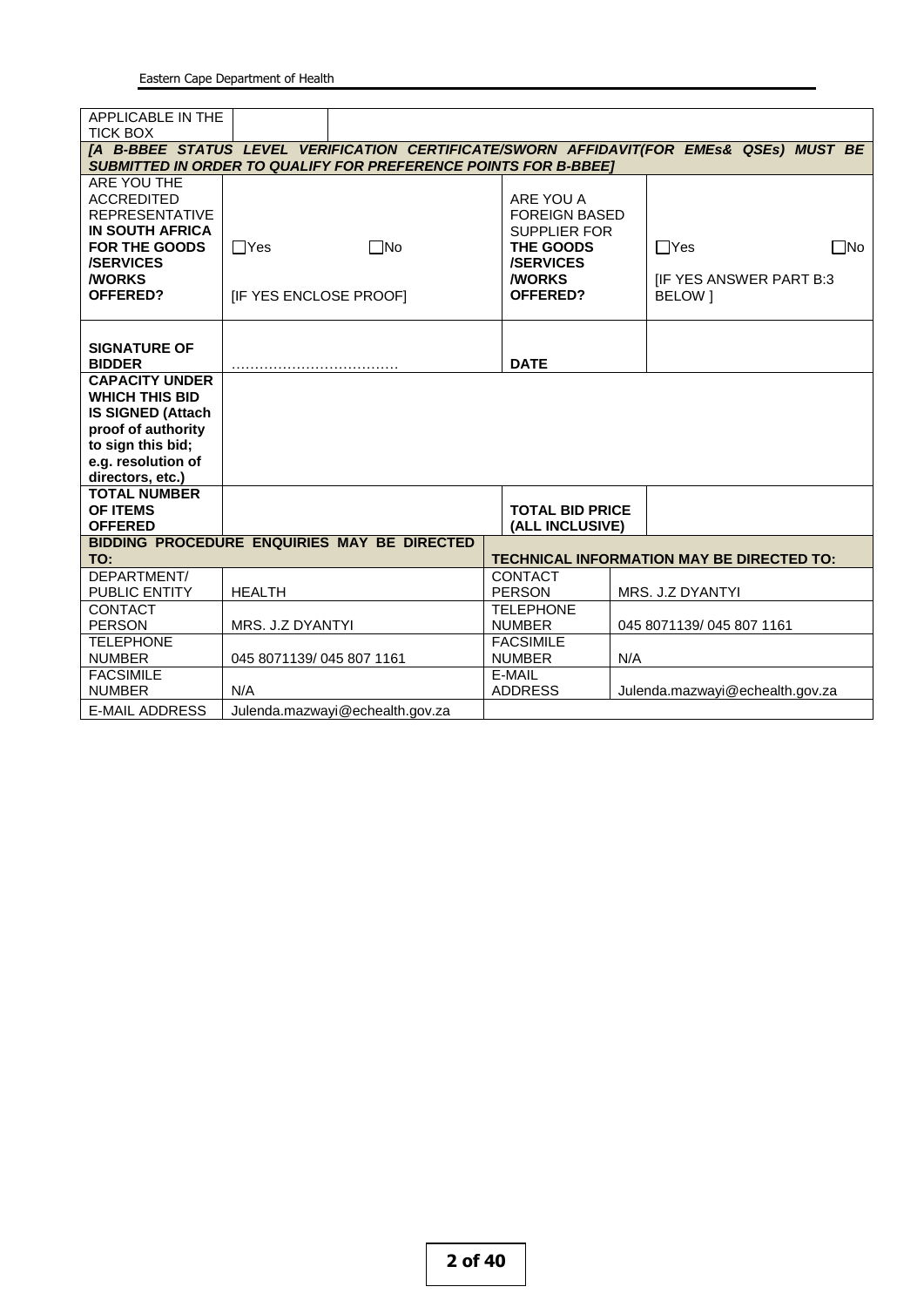**PART B TERMS AND CONDITIONS FOR BIDDING**

|     | 1. BID SUBMISSION:                                                                                                                                                                                                                                                                                                                                                    |
|-----|-----------------------------------------------------------------------------------------------------------------------------------------------------------------------------------------------------------------------------------------------------------------------------------------------------------------------------------------------------------------------|
|     | 1.1. BIDS MUST BE DELIVERED BY THE STIPULATED TIME TO THE CORRECT ADDRESS. LATE<br>BIDS WILL NOT BE ACCEPTED FOR CONSIDERATION.                                                                                                                                                                                                                                       |
|     | 1.2. ALL BIDS MUST BE SUBMITTED ON THE OFFICIAL FORMS PROVIDED-(NOT TO BE RE-TYPED)<br>OR ONLINE                                                                                                                                                                                                                                                                      |
|     | 1.3. BIDDERS MUST REGISTER ON THE CENTRAL SUPPLIER DATABASE (CSD) TO UPLOAD<br><b>MANDATORY INFORMATION NAMELY: (BUSINESS REGISTRATION/ DIRECTORSHIP/</b><br>MEMBERSHIP/IDENTITY NUMBERS; TAX COMPLIANCE STATUS; AND BANKING INFORMATION<br>FOR VERIFICATION PURPOSES). B-BBEE CERTIFICATE OR SWORN AFFIDAVIT FOR B-BBEE<br>MUST BE SUBMITTED TO BIDDING INSTITUTION. |
|     | 1.4. WHERE A BIDDER IS NOT REGISTERED ON THE CSD, MANDATORY INFORMATION NAMELY:<br>(BUSINESS REGISTRATION/ DIRECTORSHIP/ MEMBERSHIP/IDENTITY NUMBERS; TAX<br>COMPLIANCE STATUS MAY NOT BE SUBMITTED WITH THE BID DOCUMENTATION. B-BBEE<br>CERTIFICATE OR SWORN AFFIDAVIT FOR B-BBEE MUST BE SUBMITTED TO BIDDING<br><b>INSTITUTION.</b>                               |
|     | 1.5. THIS BID IS SUBJECT TO THE PREFERENTIAL PROCUREMENT POLICY FRAMEWORK ACT 2000<br>AND THE PREFERENTIAL PROCUREMENT REGULATIONS, 2017, THE GENERAL CONDITIONS<br>OF CONTRACT (GCC) AND, IF APPLICABLE, ANY OTHER LEGISLATION OR SPECIAL<br>CONDITIONS OF CONTRACT.                                                                                                 |
| 2.  | <b>TAX COMPLIANCE REQUIREMENTS</b>                                                                                                                                                                                                                                                                                                                                    |
| 2.1 | BIDDERS MUST ENSURE COMPLIANCE WITH THEIR TAX OBLIGATIONS.                                                                                                                                                                                                                                                                                                            |
| 2.2 | BIDDERS ARE REQUIRED TO SUBMIT THEIR UNIQUE PERSONAL IDENTIFICATION NUMBER<br>(PIN) ISSUED BY SARS TO ENABLE THE ORGAN OF STATE TO VIEW THE TAXPAYER'S<br>PROFILE AND TAX STATUS.                                                                                                                                                                                     |
|     | 2.3 APPLICATION FOR TAX COMPLIANCE STATUS (TCS) OR PIN MAY ALSO BE MADE VIA E-FILING.<br>IN ORDER TO USE THIS PROVISION, TAXPAYERS WILL NEED TO REGISTER WITH SARS AS E-<br>FILERS THROUGH THE WEBSITE WWW.SARS.GOV.ZA.                                                                                                                                               |
|     | 2.4 BIDDERS MAY ALSO SUBMIT A PRINTED TCS TOGETHER WITH THE BID.                                                                                                                                                                                                                                                                                                      |
| 2.5 | IN BIDS WHERE CONSORTIA / JOINT VENTURES / SUB-CONTRACTORS ARE INVOLVED, EACH<br>PARTY MUST SUBMIT A SEPARATE PROOF OF TCS / PIN / CSD NUMBER.                                                                                                                                                                                                                        |
|     | 2.6 WHERE NO TCS IS AVAILABLE BUT THE BIDDER IS REGISTERED ON THE CENTRAL SUPPLIER<br>DATABASE (CSD), A CSD NUMBER MUST BE PROVIDED.                                                                                                                                                                                                                                  |
| 3.  | <b>QUESTIONNAIRE TO BIDDING FOREIGN SUPPLIERS</b>                                                                                                                                                                                                                                                                                                                     |
|     | 3.1. IS THE BIDDER A RESIDENT OF THE REPUBLIC OF SOUTH AFRICA (RSA)?<br>$\Box$ YES $\Box$ NO                                                                                                                                                                                                                                                                          |
|     | 3.2. DOES THE BIDDER HAVE A BRANCH IN THE RSA?<br><b>YES</b><br>$\Box$ No                                                                                                                                                                                                                                                                                             |
|     | 3.3. DOES THE BIDDER HAVE A PERMANENT ESTABLISHMENT IN THE RSA?<br>$\Box$ YES $\Box$ NO                                                                                                                                                                                                                                                                               |
|     | 3.4. DOES THE BIDDER HAVE ANY SOURCE OF INCOME IN THE RSA?<br>$\Box$ YES $\Box$ NO                                                                                                                                                                                                                                                                                    |
|     | IF THE ANSWER IS "NO" TO ALL OF THE ABOVE, THEN, IT IS NOT A REQUIREMENT TO OBTAIN A<br>TAX COMPLIANCE STATUS / TAX COMPLIANCE SYSTEM PIN CODE FROM THE SOUTH AFRICAN<br>REVENUE SERVICE (SARS) AND IF NOT REGISTER AS PER 2.3 ABOVE.                                                                                                                                 |

**NB: FAILURE TO PROVIDE ANY OF THE ABOVE PARTICULARS MAY RENDER THE BID INVALID**. **TABLE OF CONTENTS**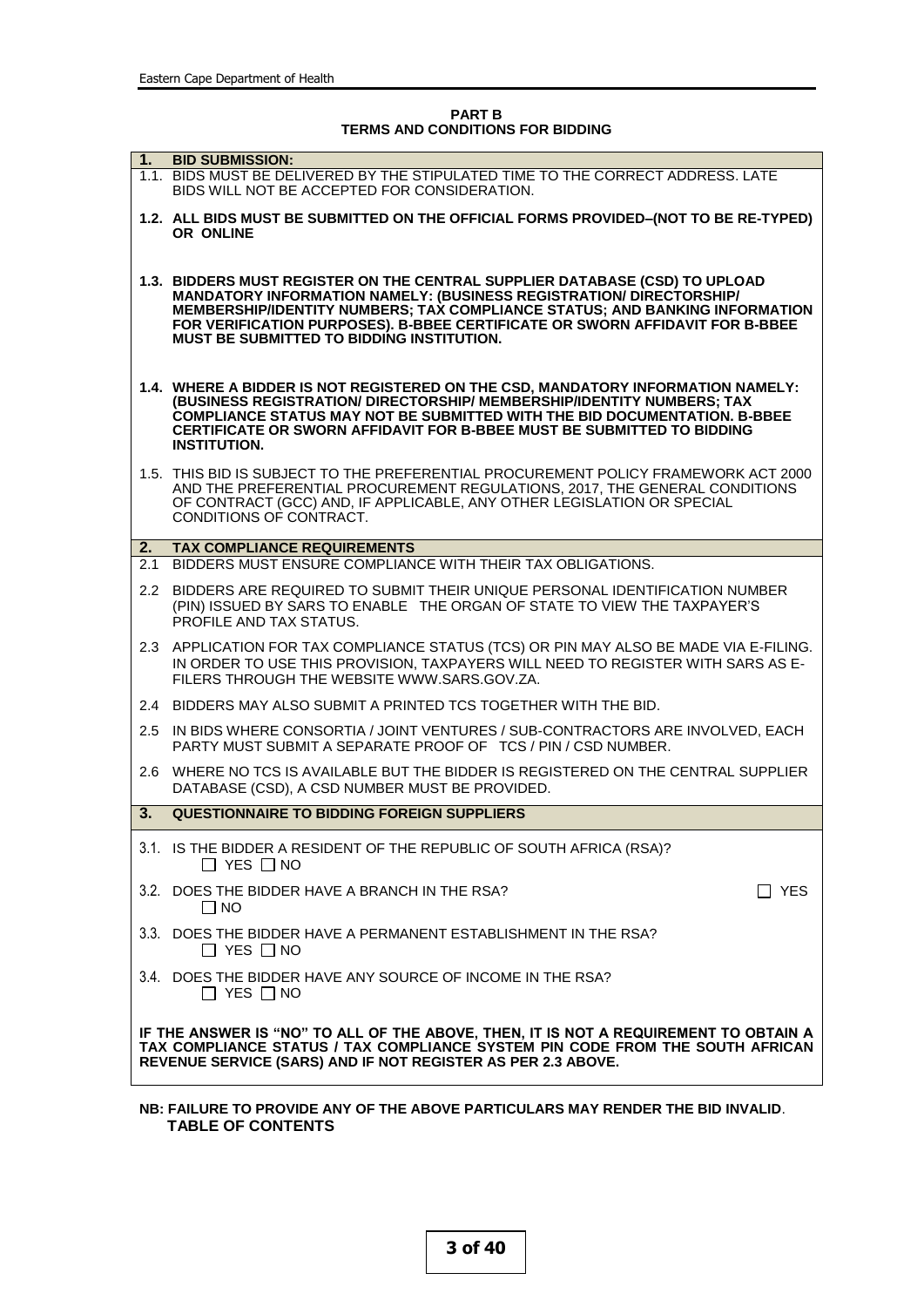**Invitation to Bid (SBD 1)**

- **Part 1 – Special Conditions of Bid**
- **Part 2 – Conditions of Contract and Operational Requirements**
- **Part 3 – Bid Strategy**
- **Part 4 – Summary of Scope**

## **Part 5 – Bid Forms and related documentation**

- **Schedule A** Government Procurement: General Conditions of Contract
- **Schedule B** Tax Clearance Certificate Requirement (SBD 2)
- **Schedule C** Pricing Schedule (SBD 3.2)
- **Schedule D** Declaration of Interest (SBD 4)
- **<u>Schedule E</u>** (i) Declaration of Bidder's Past Supply Chain Management Practices (SBD 8)
	- (ii) Certificate of Independent Bid Determination [SBD 9]
- **Schedule F** Qualifications and experience
- **Schedule G**  Organization type
- **Schedule H** Organisational Structure
- **Schedule I** Details of Bidder's nearest office
- Schedule J Financial Particulars
- **Schedule K** Preference Points Claim Forms (SBD 6.1)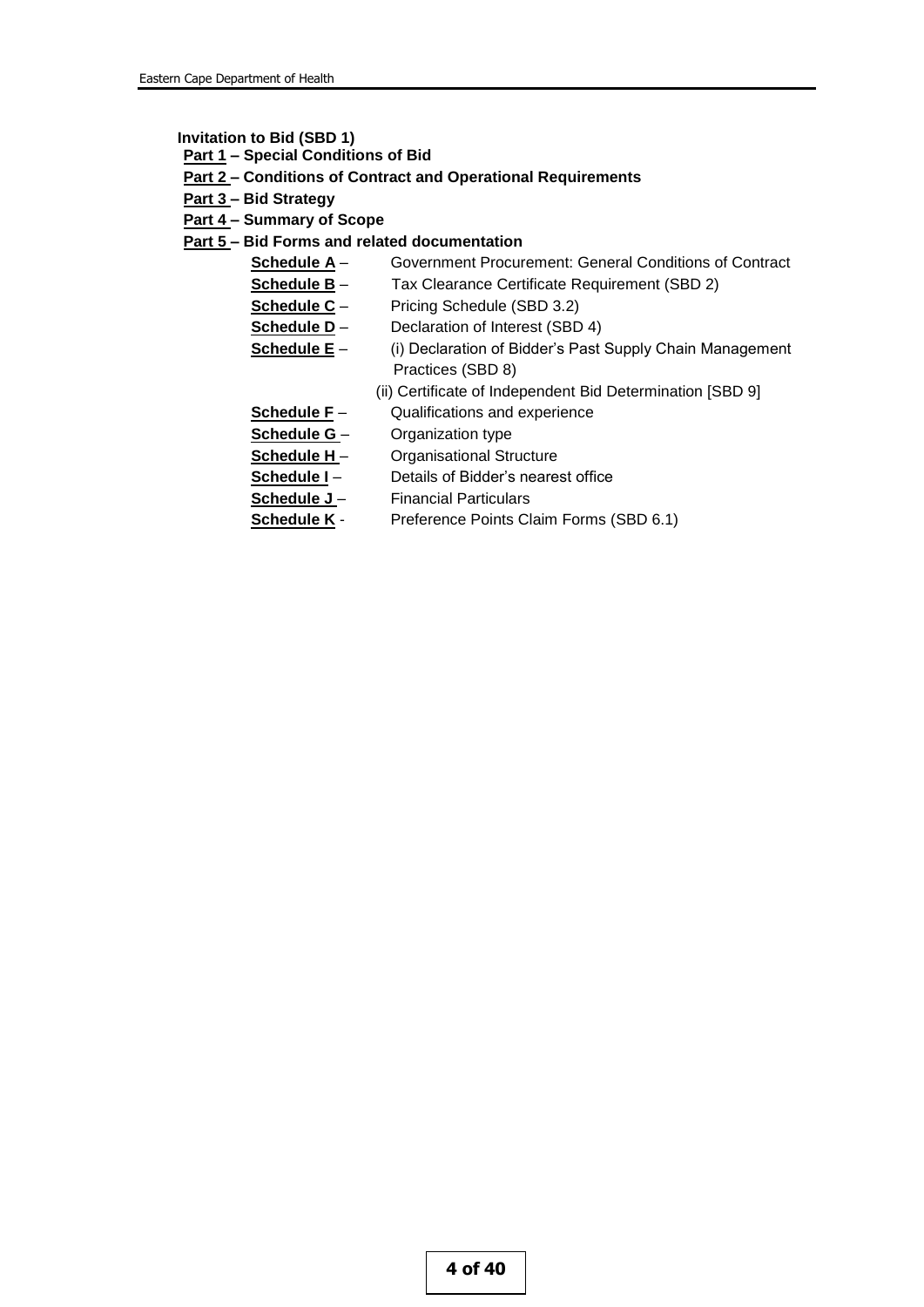## **DEFINITIONS**

The rules of interpretation and defined terms contained in the General Conditions of Contract (GCC) shall apply to this invitation to bid unless the context requires otherwise. In addition the following terms used in this invitation to bid shall, unless indicated otherwise, have the meanings assigned to such terms in the table below.

| means the Eastern Cape Department of Health acting for and on      |
|--------------------------------------------------------------------|
| behalf of the Eastern Cape Provincial Government;                  |
| means this invitation to bid comprising                            |
| $\circ$ The cover page and the table of content and definitions    |
| $\circ$ Part 1 which details the Conditions of Bid;                |
| $\circ$ Part 2 which details the Conditions of Contract and        |
| Operational Requirements;                                          |
| $\circ$ Part 3 which details the bid strategy                      |
| $\circ$ Part 4 which details the Specifications relating to the    |
| Technology / Services                                              |
| $\circ$ Part 5 which contains all the requisite bid forms and      |
| certificates:                                                      |
| As read with GCC - General Conditions of Contract                  |
| means the services defined on the cover page of this invitation to |
| bid and described in detail in the Specifications;                 |
| means the specifications contained in Part 4 of this invitation to |
| bid:                                                               |
|                                                                    |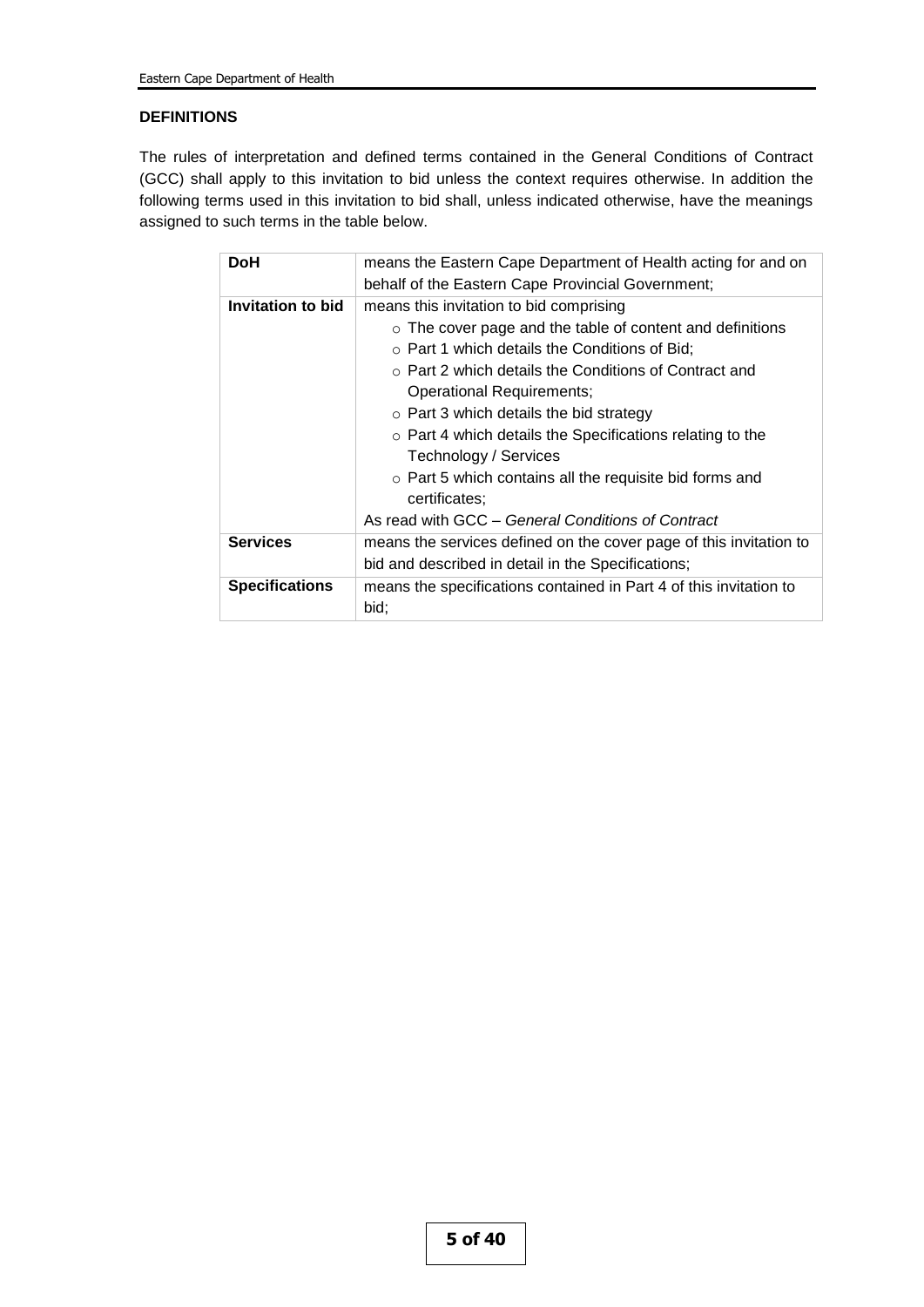# **PART 1**

## **Special Conditions of Bid**

#### **1. BACKGROUND AND INTRODUCTORY PROVISIONS**

Refer to Part 3 of this invitation to bid for background and introductory information relating to the Services and this invitation to bid.

### **2. OFFER AND SPECIAL CONDITIONS**

- 2.1 Without detracting from the generality of clause below, bidders must submit a completed and signed Invitation to Bid form (SBD 1) and requisite bid forms attached as **Part 5)** with its bid. Bidders must take careful note of the special conditions.
- **2.2 All bids submitted in reply to this invitation to bid should incorporate all the forms, parts, certificates and other documentation forming part of this invitation to bid, duly completed where required.**

## **2.3 It is a requirement that bidders register Central Supplier Database before submitting the bid. Failure to register may invalidate your bid.**

2.4 In the event that any form or certificate provided in Part 5 of this invitation to bid does not have adequate space for the bidder to provide the requested details, the bidder should attach an annexure to such form or certificate on which the requested details should be provided and the bidder should refer to such annexure in the form or certificate provided.

#### **3. CLOSING TIME OF BIDS AND PROVISIONS RELATING TO SUBMISSION OF BIDS**

- 3.1 The closing time for the receipt of bids in response to this invitation to bid is detailed on the cover page of this invitation to bid.
- 3.2 All bids must be submitted in a sealed envelope bearing the bid number, bid description and closing date.
- 3.4 All bids must be received before the closing time and date stipulated above and must be posted to or deposited in the bid box at the address detailed on the cover page of this invitation to bid.

#### **4. ENQUIRIES**

Should any bidder have any enquiries relating to this invitation to bid, such inquiries may only be addressed to the person/s detailed on the cover page to this invitation to bid at the number/s stipulated.

#### **5. COMPULSORY BID BRIEFING**

The details of the compulsory briefing session are indicated on the cover page of the bid. Bidders will be required to sign the attendance register at the briefing session. Signature of the attendance register will constitute proof of compliance with this condition. **Bidders who do not attend or do not sign the attendance register, will not be considered**

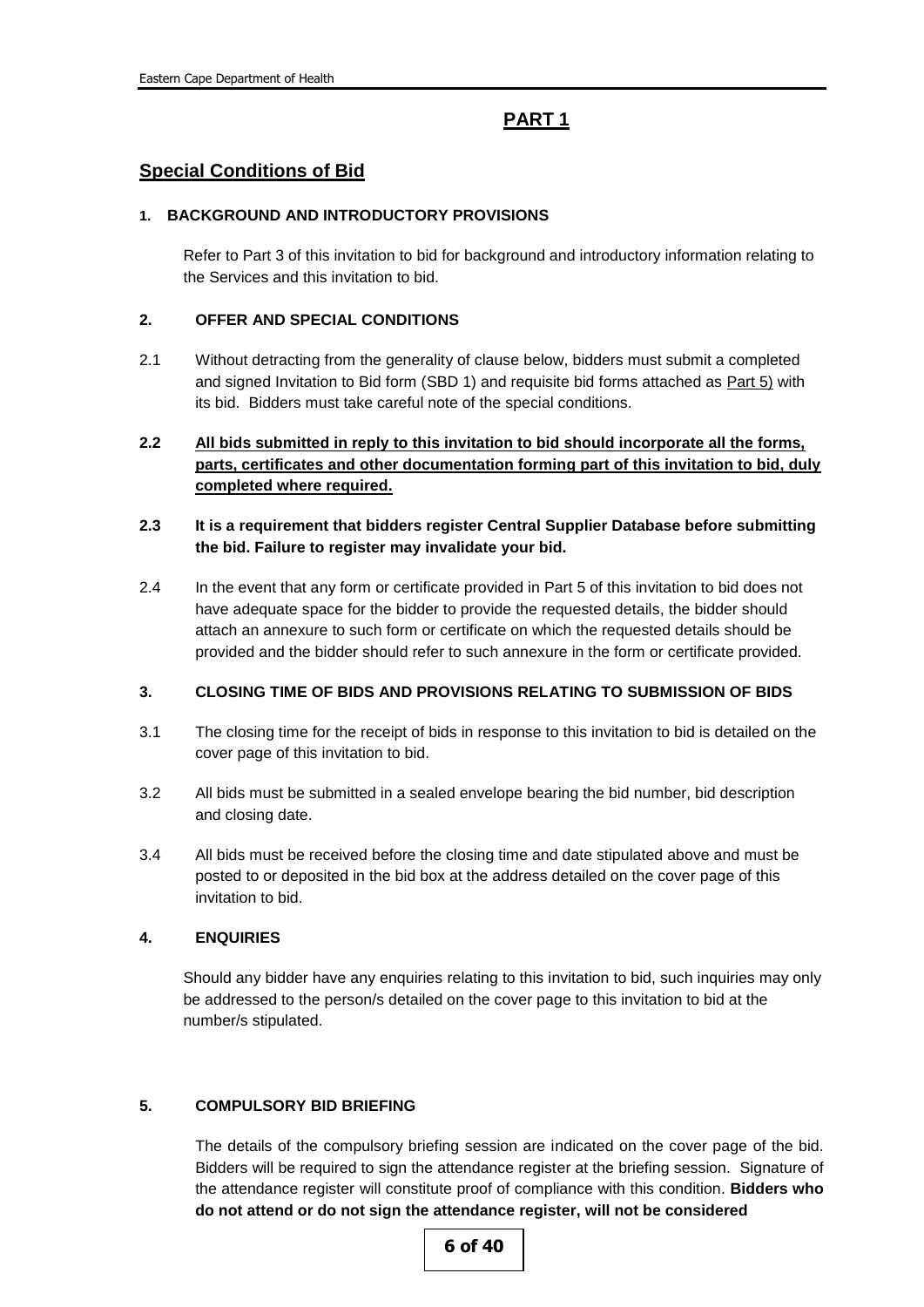#### **6. TAX CLEARANCE**

Tax Clearance Compliance Verification will be done with the CSD and SARS.

#### **7. PRICING**

- 7.1 The bidder must submit details regarding the bid price for the Services on the Pricing Schedule form/s attached as **Part 5 – Schedule C** which completed form/s must be submitted together with the bid documents.
- 7.2 Pricing must be stipulated INCLUSIVE OF VALUE ADDED TAX.
- 7.3 It is an express requirement of this invitation to bid that the bidders provide some transparency in respect to their pricing approach. In this regard, bidders must indicate the basis on which they have calculated their pricing by completing all aspects of the Pricing Schedule form Part 5 – Schedule C

#### 8. **DECLARATION OF INTEREST**

The bidder should submit a duly signed declaration of interest (SBD 4) together with the bid. The declaration of interest is attached as  $Part 5 - Schedule E (ii)$ .

#### **9. DECLARATION OF BIDDER'S PAST SUPPLY CHAIN MANAGEMENT PRACTICES**

The bidder must complete the declaration and sign accordingly to submit with the bid. The declaration of bidder's past supply chain management practices is attached as Part 5 – Schedule E

#### **10. QUALIFICATIONS OF BIDDERS**

Bidders must submit detailed information together with their bid of their experience in the relevant trade together with present contracts. These details should be submitted together with the bid on the form attached as Part 5 – Schedule F.

#### **11. PARTNERSHIPS AND LEGAL ENTITIES**

In the case of the bidder being a partnership, close corporation or a company all certificates reflecting the names, identity numbers and address of the partners, members or directors (as the case may be) must be submitted with the bid. These details should be submitted on the form attached as Part 5 – Schedule G

#### **12. CONSORTIUM / JOINT VENTURE**

- 12.1 It is recognized that bidders may wish to form consortia to provide the Services.
- 12.2 A bid in response to this invitation to bid by a consortium shall comply with the following requirements: -
- 12.2.1 It shall be signed so as to be legally binding on all consortium members;

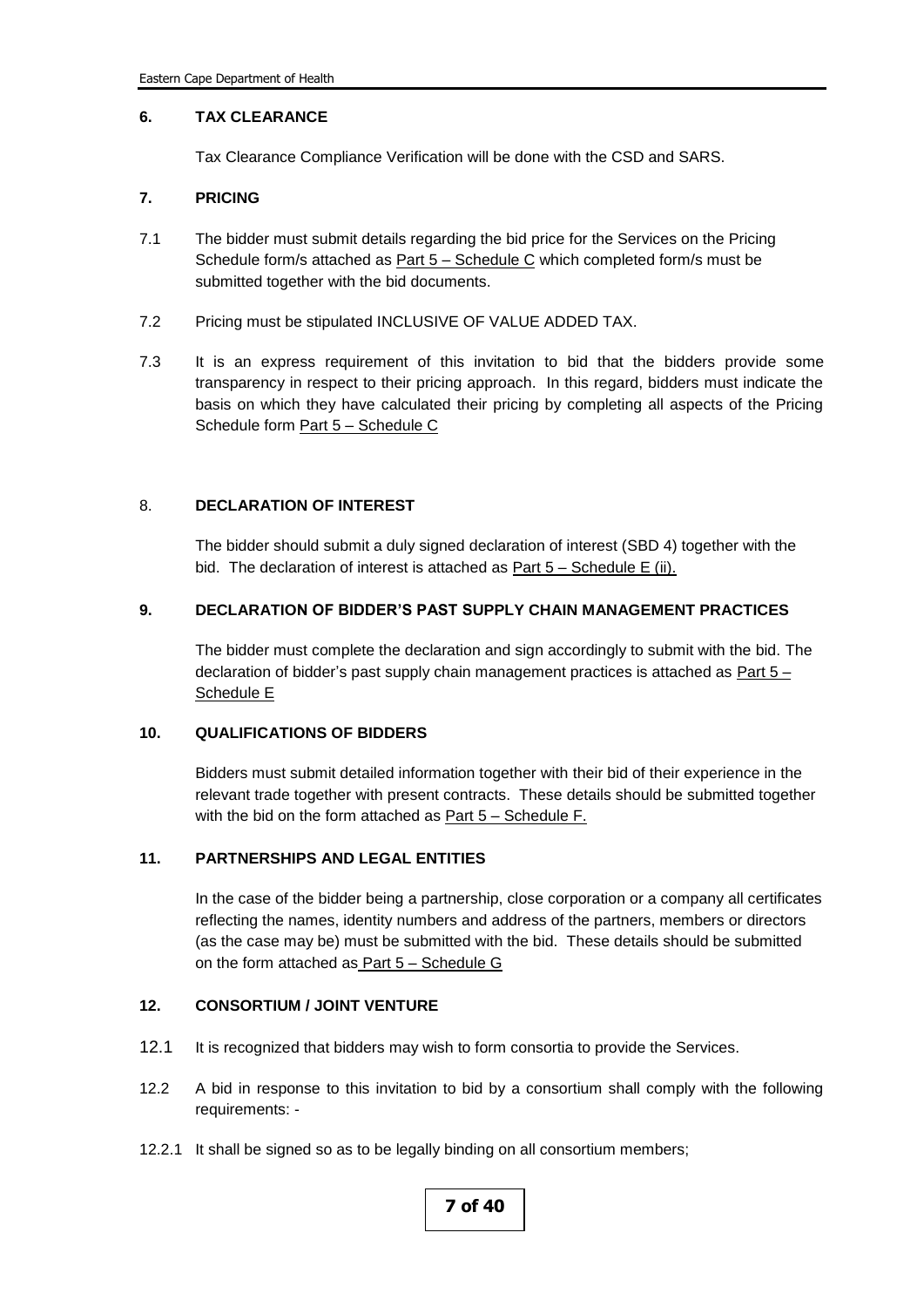- 12.2.2 One of the members shall be nominated by the others as authorized to be the lead member and this authorization shall be included in the agreement entered into between the consortium members;
- 12.2.3 The lead member shall be the only authorized party to make legal statements, communicate with the DOH and receive instructions for and on behalf of any and all the members of the consortium;
- 12.2.4 A copy of the agreement entered into by the consortium members shall be submitted with the bid.
- 12.2.5 Each party to the Consortium must submit a consolidated BBBEE Status Level Verification certificate for every separate bid.

#### **13. ORGANISATIONAL PRINCIPLES**

The bidder should submit a clear indication of the envisaged authorized organizational principles, procedures and functions for an effective delivery of the required Service at the relevant Institutions with the bid. These details should be submitted on the form attached as Part 5 - Schedule H

## **14. DETAILS OF THE PROSPECTIVE BIDDERS NEAREST OFFICE TO THE LOCATION OF THE CONTRACT**

The bidder should provide full details regarding the bidders nearest office to the Institutions at which the Services are to be provided (see Part 4 of this invitation to bid). These details should be provided on the form attached as **Part 5 – Schedule I** which completed form, must be submitted together with the bid.

#### **15. FINANCIAL PARTICULARS**

Bidder must provide full details regarding its financial particulars and standing, which particulars should be submitted together with the bid on the form attached as Part 5-Schedule J.

#### **16. PREFERENCE POINTS CLAIM FORMS**

Part 5 – Schedule K contains the Preference Points Claim Forms in terms of Preferential Procurement Regulations to be completed and signed by the bidder to the extent applicable and returned with this bid.

#### **17. VALIDITY**

Bid documentation submitted by the bidder will be valid and open for acceptance for a period of **120 (One hundred and twenty)** calendar days from the closing date and time stipulated on the front cover of this invitation to bid.

#### **18. ACCEPTANCE OF BIDS**

The State, the DoH does not bind itself to accept either the lowest or any other bid and reserves the right to accept the bid which it deems to be in the best interest of the State

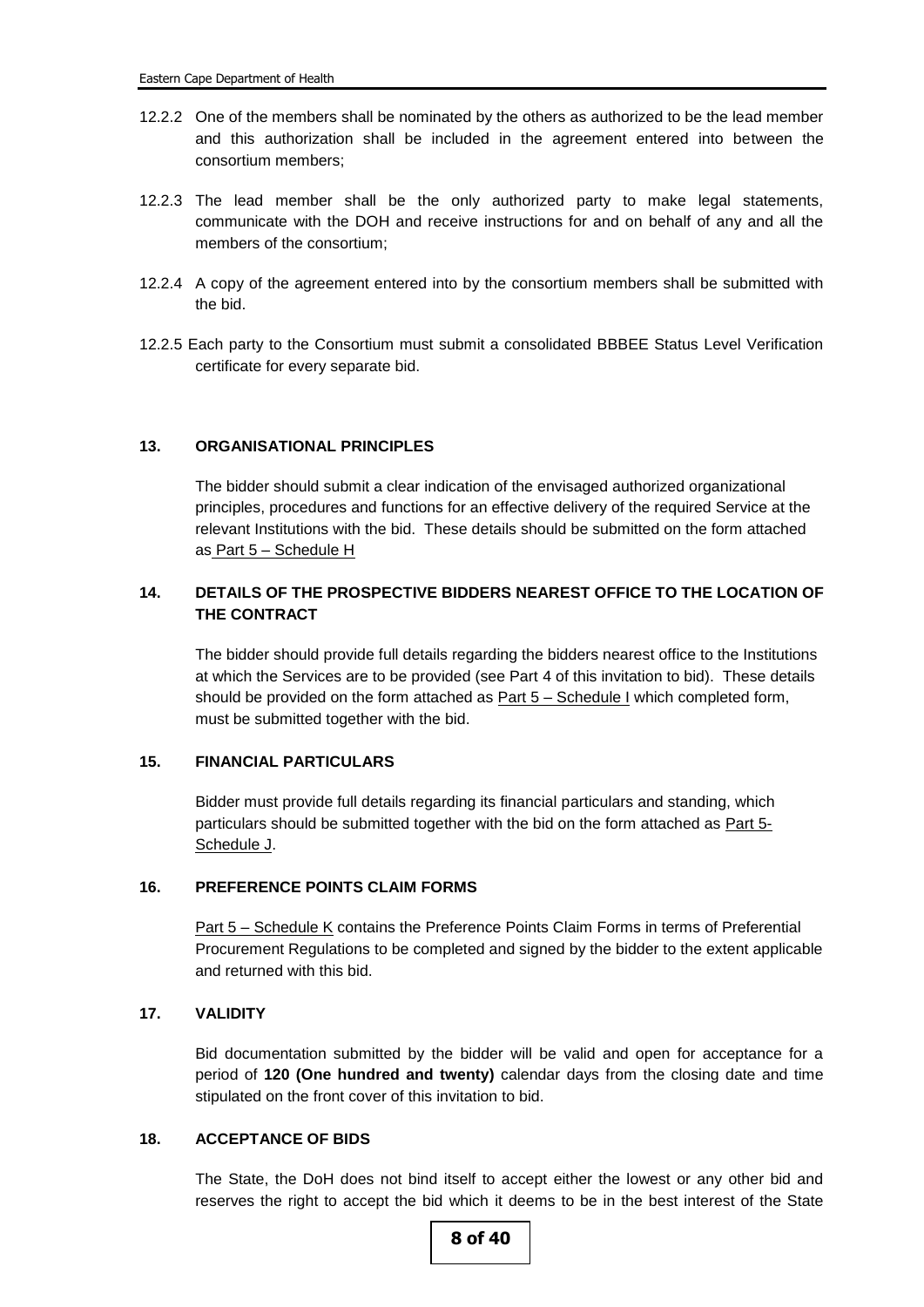even if it implies a waiver by the State, the DoH, of certain requirements which the State, the DoH, considers to be of minor importance and not complied with by the bidder.

#### **19. NO RIGHTS OR CLAIMS**

- 19.1 Receipt of the invitation to bid does not confer any right on any party in respect of the Services or in respect of or against the DoH. The DoH reserves the right, in its sole discretion, to withdraw by notice to bidders any Services or combination of Services from the bid process, to terminate any party's participation in the bid process or to accept or reject any response to this invitation to bid on notice to the bidders without liability to any party. Accordingly, parties have no rights, expressed or implied, with respect to any of the Services as a result of their participation in the bid process.
- 19.2 Neither the DoH, nor any of their respective directors, officers, employees, agents, representatives or advisors will assume any obligations for any costs or expenses incurred by any party in or associated with any appraisal and/or investigation relating to this invitation to bid or the subsequent submission of a bid in response to this invitation to bid in respect of the Services or any other costs, expenses or liabilities of whatsoever nature and howsoever incurred by bidders in connection with or arising out of the bid process.

#### **20. NON DISCLOSURE, CONFIDENTIALITY AND SECURITY**

- 20.1 The invitation to bid and its contents are made available on condition that they are used in connection with the bid process set out in the invitation to bid and for no other purpose. All information pertaining to this invitation to bid and its contents shall be regarded as restricted and divulged on a "need to know" basis with the approval of the DoH.
- 20.2 In the event that the bidder is appointed pursuant to this invitation to bid such bidder may be subject to security clearance prior to commencement of the Services.

#### **21. ACCURACY OF INFORMATION**

- 21.1 The information contained in the invitation to bid has been prepared in good faith. Neither the DoH nor any of their respective directors, advisors, officers, employees, agents, representatives make any representation or warranty or give any undertaking express or implied, or accept any responsibility or liability whatsoever, as to the contents, accuracy or completeness of the information contained in the invitation to bid, or any other written or oral information made available in connection with the bid and nothing contained herein is, or shall be relied upon as a promise or representation, whether as to the past or the future.
- 21.2 This invitation to bid may not contain all the information that may be required to evaluate a possible submission of a response to this invitation to bid. The bidder should conduct its own independent analysis of the operations to the extent required to enable it to respond to this bid.

#### **22. COMPETITION**

- 22.1 Bidders and their respective officers, employees and agents are prohibited from engaging in any collusive action with respect to the biding process which serves to limit competition amongst bidders.
- 22.2 In general, the attention of bidders is drawn to Section 4(1) (iii) of the Competition Act1998 (Act No. 89 of 1998) (the Competition Act) that prohibits collusive biding.

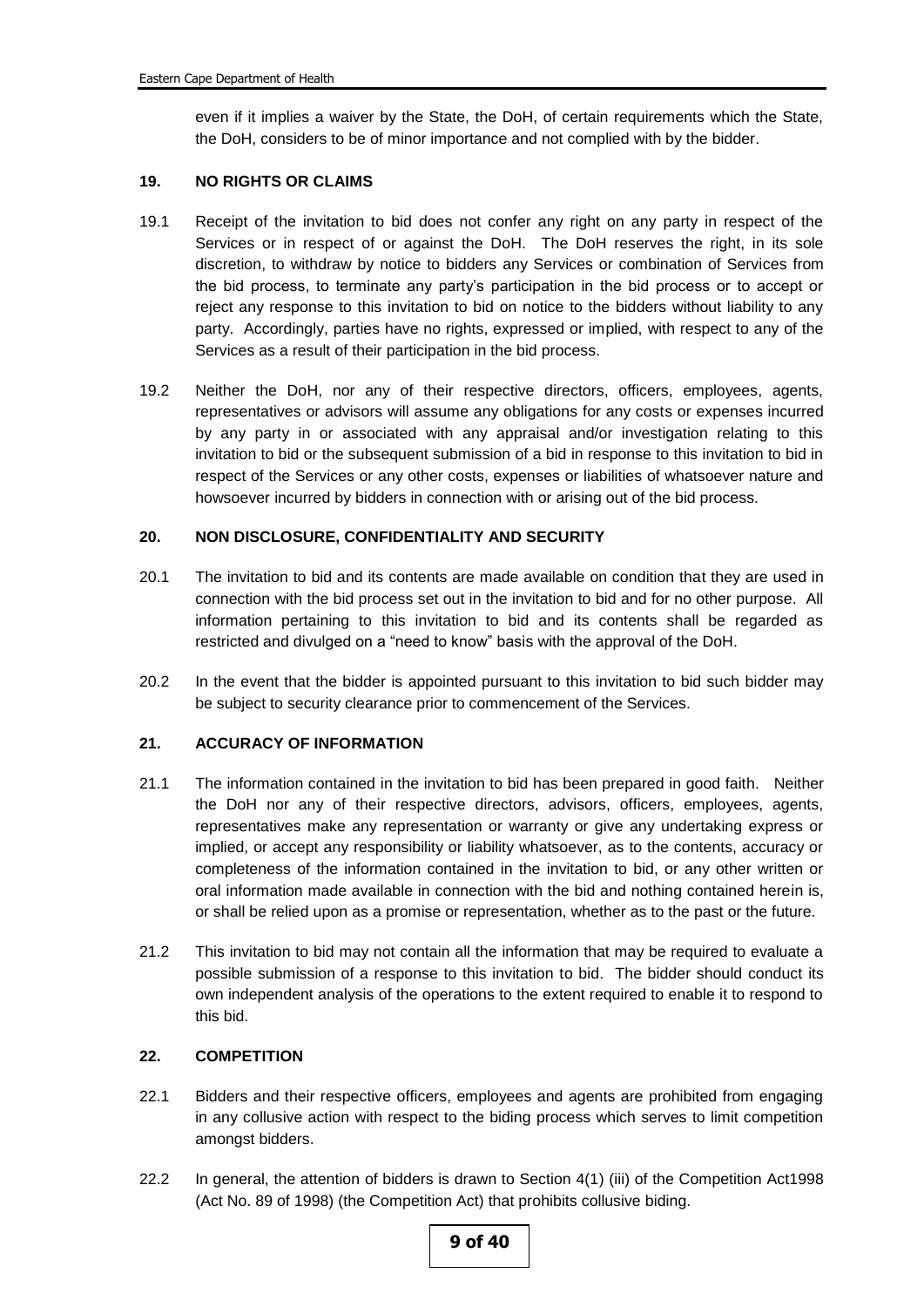- 22.3 If bidders have reason to believe that competition issues may arise from any submission of a response to this bid invitation they may make, they are encouraged to discuss their position with the competition authorities before submitting response.
- 22.4 Any correspondence or process of any kind between bidders and the competition authorities must be documented in the responses to this invitation to bid.

#### **23. RESERVATION OF RIGHTS**

- 23.1 Without limitation to any other rights of the DOH (whether otherwise reserved in this invitation to bid or under law), the DOH expressly reserves the right to:-
- 23.1.1 Request clarification on any aspect of a response to this invitation to bid received from the bidder, such requests and the responses to be in writing;
- 23.1.2 Amend the bidding process, including the timetables, closing date and any other date at its sole discretion;
- 23.1.3 Reject all responses submitted by bidders and to embark on a new bid process.
- 23.1.4 Cancel the bid if all bids received are below or equal to R1 000 000.
- 23.1.5 Award the bid to one or more than one service provider.
- 23.2 All shortlisted bidders will be subjected to screening by National Intelligent Agency (NIA)
- 23.3 It is recommended that the successful bidder employ the labourers (semi-skilled) that are within the sub-district

#### **24. SPECIAL CONDITIONS**

- 24.1 **Bidders must complete, sign all the prescribed bid forms and all pages must be initialed.**
- 24.2 Bidders must submit a confirmation letter from an accredited financial institution that the bidder will be assisted financially once the bid is awarded.
- 24.3. Bidders must attach a proof of a valid CSD Registration (Central Supplier Database) and Ensure that bided commodity appear on CSD.
- 24.4 Bidders must be registered on LOGIS with active banking details
- 24.5 Bidders must submit / attach written quotation on a letterhead or quotation book, even if the pricing schedule has been filled.
- 24.6 Quotations must have a company stamp, clear unit price and total price of all goods/service required and signed.
- 24.7 Bidders must ensure that they quoted according to our specification.
- 24.7.3 Form Part 5 schedule J must be completed accordingly

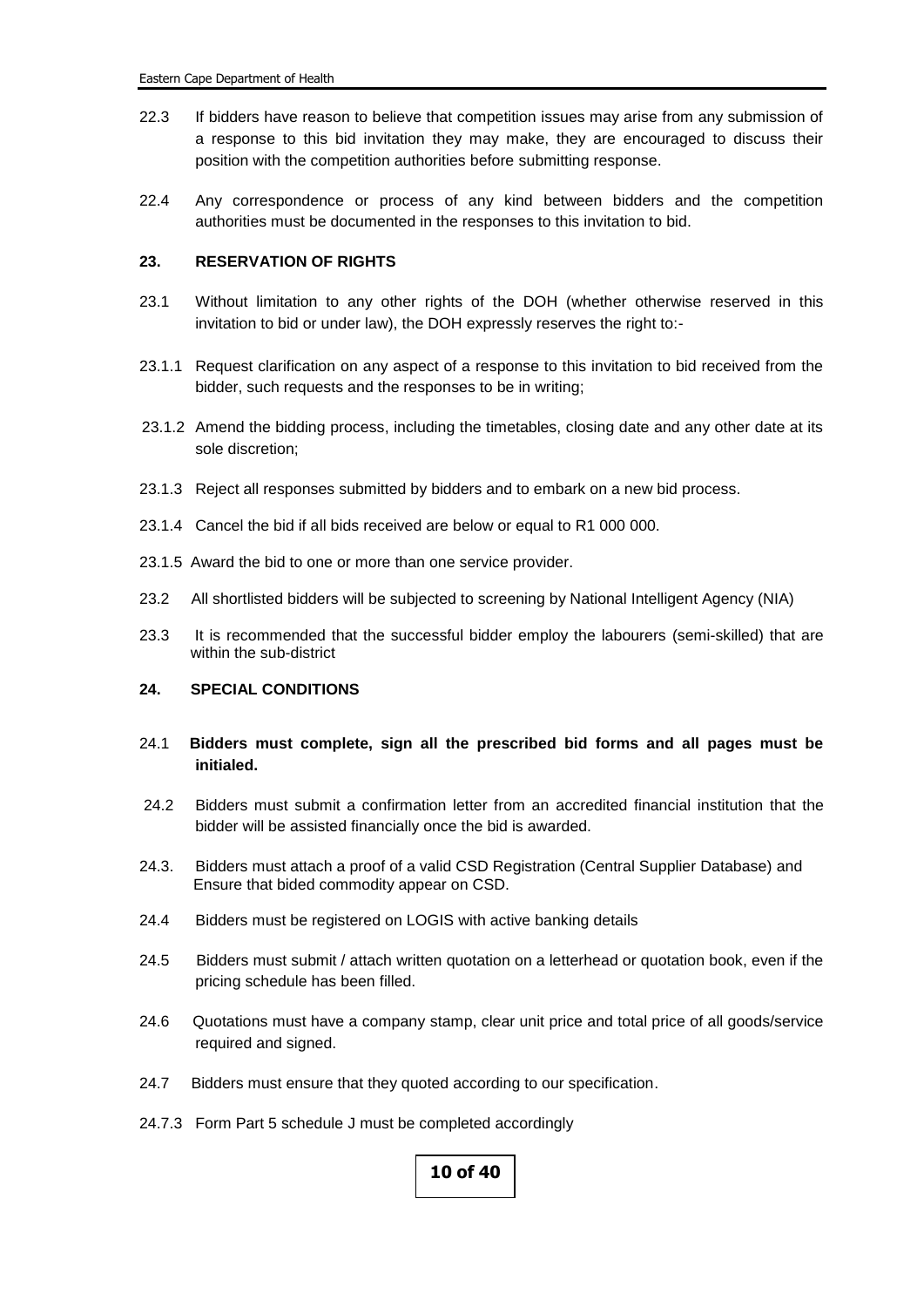#### **25. EVALUATION CRITERIA**

#### **25.1 Stage 1 Administrative Compliance/ Pre-Qualification**

1. The purpose of this Pre-qualification is to determine which bid is compliant and noncompliant with the bid special conditions issued by the ECDOH as part of the bid process.

The following criteria shall apply:

- a. All documentation inclusive of supporting documentation requested in terms of the Bid Document requirements must be submitted and signed off where required.
- b. The bid documents must be completed comprehensively and correctly
- c. Declaration forms (SBD 1, 3.1(Pricing schedule, 4, 6.2(Local Content Declaration) ,8 & 9) must be completed and signed.
- d. Bidders must be a legal entity or partnership (consortia/joint ventures are acceptable subject to paragraph 11 of part 1 of the bid documents).
- e. Latest CSD download to be attached as proof and SANAS Accredited BEE Level Certificate / Sworn Affidavit downloaded from DTI website signed and stamped by Commissioner of Oaths(SAPS).
- f. Resource availability i.e. Appropriate vehicle with Vehicle registration paper/s/, agreement letter from the hiring company/person/ in agreement with to supply the bidder, to be attached as proof relating to delivery vehicles to provide the required service to respective ECDOH Hospital.
- g. LOCAL ECONOMIC DEVELOPMENT (LED): bidders to attach proof of residence in respective District Municipality in the form of (Municipal account/ an affidavit which includes a confirmation from the Local Traditional chief/leader/ward councilor/Lease agreement of rented premises of business. (**Preference will be given to bidders residing in the respective district Municipality**).
- h. Bidder must complete and sign SBD 4, 8 & 9 and the entire document.

**NB: Failure to comply with the above pre-qualification will be invalidated the bid and the bid will not be evaluated.**

**NB**: **Bidders who do not submit BEE Certificate will not be legible for preference points claim.**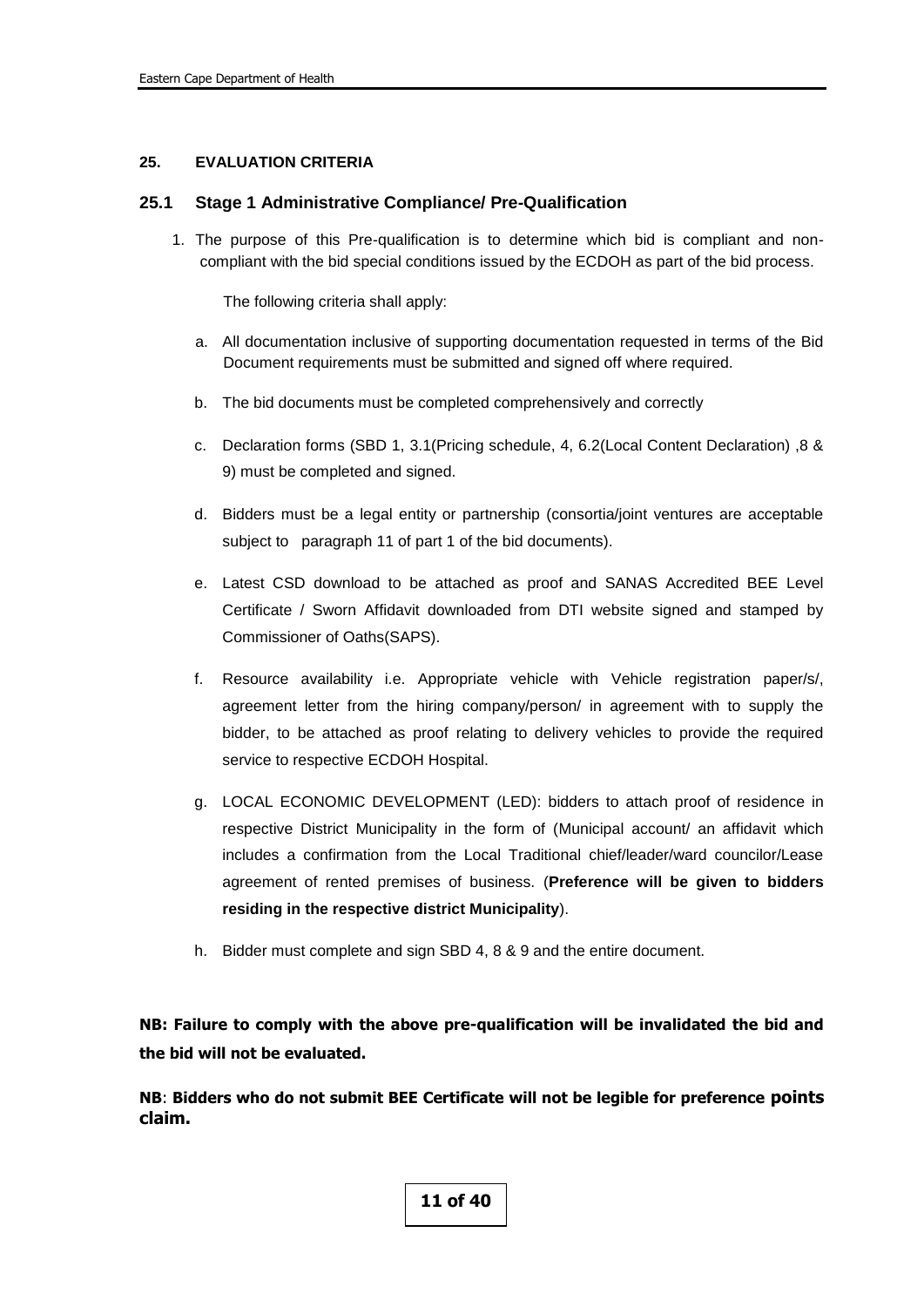#### **25.2.1 3 rd Stage: In loco inspection**

#### **The following will comprise of the in Loco Inspection if necessary.**

The department reserves the right to physically verify contents that are contained in the first stage of technical / administrative evaluation.

#### **25.3 Stage 4: Price and Preference Points Evaluation**

The bid will be evaluated in terms of the 80/20-point system as stipulated in the Preferential Procurement Regulations 2017. The 80 points will be allocated for price and 20 points for attaining B-BBEE status level of contributor

- Preference points for this bid shall be awarded for:
	- (a) Price; and
	- (b) B-BBEE Status Level of Contribution.

#### **POINTS AWARDED FOR PRICE**

### **THE 80/20 PREFERENCE POINT SYSTEMS**

A maximum of 80 points is allocated for price on the following basis:

$$
\pmb{80/10}
$$

$$
Ps = 80 \left( 1 - \frac{Pt - P \min P}{ \min} \right)
$$

**Where** 

- Ps = Points scored for comparative price of bid under consideration
- Pt = Comparative price of bid under consideration
- Pmin = Comparative price of lowest acceptable bid

#### **POINTS AWARDED FOR B-BBEE STATUS LEVEL OF CONTRIBUTION**

In terms of Regulation 6 (2) of the Preferential Procurement Regulations, preference points must be awarded to a bidder for attaining the B-BBEE status level of contribution in accordance with the table below: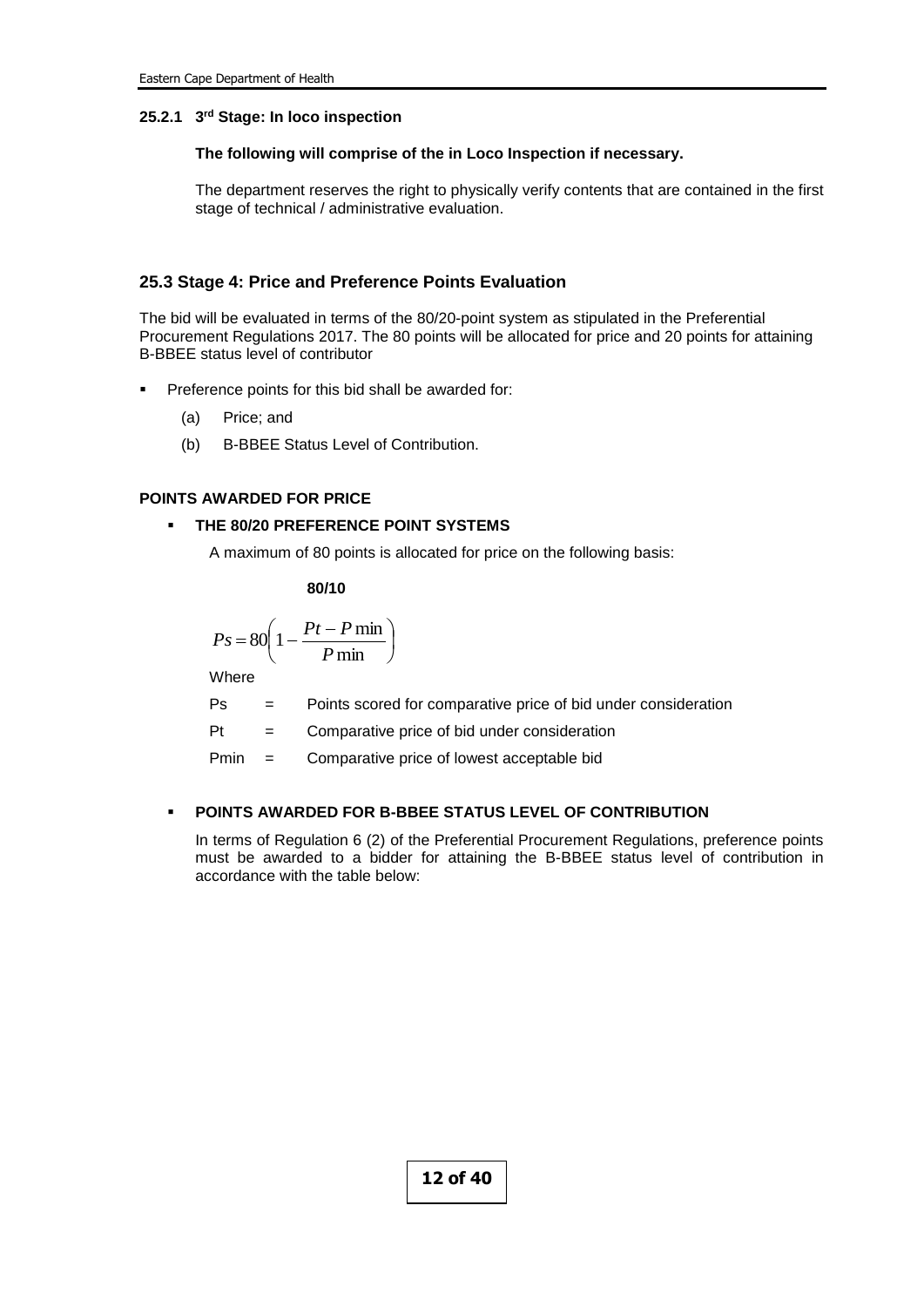| <b>B-BBEE Status Level of</b><br><b>Contributor</b> | <b>Number of points</b><br>(80/20 system) |  |  |  |  |  |  |
|-----------------------------------------------------|-------------------------------------------|--|--|--|--|--|--|
|                                                     | 20                                        |  |  |  |  |  |  |
| 2                                                   | 18                                        |  |  |  |  |  |  |
| 3                                                   | 14                                        |  |  |  |  |  |  |
| 4                                                   | 12                                        |  |  |  |  |  |  |
| 5                                                   | 8                                         |  |  |  |  |  |  |
| 6                                                   | 6                                         |  |  |  |  |  |  |
|                                                     | 4                                         |  |  |  |  |  |  |
| 8                                                   | 2                                         |  |  |  |  |  |  |
| Non-compliant contributor                           |                                           |  |  |  |  |  |  |

- Failure on the part of a bidder to submit a B-BBEE Verification Certificate from a Verification Agency accredited by the South African Accreditation System (SANAS), or a Registered Auditor approved by the Independent Regulatory Board of Auditors (IRBA) or a sworn affidavit confirming annual turnover and level of black ownership in case of an EME and QSE together with the bid, will be interpreted to mean that preference points for B-BBEE status level of contribution are not claimed.
- The purchaser reserves the right to require of a bidder, either before a bid is adjudicated or at any time subsequently, to substantiate any claim in regard to preferences, in any manner required by the purchaser.
- A bidder who qualifies as an EME in terms of the B-BBEE Act must submit a sworn affidavit confirming Annual Total Revenue and Level of Black Ownership.
- A Bidder other than EME or QSE must submit their original and valid B-BBEE status level verification certificate or a certified copy thereof, substantiating their B-BBEE rating issued by a Registered Auditor approved by IRBA or a Verification Agency accredited by SANAS.
- A trust, consortium or joint venture, will qualify for points for their B-BBEE status level as a legal entity, provided that the entity submits their B-BBEE status level certificate.

A trust, consortium or joint venture will qualify for points for their B-BBEE status level as an unincorporated entity, provided that the entity submits their consolidated B-BBEE scorecard as if they were a group structure and that such a consolidated B-BBEE scorecard is prepared for every separate bid.

- Tertiary Institutions and Public Entities will be required to submit their B-BBEE status level certificates in terms of the specialized scorecard contained in the B-BBEE Codes of Good Practice.
- A person will not be awarded points for B-BBEE status level if it is indicated in the bid documents that such a bidder intends sub-contracting more than 25% of the value of the contract to any other enterprise that does not qualify for at least the points that such a bidder qualifies for, unless the intended sub-contractor is an EME that has the capability and ability to execute the sub-contract.
- A person awarded a contract may not sub-contract more than 25% of the value of the contract to any other enterprise that does not have an equal or higher B-BBEE status level than the person concerned, unless the contract is sub-contracted to an EME that has the capability and ability to to execute the sub-contract.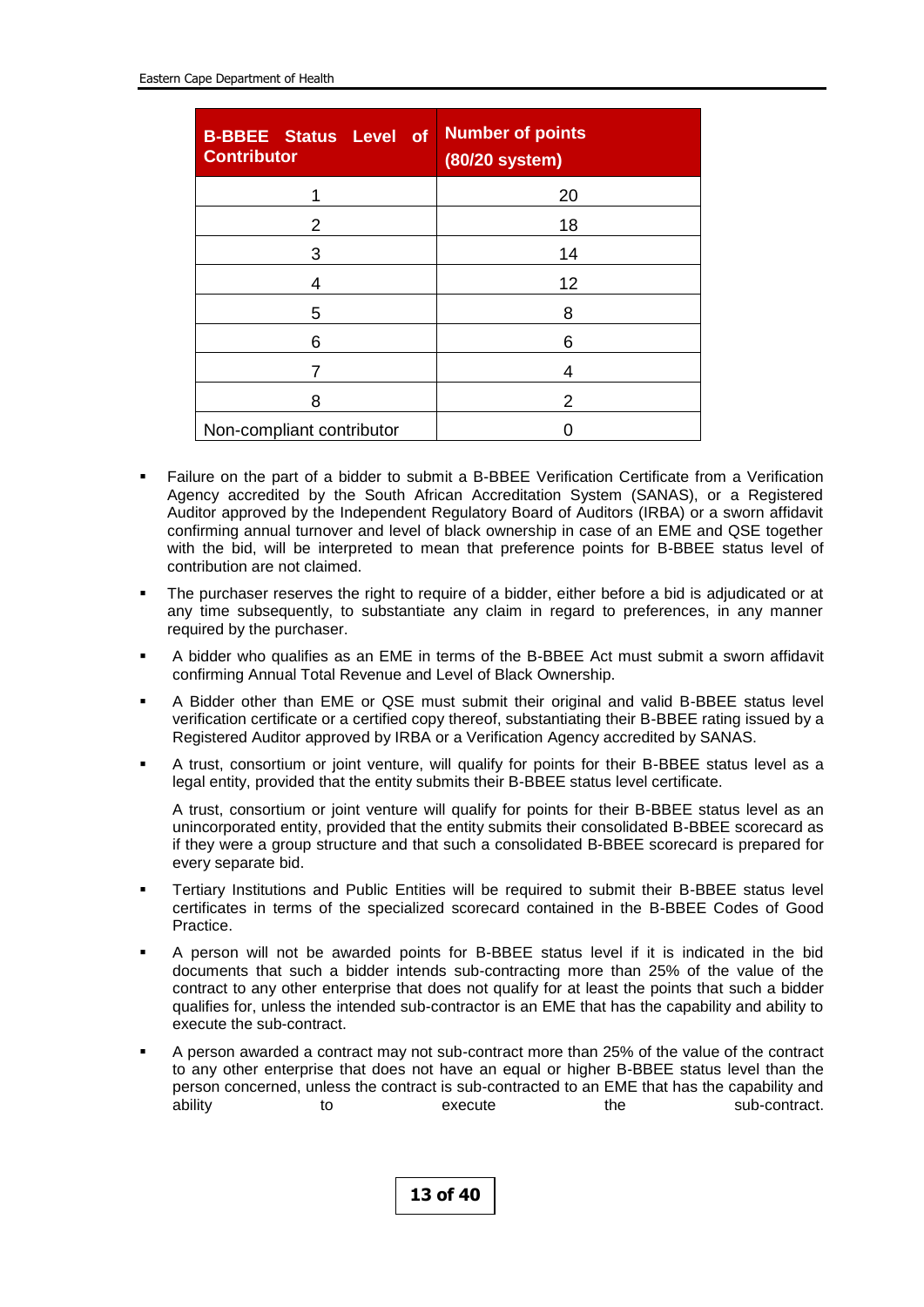# **PART 2 Conditions of Contract and Operational Requirements**

## **1. CONTRACT**

The contract for the supply of the required Service in terms of this invitation to bid shall come into being on the date of issue of the letter of acceptance of the bidders bid by the DoH or any other authorized authority or person (as the case may be). The bidder is further obliged for the future support while the contract is in force.

## **2. FEES AND CHARGES**

- 2.1 Payment of any consideration in terms of the contract shall not constitute acceptance of any defective or non-conforming Services or otherwise relieve Service Provider of any of its obligations under the contract.
- 2.2 To the extent that the DoH disputes the correctness, nature, extent or calculation of any fees or expenses payable to Service Provider in terms of the contract, DoH shall be entitled to withhold payment of such disputed amounts until such time as such dispute is resolved.

## **3. GENERAL RESPONSIBILITIES OF THE SERVICE PROVIDER**

- *3.1 The DoH's operational requirements.* The Service Provider shall, in the provision of the required service, have due regard to the operational requirements of the DoH and other parties occupying or operating from the relevant institution, clinic and Office and shall not do, or permit to be done, anything which may negatively impact on such parties' operational requirements.
- *3.2 Problem identification and reporting.* The Service Provider shall be proactive in reporting any matters which it may become aware of which may impact on the business continuity or operations of the DoH at the relevant institution, clinic and office. Without detracting from the generality of this statement, Service Provider shall:-
- Without delay inform the DoH of all incidents or accidents which may occur at the relevant Complex which involve Service Provider's personnel;
- Co-operate fully with the DoH in analyzing and investigating such incidents or accidents.
- *3.3 Other Service Providers* The Service Provider acknowledges that it may be required to provide the Services in conjunction with third party service providers and shall, where requested by the DoH, cooperate fully with such persons.
- *3.4 Regulations and statutes*The Service Provider shall, in the provision of the Services observe and comply with all relevant provisions of all applicable legislation and regulation

#### *3.5 Compliance with procedures.*

It is recorded that during the currency of the contract the DoH may implement procedures and policies at the relevant Institution. The Service Provider shall comply fully with any such reasonable procedures and policies, including the permit to work procedures and health and safety procedures.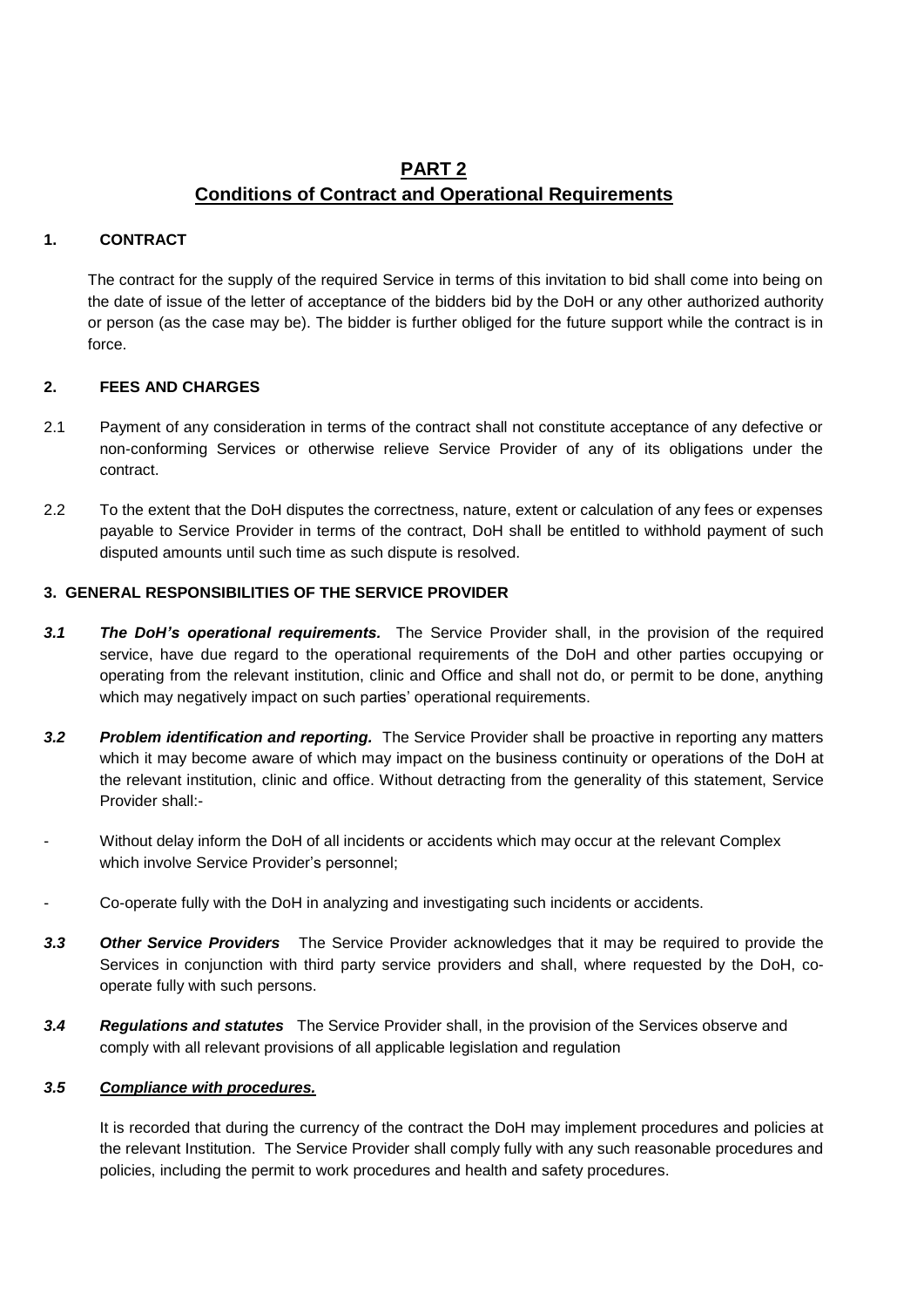- 3.6 The Service Provider shall ensure that it and its personnel shall at all times comply fully with any safety, fire, emergency and security procedures and policies applicable at the relevant Institution.
- 3.7 Should the DoH at any time believe that any member of Service Provider's personnel is failing to comply with any such procedures or policies, the DoH shall be entitled to deny such personnel member access to the relevant premises and require Service Provider to replace such person without delay?
- *3.8 Service Provider's procedures* The Service Provider shall, upon receipt of written request from the DoH or its appointed Manager:-

#### **4.**

The Service Provider:-

- $\cdot$  acknowledges that he is fully aware of the terms and conditions of the Act;
- $\cdot \cdot$  acknowledges that he is an employer in its own right with duties and responsibilities as prescribed in the Act;
- agrees to comply with all rules and regulations implemented by or on behalf of the DoH at the relevant Instituion in covering letter relating to health and safety and will inform the DoH immediately should Service Provider for any reason be unable to comply with the provisions of the Act and such rules and regulations.

## **8. SERVICE LEVEL AGREEMENT**

It is recorded that the DoH and the service provider will enter into a Service Level Agreement stipulating exact deliverables and terms of payment. Performance measurement provisions shall be reduced to writing in a service level agreement if required and signed by both parties.

#### **9. PERFORMANCE MEASUREMENT PROVISIONS**

#### *9.1 Introduction.*

Service Provider shall provide the Services during the term of the contract in compliance with the quality and related standards stipulated in the Specifications and the service level agreement (if any) contemplated in clause 11 above.

The provisions of Clause 10 document contains the manner in which Service Provider's performance will be measured throughout the term of the contract.

- *9.2 Compliance.* For purposes of the contract the compliance by Service Provider with the stipulated responsibilities and service standards will be determined:-
	- **\*** with reference to reports provided by Service Provider;
	- with reference to reports or complaints received from third parties;
	- by means of user satisfaction surveys conducted by DoH
	- by means of service reviews, inspections or any audit carried out by or on behalf of the DoH.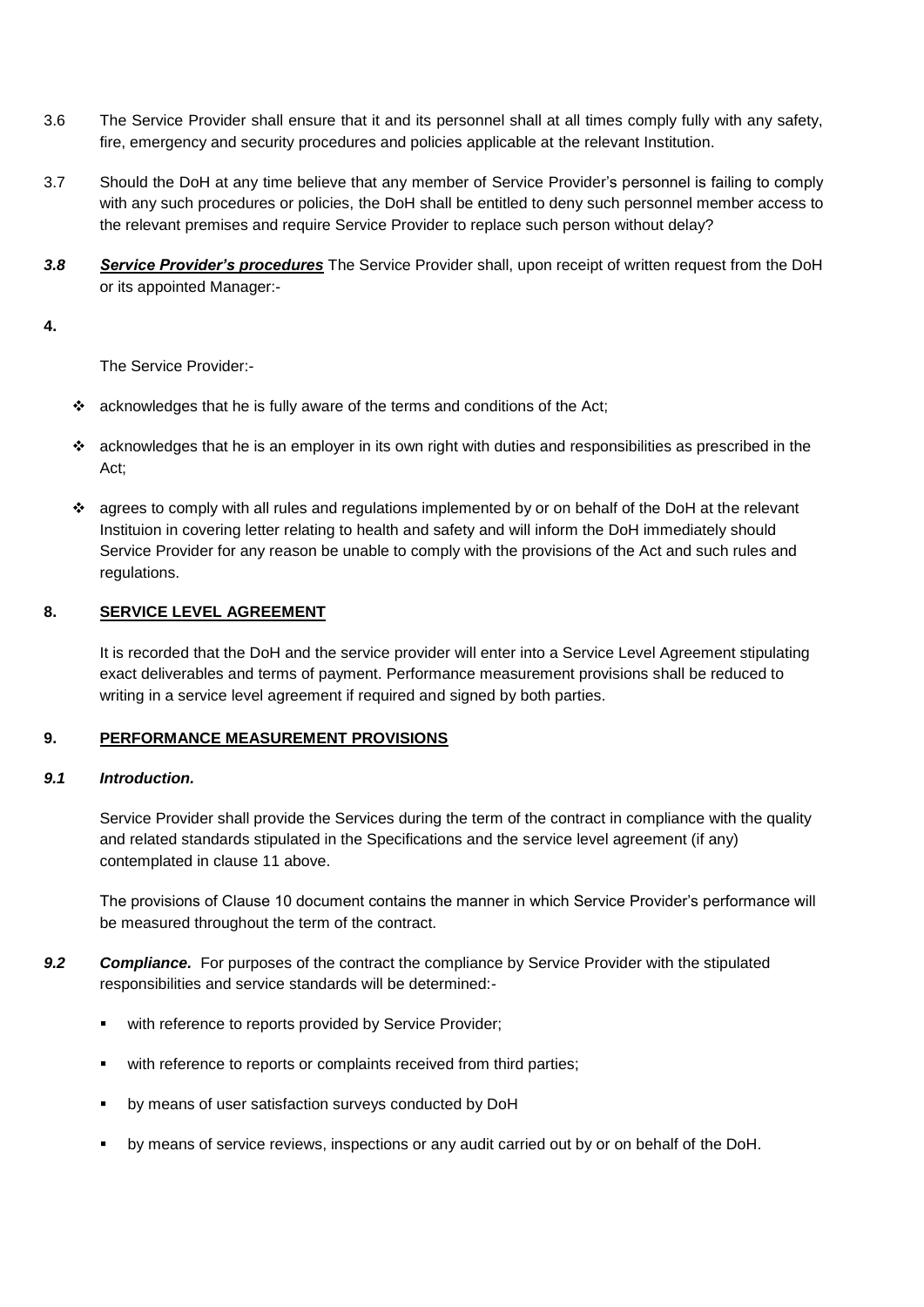*9.3 Records.* Service Provider shall at all times keep full and accurate records of all Services provided in terms of the contract and shall retain such records for the currency of the contract. Upon termination of the contract such records must be provided to the DoH upon request.

## *9.4 Measurement of performance*

- Periodic checks: DoH and/or its appointed Technical Support Manager shall carry out periodic checks (the intervals to be determined by DoH) the purpose of which shall be to determine whether Service Provider is providing the Services in accordance with the terms and conditions of the contract if accepted by DoH.
- Service complaints: All service complaints, deviations, non-conforming services and suggestions that are reported to Service Provider by DoH, its appointed facilities manager, or any other party shall be given proper and speedy consideration by Service Provider. The Service Provider shall investigate complaints, deviations and non-conforming services in accordance with procedures approved by the DoH.
- User satisfaction survey: A user satisfaction survey shall be conducted by DoH at such intervals as DoH may determine to assess service user satisfaction. The user satisfaction survey shall be conducted in such form and in accordance with such procedures as the parties may agree to in writing from time to time.
- 9.5 **Results of checks, audits and surveys** DoH shall be entitled to utilize the findings of the surveys, checks, audits and reports contemplated above to determine compliance by Service Provider with the service standards and responsibilities stipulated in the contract. It is recorded that the results of the above checks shall, save to the extent that Service Provider can prove otherwise be binding on Service Provider and DoH shall be entitled to exercise its remedies stipulated in the contract based on such findings.

## **10. BREACH AND TERMINATION**

Bidders are referred to Paragraph 23 of General Conditions of Contract (GCC) relating to failure to comply with conditions of this contract.



## **TAX CLEARANCE REQUIREMENTS**

## **IT IS A CONDITION OF BIDDING:-**

1. The Department of Health will verify the tax compliance status of bidders on the central Supplier Database (CSD) for all price quotations and competitive bids exceeding the value of R75 000 (Vat inclusive) prior to award as per National Treasury Instruction no 4A of 2016/17 Central Supplier Database.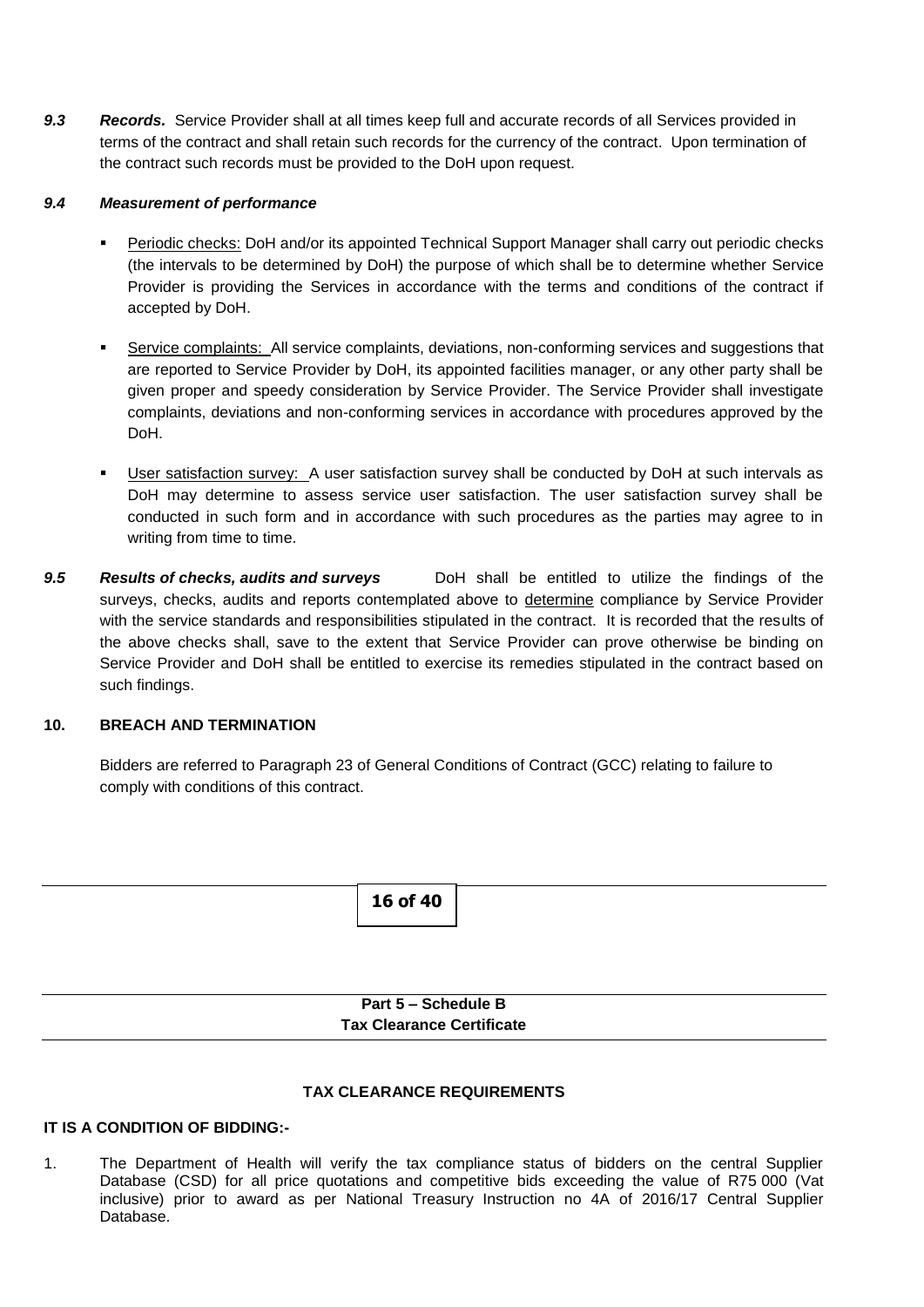#### **Part 5 - Schedule C SPECIFICATION**

| No | <b>ITEM/SERVICE</b><br><b>NAME</b> | <b>ITEM/SERVICE DESCRIPTION</b>                                                                                                                                                                                                                                                                                                                                                                                                                                                                                     | <b>QUANTITY</b> |
|----|------------------------------------|---------------------------------------------------------------------------------------------------------------------------------------------------------------------------------------------------------------------------------------------------------------------------------------------------------------------------------------------------------------------------------------------------------------------------------------------------------------------------------------------------------------------|-----------------|
| 1  | <b>Training</b>                    | Request for training for record and document<br>management for 20 officials                                                                                                                                                                                                                                                                                                                                                                                                                                         | 20              |
|    |                                    | Outcomes of the course should at list cover the<br>following topics:<br>Have detailed knowledge of the roles and<br>responsibilities of record practitioner<br><b>Statutory and regulatory framework</b><br>$\bullet$<br>Management of public records (electronic, audio,<br>$\bullet$<br>visual, security, classified, in all formats)<br>Records classifications system for public<br>$\bullet$<br>records<br>Disposal of records compliance monitoring<br>$\bullet$                                              |                 |
|    |                                    | Service must be able to provide the following:<br><b>Manuals for the training</b><br>$\bullet$<br>Proof of credible experience<br>$\bullet$<br>Certificate of competency after completion of<br>$\bullet$<br>training for the participants.<br><b>Proof to moderate and Assess</b><br>$\bullet$<br>Proof of accreditation of the facilitator and<br>$\bullet$<br>learning intervention with the relevant SETA<br>Service provider should include meals: morning<br>$\bullet$<br>tea and lunch for each participant. |                 |
|    |                                    | Duration of the training is a maximum of 3-5 days                                                                                                                                                                                                                                                                                                                                                                                                                                                                   |                 |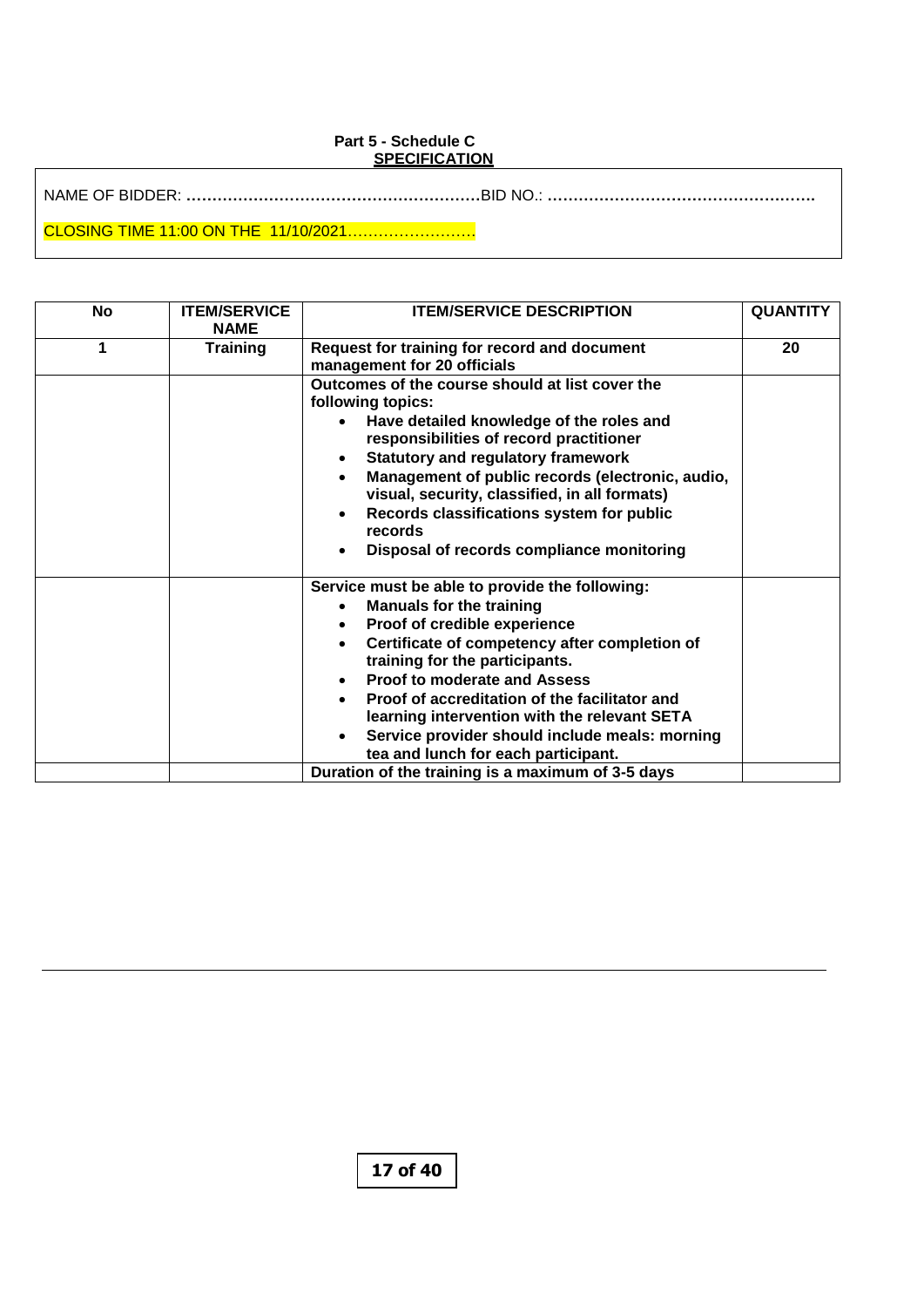Part 5 - Schedule D<br>
SBD 3.1

# **PRICING SCHEDULE (Professional Services)**

NAME OF BIDDER: **…………………………………………………**BID NO.: **…………………………………………….**

CLOSING TIME 11:00 ON THE 11 OCTOBER 2021…………………….

## OFFER TO BE VALID FOR 120 DAYS FROM THE CLOSING DATE OF BID. **NB**: USE INK, PREFERABLY BLACK, TO FILL IN THIS FORM **PLEASE USE ATTACHED SPREAD SHEET FOR FULL PRICING**

| <b>Item/Service</b><br><b>Name</b> | <b>ITEM DESCRIPTION</b>                                                                     | <b>QUANTITY</b> | <b>UNIT PRICE</b> | <b>TOTAL</b> |
|------------------------------------|---------------------------------------------------------------------------------------------|-----------------|-------------------|--------------|
| <b>Training</b>                    | <b>Request approval for records</b><br>and document management<br>training for 20 officials | 20              |                   |              |
|                                    |                                                                                             |                 |                   |              |
|                                    | SUB-TOTAL                                                                                   |                 |                   |              |
|                                    | <b>VAT</b>                                                                                  |                 |                   |              |
|                                    | <b>TOTAL</b>                                                                                |                 |                   |              |

- **Required by : Eastern Cape Department of Health**
- - **At :**

**Price must be inclusive of all Taxes**

#### **BIDDERS SIGNITURE COMPANY STAMP**

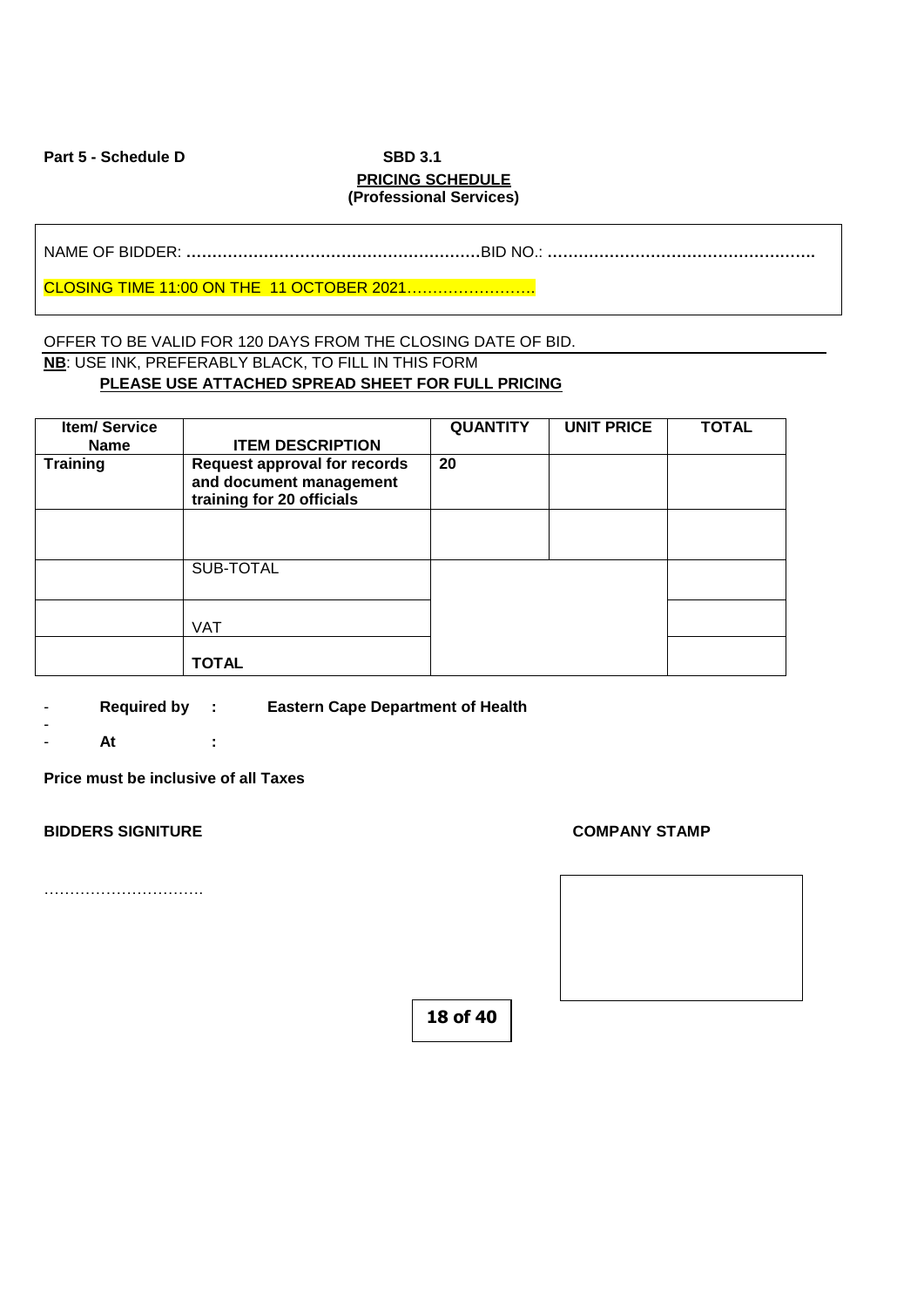#### **SBD 4**

i

# **DECLARATION OF INTEREST**

- 1. Any legal person, including persons employed by the state<sup>1</sup>, or persons having a kinship with persons employed by the state, including a blood relationship, may make an offer or offers in terms of this invitation to bid (includes a price quotation, advertised competitive bid, limited bid or proposal). In view of possible allegations of favouritism, should the resulting bid, or part thereof, be awarded to persons employed by the state, or to persons connected with or related to them, it is required that the bidder or his/her authorised representative declare his/her position in relation to the evaluating/adjudicating authority where
	- the bidder is employed by the state; and/or
	- the legal person on whose behalf the bidding document is signed, has a relationship with persons/a person who are/is involved in the evaluation and or adjudication of the bid(s), or where it is known that such a relationship exists between the person or persons for or on whose behalf the declarant acts and persons who are involved with the evaluation and or adjudication of the bid.
- 2. **In order to give effect to the above, the following questionnaire must be completed and submitted with the bid.**
- 2.2 Full Name of bidder or his or her representative: …………………………………………………………. 2.3 Identity Number:……………………………………………………………………………………………..... 2.4 Position occupied in the Company (director, trustee, shareholder²): ………………………………… 2.5 Company Registration Number: ………………………………………………………………………..…. 2.6 Tax Reference Number: ………………………………………………………………………………….… 2.7 VAT Registration Number: ……………………………………………………………………………….... 2.6.1 The names of all directors / trustees / shareholders / members, their individual identity numbers, tax reference numbers and, if applicable, employee / persal numbers must be indicated in paragraph 3 below.  $1^{\circ}$ State" means  $-$  (a) any national or provincial department, national or provincial public entity or constitutional institution within the meaning of the Public Finance Management Act, 1999 (Act No. 1 of 1999); (b) any municipality or municipal entity; (c) provincial legislature; (d) national Assembly or the national Council of provinces; or (e) Parliament. <sup>2"</sup>Shareholder" means a person who owns shares in the company and is actively involved in the management of
- 2.7 Are you or any person connected with the bidder **YES / NO**

the enterprise or business and exercises control over the enterprise.

presently employed by the state?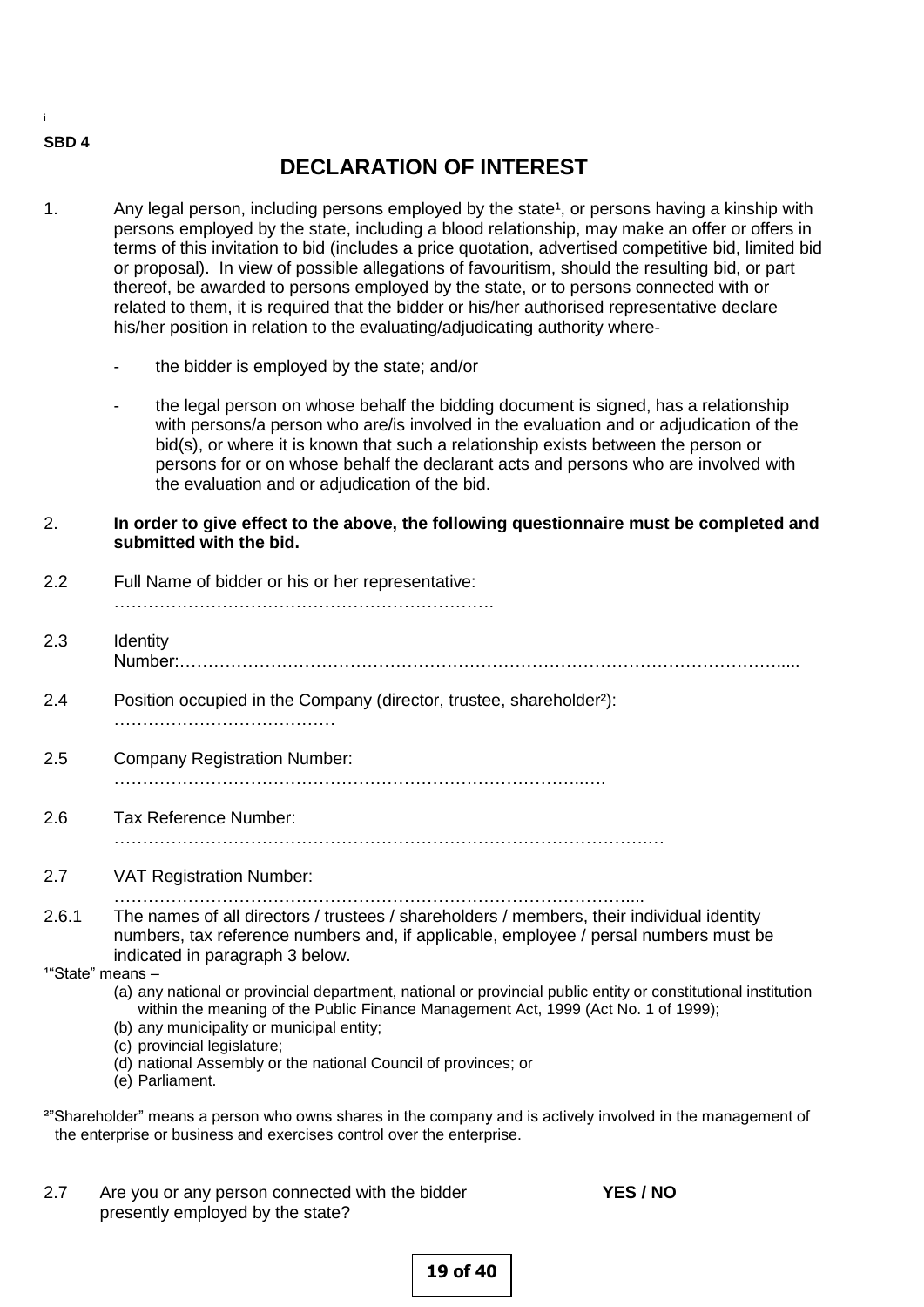|  |  |  |  |  | 2.7.1 If so, furnish the following particulars: |
|--|--|--|--|--|-------------------------------------------------|
|--|--|--|--|--|-------------------------------------------------|

|       | Name of state institution at which you or the person                                                                                                                                                                                                         |               |
|-------|--------------------------------------------------------------------------------------------------------------------------------------------------------------------------------------------------------------------------------------------------------------|---------------|
|       | Any other particulars:                                                                                                                                                                                                                                       |               |
|       |                                                                                                                                                                                                                                                              |               |
|       |                                                                                                                                                                                                                                                              |               |
|       |                                                                                                                                                                                                                                                              |               |
| 2.7.2 | If you are presently employed by the state, did you obtain<br>the appropriate authority to undertake remunerative<br>work outside employment in the public sector?                                                                                           | YES / NO      |
|       | 2.7.2.1 If yes, did you attached proof of such authority to the bid<br>document?                                                                                                                                                                             | YES / NO      |
|       | (Note: Failure to submit proof of such authority, where<br>applicable, may result in the disqualification of the bid.                                                                                                                                        |               |
|       | 2.7.2.2 If no, furnish reasons for non-submission of such proof:                                                                                                                                                                                             |               |
|       |                                                                                                                                                                                                                                                              |               |
|       |                                                                                                                                                                                                                                                              |               |
|       | 2.8 Did you or your spouse, or any of the company's directors /<br>trustees / shareholders / members or their spouses conduct<br>business with the state in the previous twelve months?                                                                      | YES / NO      |
| 2.8.1 | If so, furnish particulars:                                                                                                                                                                                                                                  |               |
|       |                                                                                                                                                                                                                                                              |               |
|       | 2.9 Do you, or any person connected with the bidder, have<br>any relationship (family, friend, other) with a person<br>employed by the state and who may be involved with<br>the evaluation and or adjudication of this bid?                                 | YES / NO      |
| 2.9.1 | If so, furnish particulars.                                                                                                                                                                                                                                  |               |
|       | 2.10. Are you, or any person connected with the bidder,<br>aware of any relationship (family, friend, other) between<br>any other bidder and any person employed by the state<br>who may be involved with the evaluation and or adjudication<br>of this bid? | <b>YES/NO</b> |
|       |                                                                                                                                                                                                                                                              |               |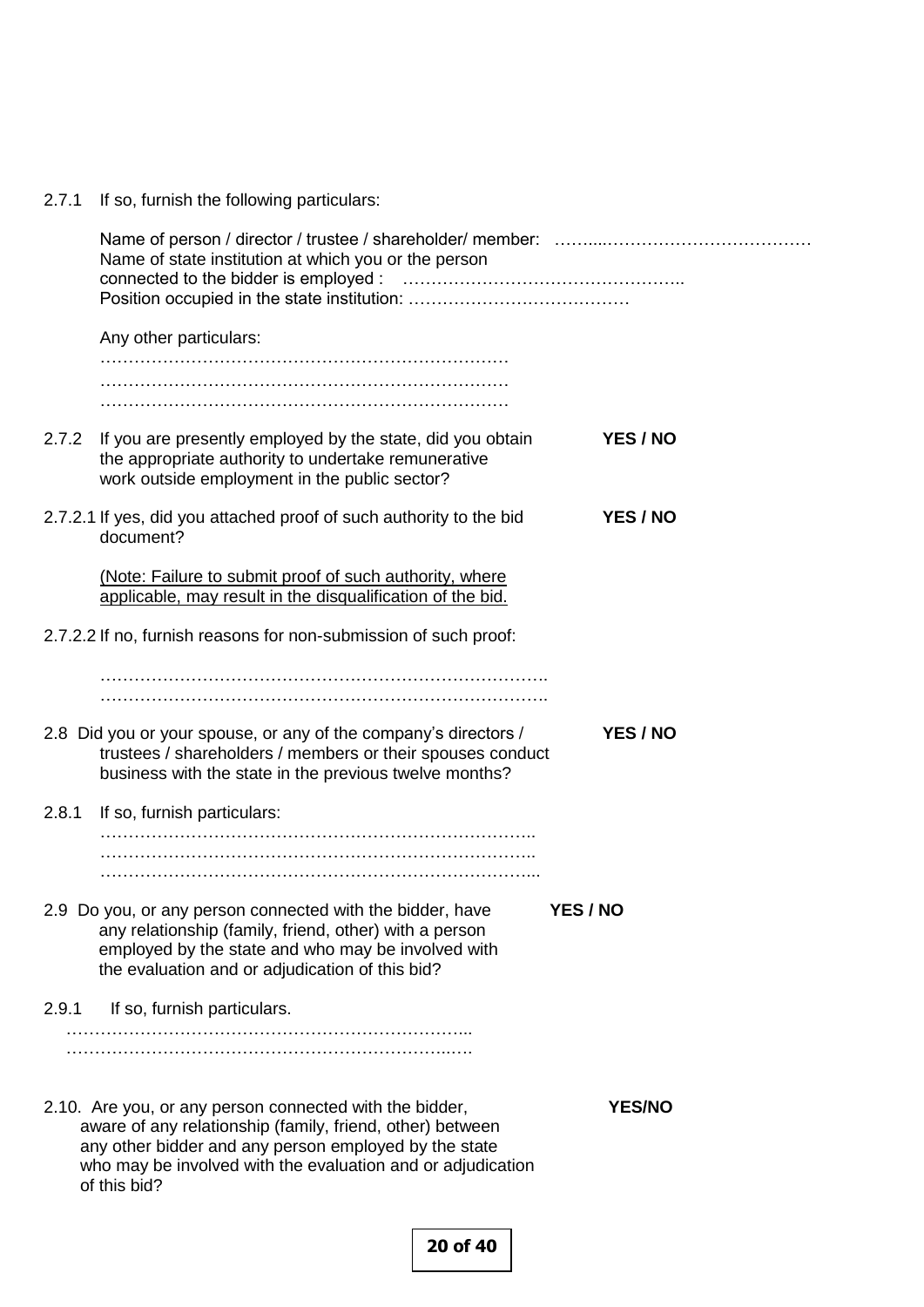## 2.10.1If so, furnish particulars**.**

……………………………………………………………… ……………………………………………………………… ………………………………………………………………

- 2.10. Do you or any of the directors / trustees / shareholders / members **YES/NO** of the company have any interest in any other related companies whether or not they are bidding for this contract?
- 2.11.1 If so, furnish particulars:

……………………………………………………………………………. ……………………………………………………………………………. …………………………………………………………………………….

## **3 Full details of directors / trustees / members / shareholders.**

| <b>Full Name</b> | <b>Identity</b><br><b>Number</b> | <b>Personal Tax</b><br><b>Reference Number</b> | <b>State Employee</b><br>Number / Persal<br><b>Number</b> |  |  |  |  |
|------------------|----------------------------------|------------------------------------------------|-----------------------------------------------------------|--|--|--|--|
|                  |                                  |                                                |                                                           |  |  |  |  |
|                  |                                  |                                                |                                                           |  |  |  |  |
|                  |                                  |                                                |                                                           |  |  |  |  |
|                  |                                  |                                                |                                                           |  |  |  |  |
|                  |                                  |                                                |                                                           |  |  |  |  |
|                  |                                  |                                                |                                                           |  |  |  |  |
|                  |                                  |                                                |                                                           |  |  |  |  |

# **4 DECLARATION**

I, THE UNDERSIGNED (NAME)………………………………………………………………………

 CERTIFY THAT THE INFORMATION FURNISHED IN PARAGRAPHS 2 and 3 ABOVE IS CORRECT. I ACCEPT THAT THE STATE MAY REJECT THE BID OR ACT AGAINST ME IN TERMS OF PARAGRAPH 23 OF THE GENERAL CONDITIONS OF CONTRACT SHOULD THIS DECLARATION PROVE TO BE FALSE.

| Signature | Date           |  |
|-----------|----------------|--|
|           | .              |  |
| .         | .              |  |
| Position  | Name of bidder |  |
|           | 21 of 40       |  |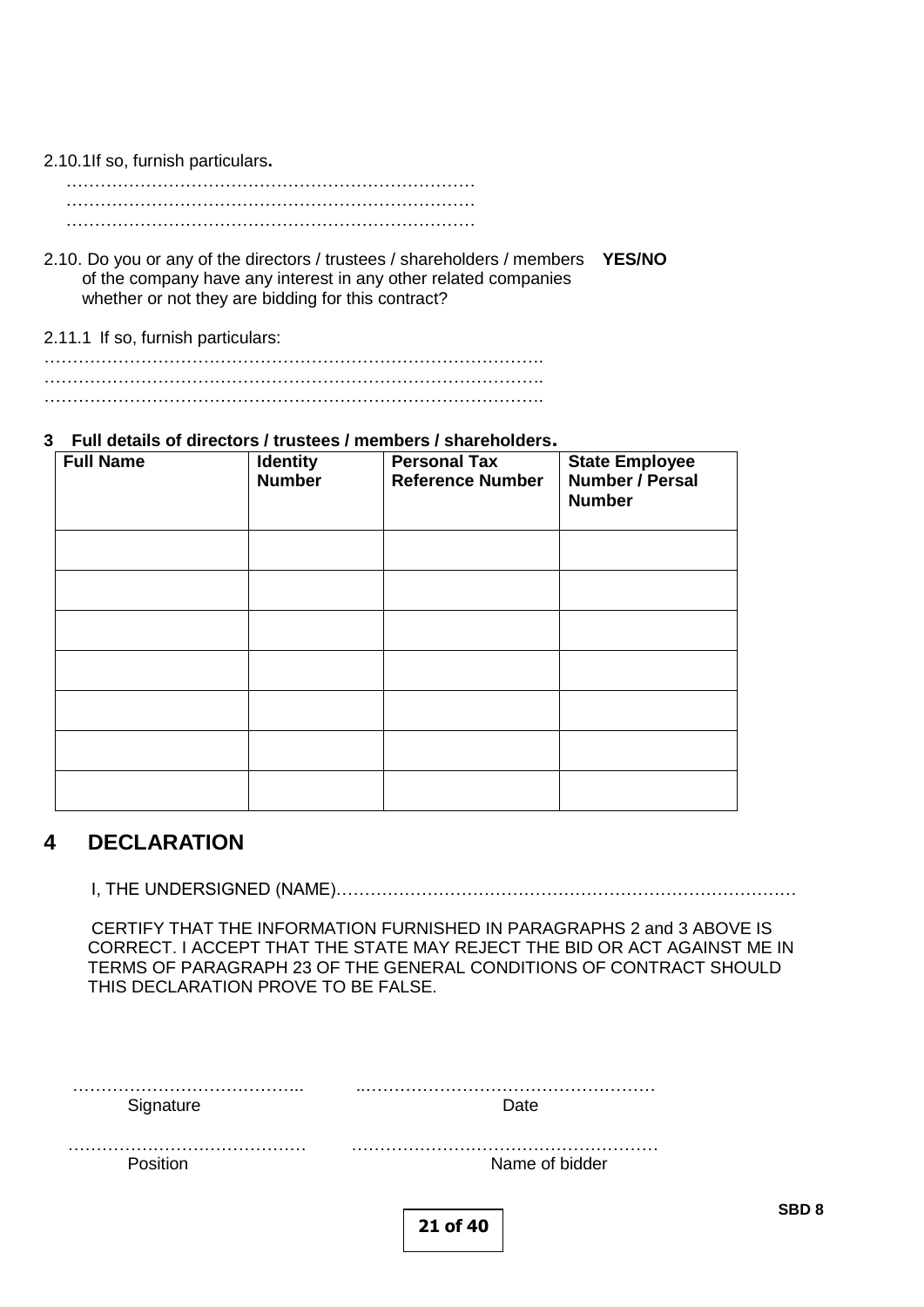#### DECLARATION OF BIDDER'S PAST SUPPLY CHAIN MANAGEMENT PRACTICES

- 1 This Standard Bidding Document must form part of all bids invited.
- 2 It serves as a declaration to be used by institutions in ensuring that when goods and services are being procured, all reasonable steps are taken to combat the abuse of the supply chain management system.
- 3 The bid of any bidder may be disregarded if that bidder, or any of its directors have
	- a. abused the institution's supply chain management system;
	- b. committed fraud or any other improper conduct in relation to such system; or
	- c. failed to perform on any previous contract.
- **4 In order to give effect to the above, the following questionnaire must be completed and submitted with the bid.**

| Item  | Question                                                                                                                                                                                                                                                                                                                                                                                                                                        | Yes           | <b>No</b> |
|-------|-------------------------------------------------------------------------------------------------------------------------------------------------------------------------------------------------------------------------------------------------------------------------------------------------------------------------------------------------------------------------------------------------------------------------------------------------|---------------|-----------|
| 4.1   | Is the bidder or any of its directors listed on the National Treasury's<br>database as companies or persons prohibited from doing business with<br>the public sector?                                                                                                                                                                                                                                                                           | Yes           | No        |
|       | (Companies or persons who are listed on this database were informed in                                                                                                                                                                                                                                                                                                                                                                          |               |           |
|       | writing of this restriction by the National Treasury after the audi alteram                                                                                                                                                                                                                                                                                                                                                                     |               |           |
|       | partem rule was applied).                                                                                                                                                                                                                                                                                                                                                                                                                       |               |           |
| 4.1.1 | If so, furnish particulars:                                                                                                                                                                                                                                                                                                                                                                                                                     |               |           |
| 4.2   | Is the bidder or any of its directors listed on the Register for Tender<br>Defaulters in terms of section 29 of the Prevention and Combating of<br>Corrupt Activities Act (No 12 of 2004)?<br>To access this Register enter the National Treasury's website,<br>www.treasury.gov.za, click on the icon "Register for Tender<br>Defaulters" or submit your written request for a hard copy of the<br>Register to facsimile number (012) 3265445. | Yes           | No.       |
| 4.2.1 | If so, furnish particulars:                                                                                                                                                                                                                                                                                                                                                                                                                     |               |           |
| 4.3   | Was the bidder or any of its directors convicted by a court of law (including<br>a court outside of the Republic of South Africa) for fraud or corruption<br>during the past five years?                                                                                                                                                                                                                                                        | Yes<br>$\sim$ | No        |
| 4.3.1 | If so, furnish particulars:                                                                                                                                                                                                                                                                                                                                                                                                                     |               |           |
| 4.4   | Was any contract between the bidder and any organ of state terminated<br>during the past five years on account of failure to perform on or comply<br>with the contract?                                                                                                                                                                                                                                                                         | Yes           | No.       |
|       |                                                                                                                                                                                                                                                                                                                                                                                                                                                 |               |           |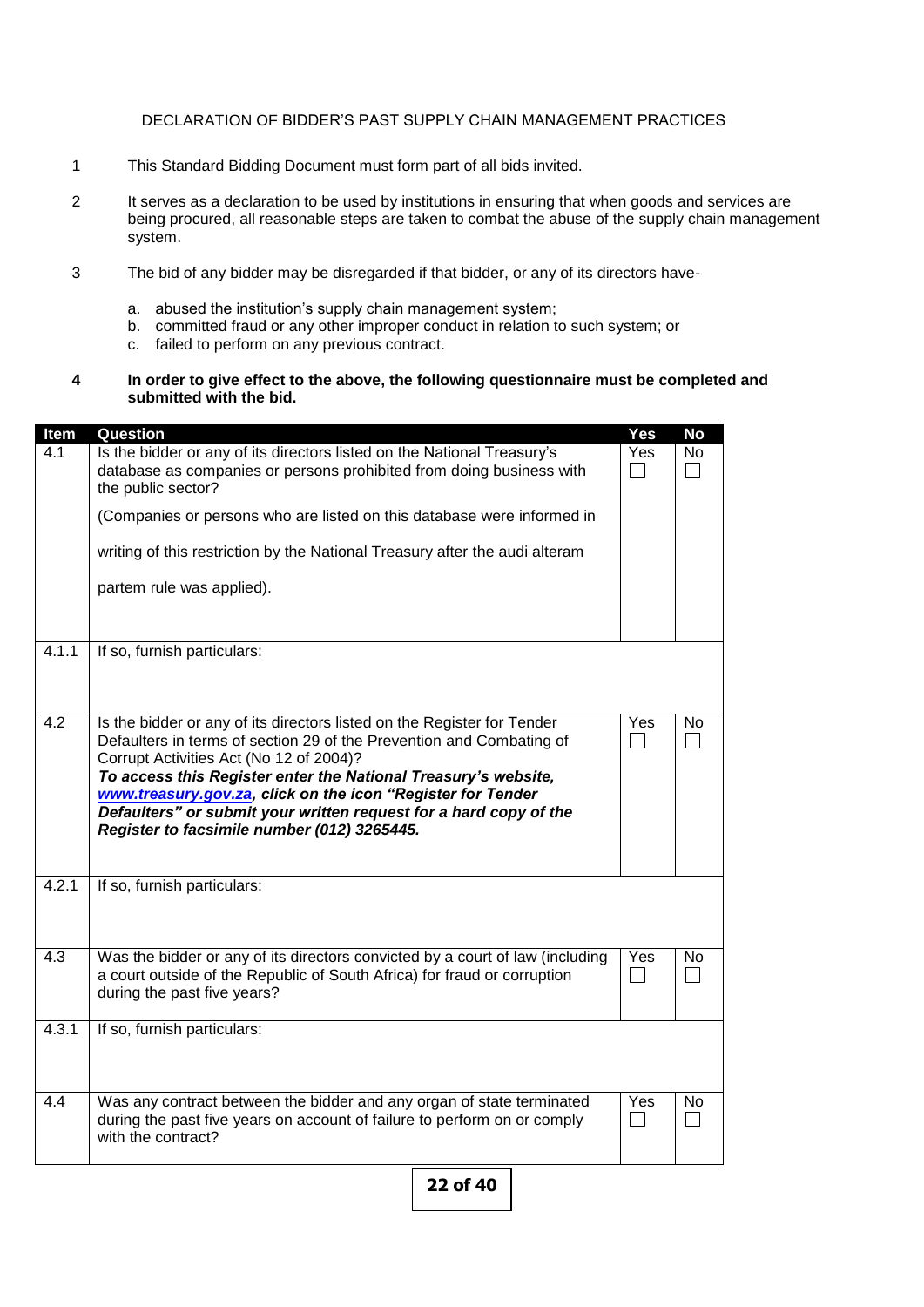| 4.4.1 If so, furnish particulars: |
|-----------------------------------|
|                                   |
|                                   |

*CERTIFICATION*

*I, THE UNDERSIGNED (FULL NAME)…………………………………………………*

*CERTIFY THAT THE INFORMATION FURNISHED ON THIS DECLARATION FORM IS TRUE AND CORRECT.*

*I ACCEPT THAT, IN ADDITION TO CANCELLATION OF A CONTRACT, ACTION MAY BE TAKEN AGAINST ME SHOULD THIS DECLARATION PROVE TO BE FALSE.*

*…………………………………………..... …………………………..…………* **Signature Date** 

*……………………………………………. ……………………………..………*

*Position Name of Bidder*

**23 of 40**

**SBD 9**

**CERTIFICATE OF INDEPENDENT BID DETERMINATION**

I, the undersigned, in submitting the accompanying bid: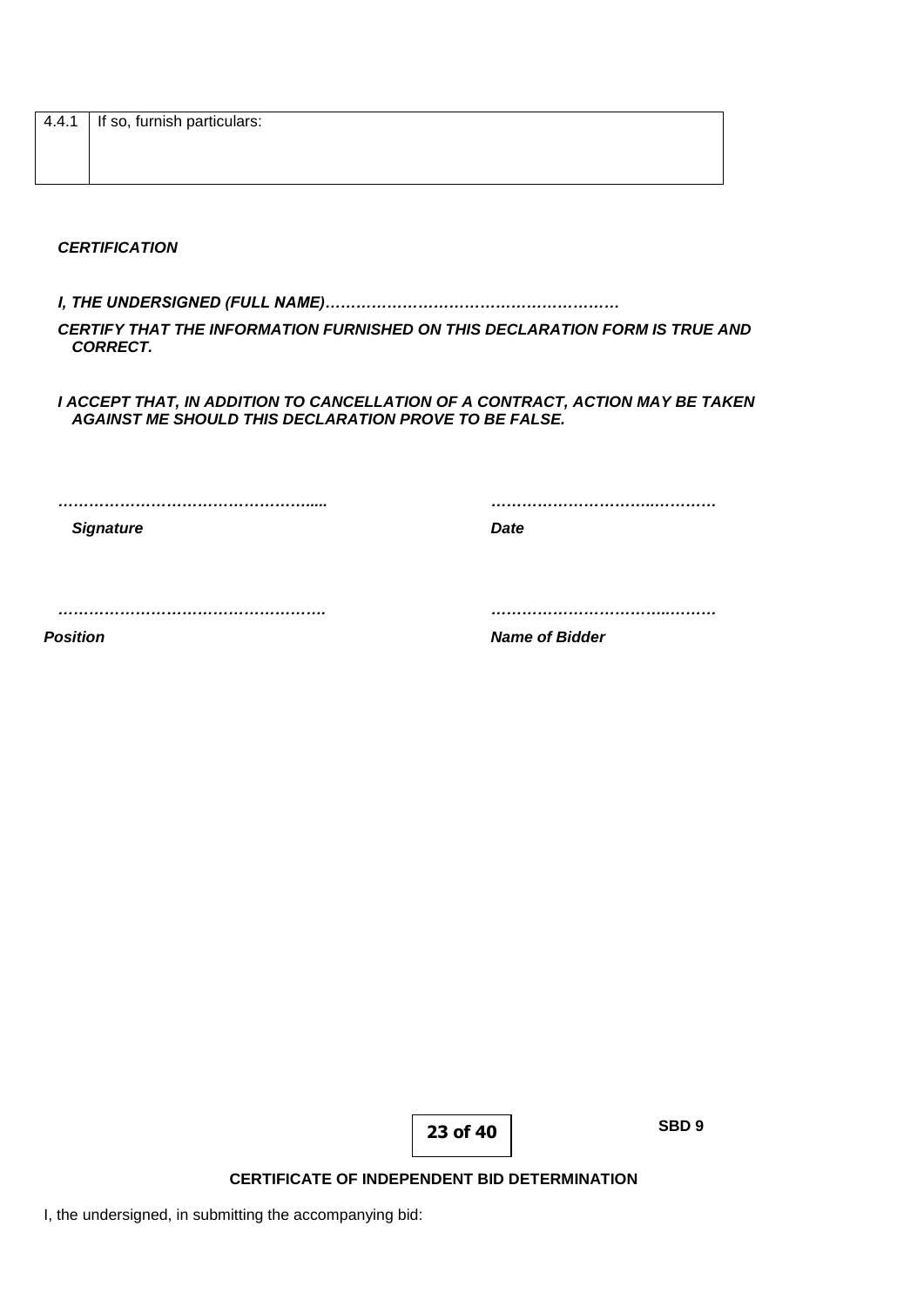#### (Bid Number and Description)

In response to the invitation for the bid made by:

(Name of Institution)

\_\_\_\_\_\_\_\_\_\_\_\_\_\_\_\_\_\_\_\_\_\_\_\_\_\_\_\_\_\_\_\_\_\_\_\_\_\_\_\_\_\_\_\_\_\_\_\_\_\_\_\_\_\_\_\_\_\_\_\_\_\_\_\_\_\_\_\_\_\_\_\_\_\_\_\_\_\_

do hereby make the following statements that I certify to be true and complete in every respect:

\_\_\_\_\_\_\_\_\_\_\_\_\_\_\_\_\_\_\_\_\_\_\_\_\_\_\_\_\_\_\_\_\_\_\_\_\_\_\_\_\_\_\_\_\_\_\_\_\_\_\_\_\_\_\_\_\_\_\_\_\_\_\_\_\_\_\_\_\_\_\_\_

I certify, on behalf of: \_\_\_\_\_\_\_\_\_\_\_\_\_\_\_\_\_\_\_\_\_\_\_\_\_\_\_\_\_\_\_\_\_\_\_\_\_\_\_\_\_\_\_\_\_\_\_\_\_\_\_\_\_\_\_that:

## (Name of Bidder)

- 1. I have read and I understand the contents of this Certificate;
- 2. I understand that the accompanying bid will be disqualified if this Certificate is found not to be true and complete in every respect;
- 3. I am authorized by the bidder to sign this Certificate, and to submit the accompanying bid, on behalf of the bidder;
- 4. Each person whose signature appears on the accompanying bid has been authorized by the bidder to determine the terms of, and to sign the bid, on behalf of the bidder;
- 5. For the purposes of this Certificate and the accompanying bid, I understand that the word "competitor" shall include any individual or organization, other than the bidder, whether or not affiliated with the bidder, who:
	- (a) has been requested to submit a bid in response to this bid invitation;
	- (b) could potentially submit a bid in response to this bid invitation, based on their qualifications, abilities or experience; and
	- (c) provides the same goods and services as the bidder and/or is in the same line of business as the bidder

**24 of 40**

**SBD 9**

6. The bidder has arrived at the accompanying bid independently from, and without consultation, communication, agreement or arrangement with any competitor. However, communication between partners in a joint venture or consortium<sup>3</sup> will not be construed as collusive bidding.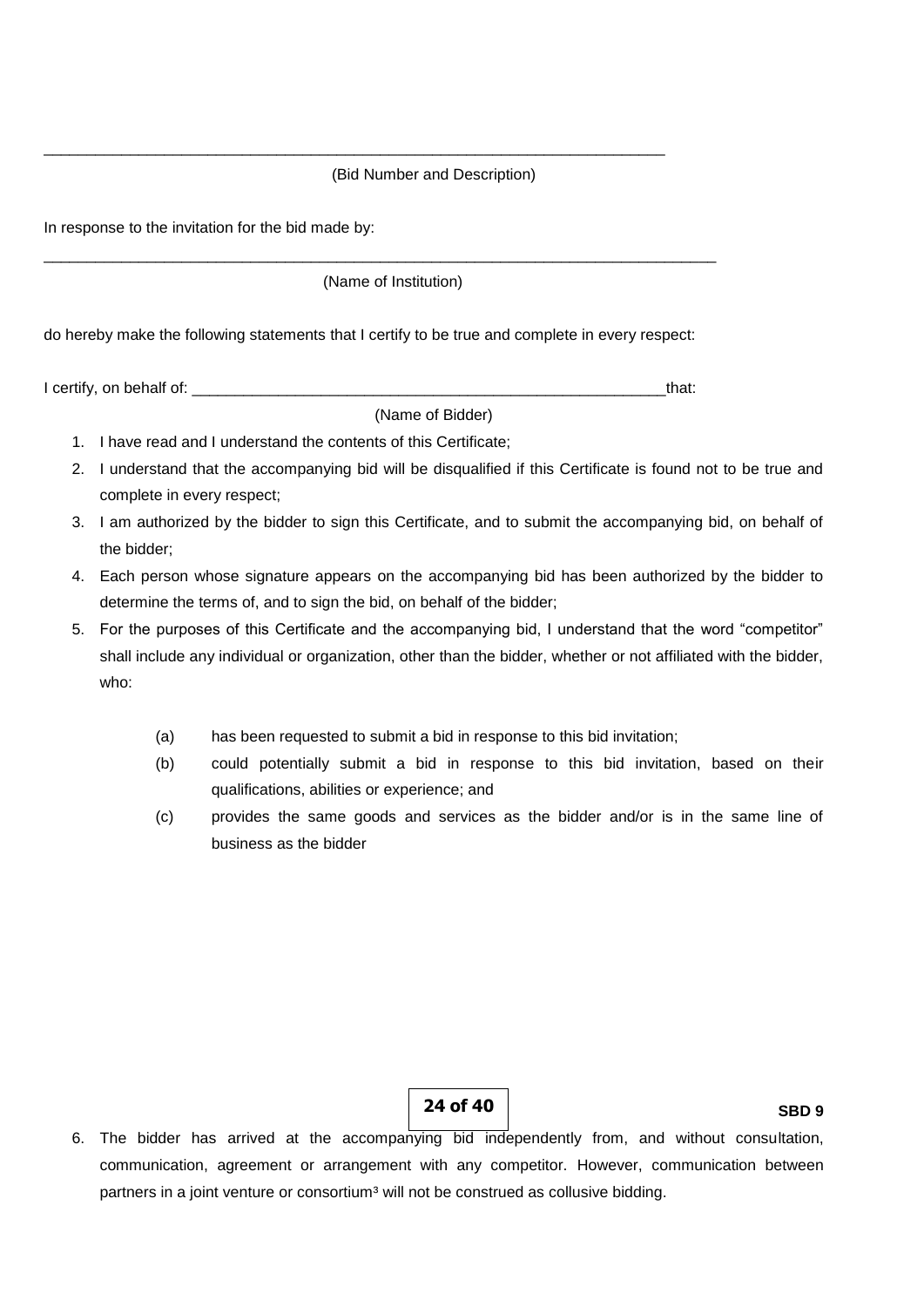- 7. In particular, without limiting the generality of paragraphs 6 above, there has been no consultation, communication, agreement or arrangement with any competitor regarding:
	- (a) prices;
	- (b) geographical area where product or service will be rendered (market allocation)
	- (c) methods, factors or formulas used to calculate prices;
	- (d) the intention or decision to submit or not to submit, a bid;
	- (e) the submission of a bid which does not meet the specifications and conditions of the bid; or
	- (f) bidding with the intention not to win the bid.
- 8. In addition, there have been no consultations, communications, agreements or arrangements with any competitor regarding the quality, quantity, specifications and conditions or delivery particulars of the products or services to which this bid invitation relates.
- 9. The terms of the accompanying bid have not been, and will not be, disclosed by the bidder, directly or indirectly, to any competitor, prior to the date and time of the official bid opening or of the awarding of the contract.
- 10. I am aware that, in addition and without prejudice to any other remedy provided to combat any restrictive practices related to bids and contracts, bids that are suspicious will be reported to the Competition Commission for investigation and possible imposition of administrative penalties in terms of section 59 of the Competition Act No 89 of 1998 and or may be reported to the National Prosecuting Authority (NPA) for criminal investigation and or may be restricted from conducting business with the public sector for a period not exceeding ten (10) years in terms of the Prevention and Combating of Corrupt Activities Act No 12 of 2004 or any other applicable legislation.

| Signature | Date           |
|-----------|----------------|
|           |                |
| Position  | Name of Bidder |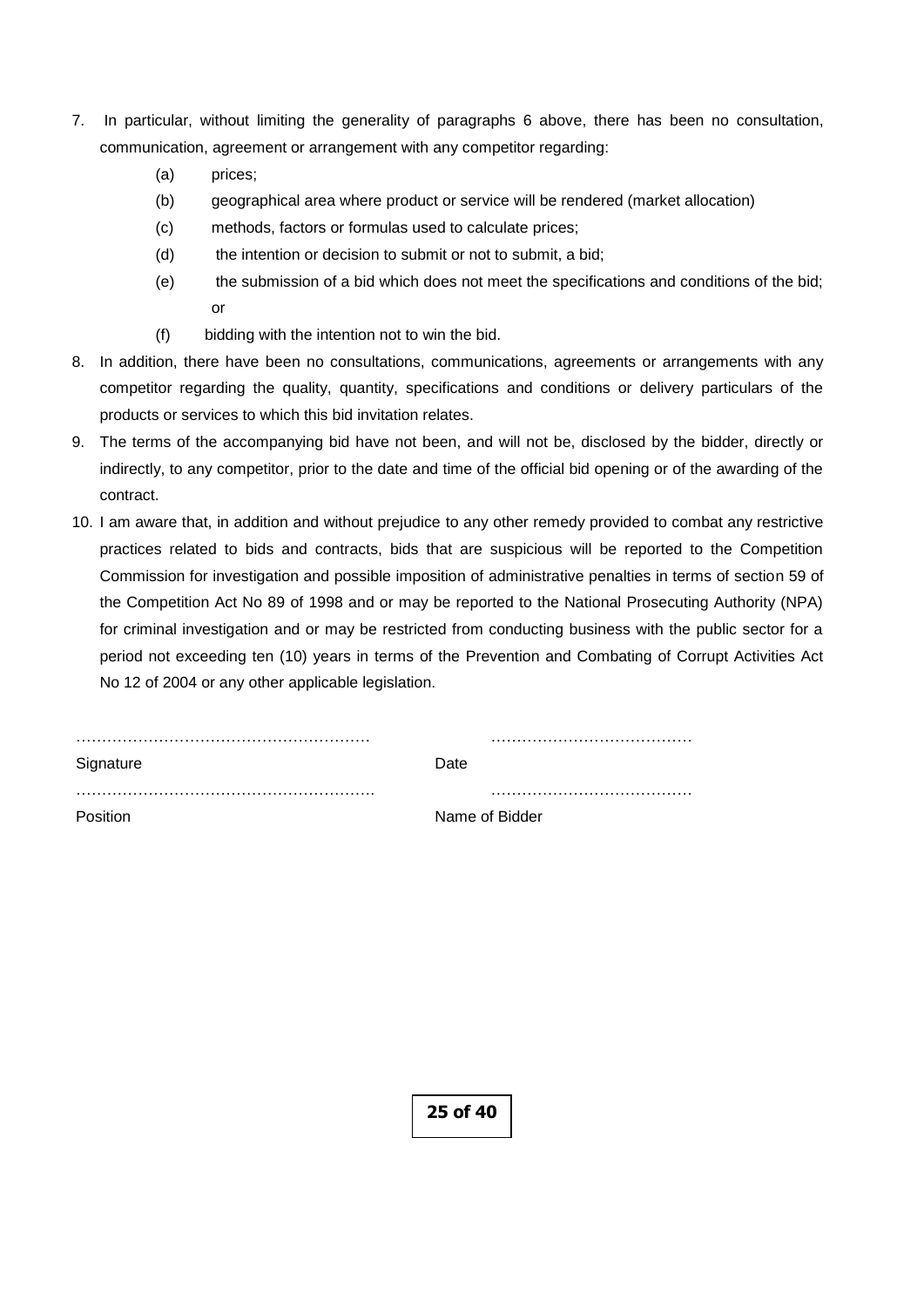# **Part 5 – Schedule F Qualifications and Experience**

| 1. | Details of the extent of the bidders activities and business, e.g. branches etc:                                                     |  |  |
|----|--------------------------------------------------------------------------------------------------------------------------------------|--|--|
| 2. | A list of existing /previous contracts relating to services which are similar to the Services:                                       |  |  |
|    | <b>Description of Contract</b><br>Period<br>Contact Person & Tel No.                                                                 |  |  |
|    | (Please provide contactable references)                                                                                              |  |  |
| 3. | The number of years that the bidder has been in the business of providing services which<br>are materially the same as the Services: |  |  |
| 4. | The name of the person who shall manage the Services:                                                                                |  |  |
| 5. | Detail such person's qualifications and experience below :                                                                           |  |  |
|    |                                                                                                                                      |  |  |
|    | SIGNATURE OF (ON BEHALF OF) BIDDER                                                                                                   |  |  |
|    | <b>NAME IN CAPITALS</b><br>In the presence of :                                                                                      |  |  |
|    |                                                                                                                                      |  |  |
|    |                                                                                                                                      |  |  |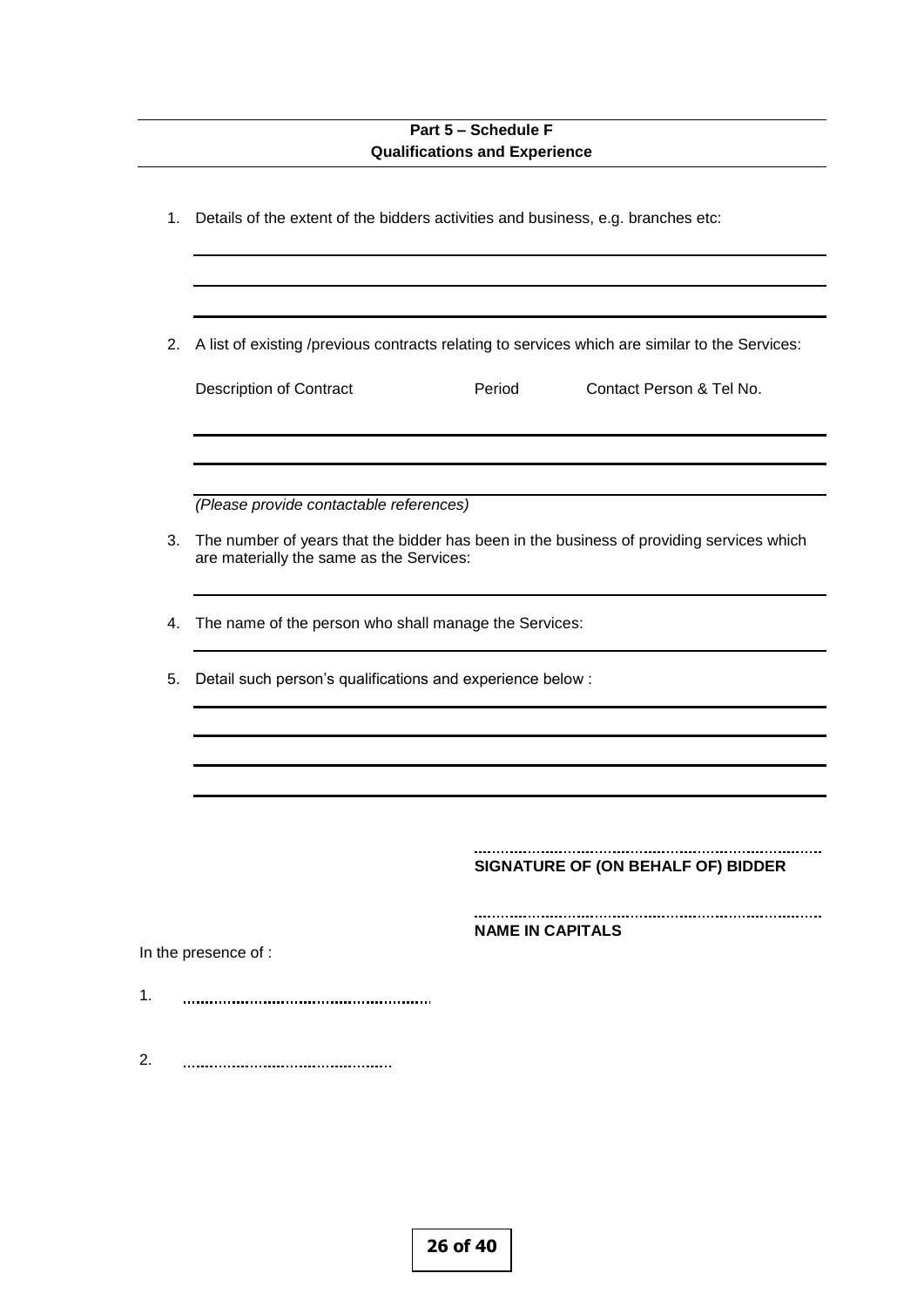**\_\_\_\_\_\_\_\_\_\_\_\_\_\_\_\_\_\_\_\_\_\_\_\_\_\_\_\_\_\_\_\_\_\_\_\_\_\_\_\_\_\_\_\_\_\_\_\_\_\_\_\_\_\_\_\_\_\_\_\_\_\_\_\_\_\_\_\_**

#### **The bidder shall be bound by all SCM regulatory provision and amendments thereto whether expressly or impliedly indicated in this document.**

The District Manager Department of Health Chris Hani District Office P.O.BOX 1661 KOMANI HOSPITAL **QUEENSTOWN** 

#### Sir/Madam

#### **Granting of authority to request information from any legal entity relevant to this bid**

- 1. I/we acknowledge that the information herein contained shall constitute the basis on which my/our bid is to be considered. I/We grant approval that any source regarding this bid may be fully investigated and that all such information shall be of material importance and directly relevant to the consideration of our bid. I/we further grant my/our consent to such source to provide confidential information.
- 2. I/We warrant that all the information herein contained is to the best of my/our knowledge and belief true and correct in all material respects and I/We am/are not aware of any information which, should it become known to the Eastern Cape Department of Health, would affect the consideration of my/our bid in any way.
- 3. The Eastern Cape Department of Health wishes to inform you that all information regarding your personal matters is treated as strictly as confidential.

#### **Please tick the appropriate box.**

| I/We hereby consent to the above                                       |
|------------------------------------------------------------------------|
| I/We hereby withhold consent and fully understand the implications and |
| ramifications of my/our decision and will not hold the Eastern Cape    |
| Department of Health responsible for not considering my/our bid.       |

**----------------------------------- ---------------------------**

**Signature Date** 

**------------------------------------ ---------------------------**

**Witness** Signature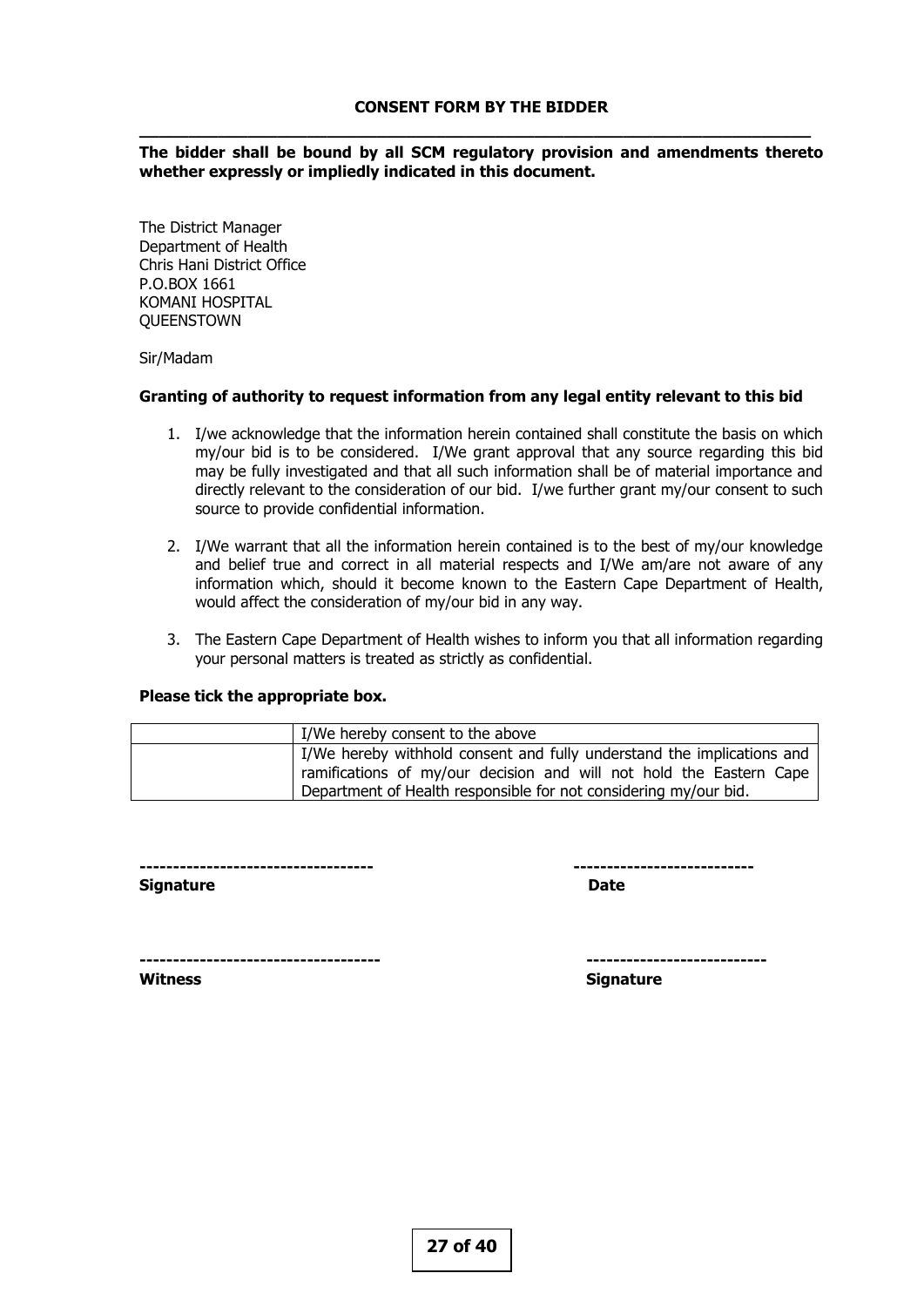# Part 5 - Schedule G **Organization type**

#### PARTNERSHIP/CLOSED CORPORATION/COMPANY (delete which is not applicable)

The bidder comprises of the following partners/members/directors:

| 1.             | <b>NAME</b>                         |                                    |
|----------------|-------------------------------------|------------------------------------|
|                | ADDRESS:                            |                                    |
|                | ID NUMBER:                          |                                    |
| 2.             | <b>NAME</b><br>$\sim$ $\sim$ $\sim$ |                                    |
|                | ADDRESS:                            |                                    |
|                | ID NUMBER:                          |                                    |
| 3.             | <b>NAME</b><br>$\sim$ 100 $\pm$     |                                    |
|                | ADDRESS:                            |                                    |
|                | ID NUMBER:                          |                                    |
| $\mathbf{4}$ . | <b>NAME</b><br>$\sim$ 100 $\pm$     |                                    |
|                | ADDRESS:                            |                                    |
|                | ID NUMBER:                          |                                    |
| 5.             | <b>NAME</b><br>$\sim 100$           |                                    |
|                | ADDRESS:                            |                                    |
|                | ID NUMBER:                          |                                    |
|                |                                     | SIGNATURE OF (ON BEHALF OF) BIDDER |
|                |                                     |                                    |

**NAME IN CAPITALS** 

In the presence of:

- $1.$
- $2.$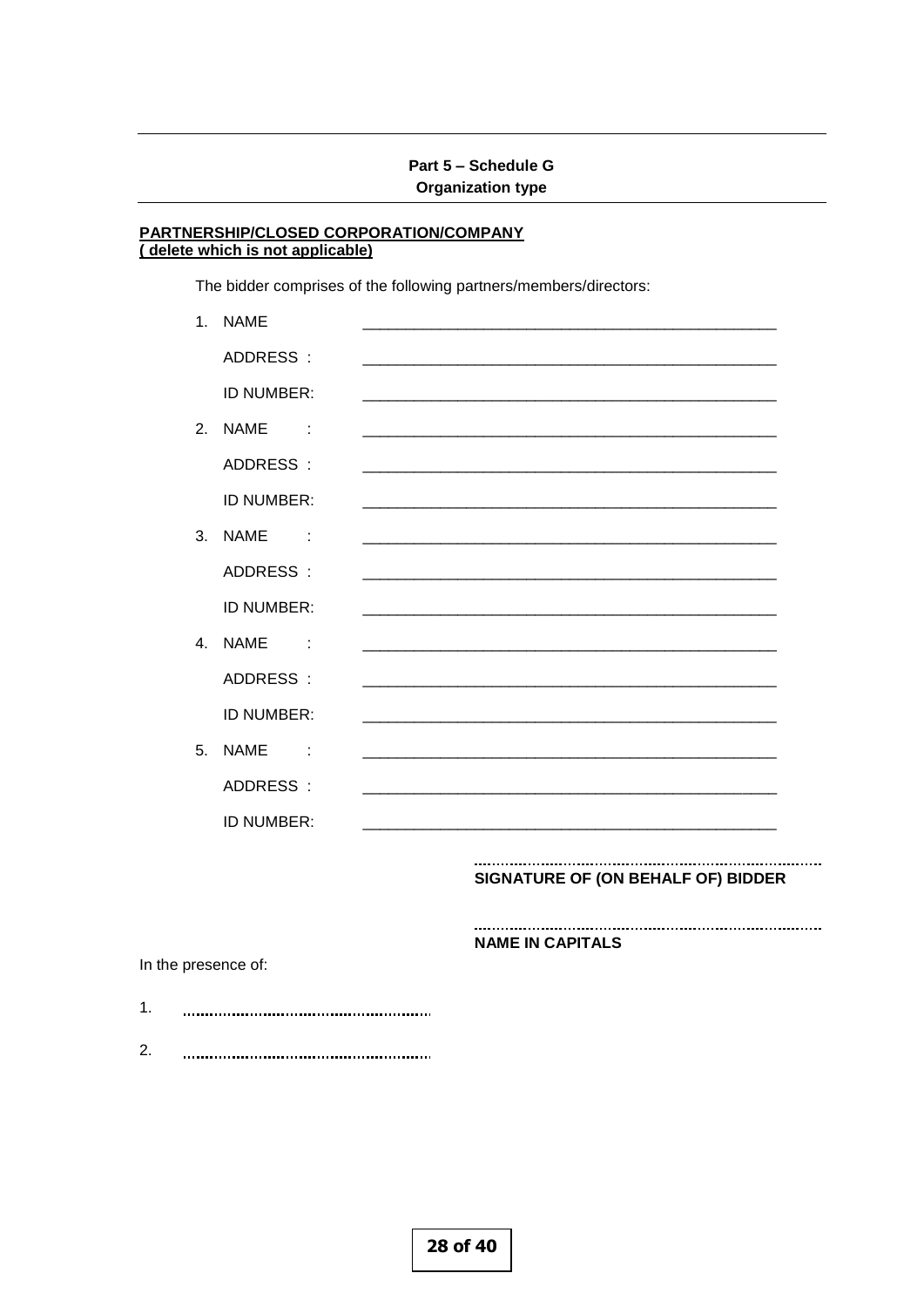### **Organizational structure**

1. Provide full details of the organizational structure which will be utilized in the provision of the Services (including where appropriate an organogram)

#### **SIGNATURE OF (ON BEHALF OF) BIDDER**

**NAME IN CAPITALS**

In the presence of:

- 1.
- 2.

## **Part 5 – Schedule I Details of Supplier's office**

1. Physical address of supplier's office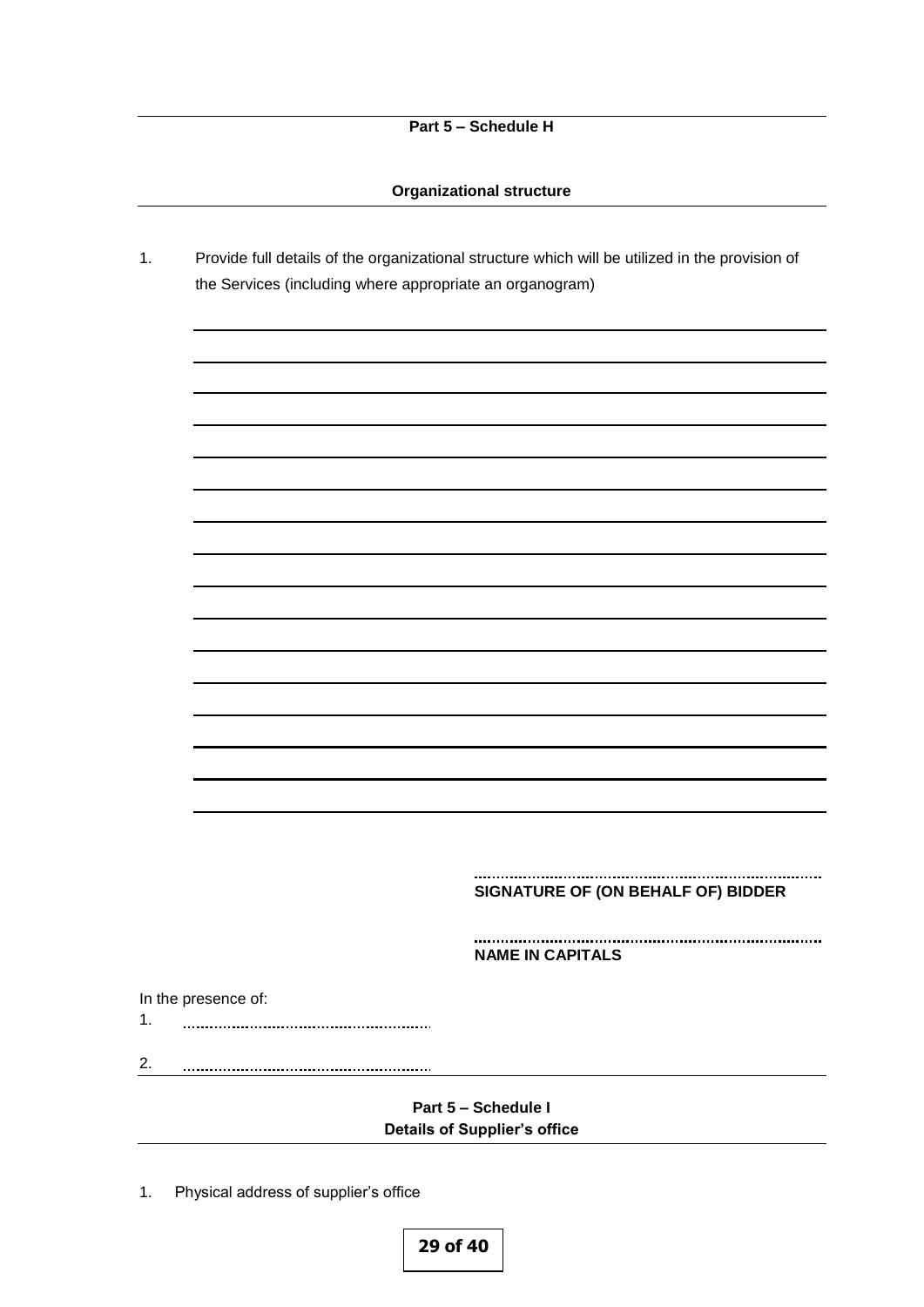| 1  |                                                                                  |                                    |
|----|----------------------------------------------------------------------------------|------------------------------------|
| 3  | Time period for which such office has been used by supplier: ___________________ |                                    |
|    |                                                                                  |                                    |
|    |                                                                                  |                                    |
|    |                                                                                  | SIGNATURE OF (ON BEHALF OF) BIDDER |
|    |                                                                                  |                                    |
|    |                                                                                  |                                    |
|    |                                                                                  | <b>NAME IN CAPITALS</b>            |
|    |                                                                                  |                                    |
|    | In the presence of:                                                              |                                    |
| 1. |                                                                                  |                                    |
|    |                                                                                  |                                    |
|    |                                                                                  |                                    |

2.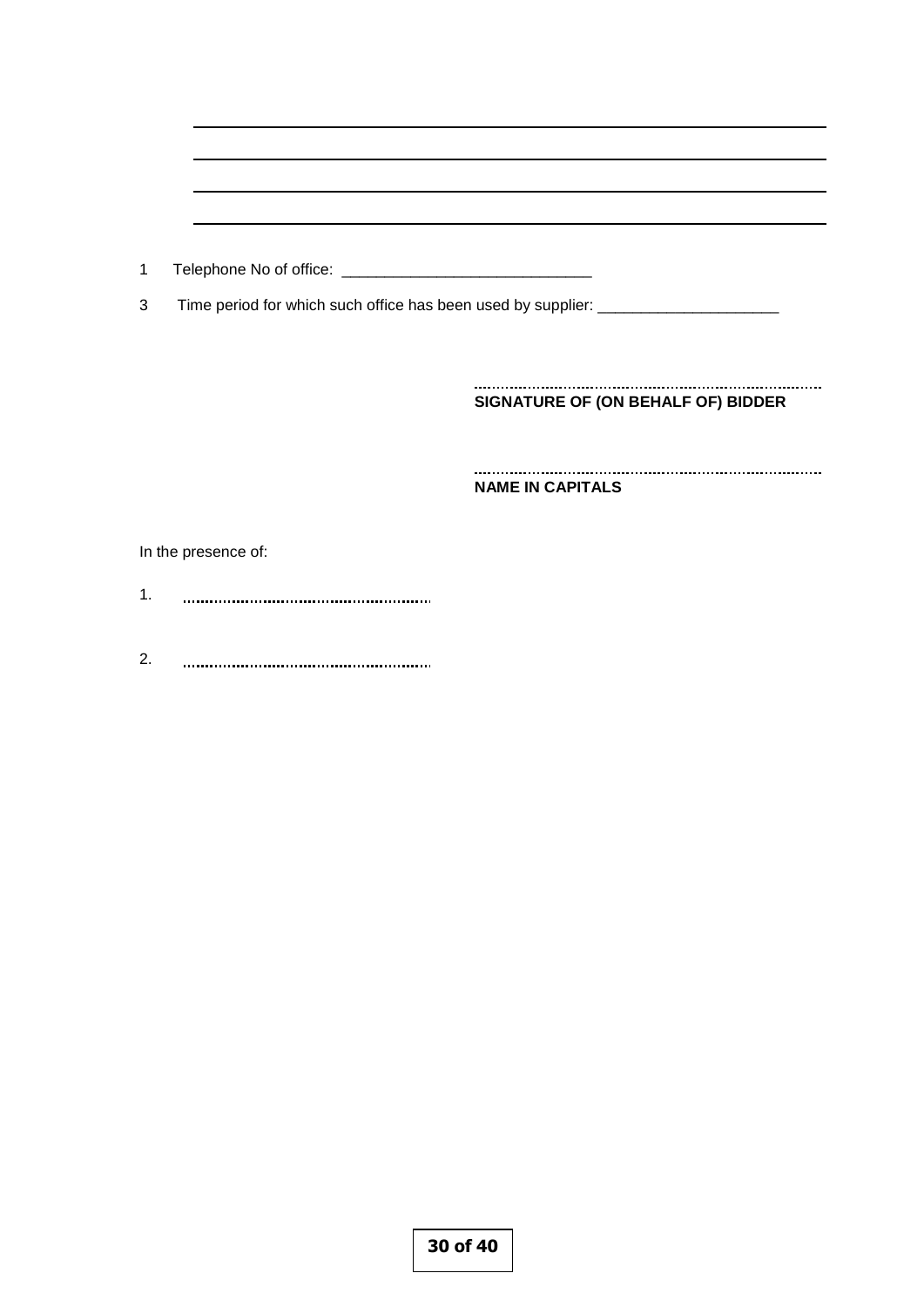## **Part 5 – Schedule J Financial Particulars**

This schedule must be completed by the bidder and submitted together with the bid. **Documentary proof confirming availability of financial resources to execute the contract from the bidder's financial institution and /or Audited Financial Statements must be submitted with the bid.** If this requirement is not complied with in full the bid may be considered invalid

| Nature of Service : |  |
|---------------------|--|
| Name of bidder:     |  |
| Bid Number:         |  |
|                     |  |

|                    | <b>FINANCIAL POSITION OF BIDDER</b>                                                                                                                                                                                                                                                                     |  |
|--------------------|---------------------------------------------------------------------------------------------------------------------------------------------------------------------------------------------------------------------------------------------------------------------------------------------------------|--|
|                    | I/we hereby certify that I/we have the necessary financial capacity and<br>resources to execute the above contract successfully for the bid amount. I / we<br>hereby attach letter confirming availability of financial resources from the                                                              |  |
|                    | financial institution. I / we give the DOH permission to contact the financial<br>institution below to confirm the information provided.                                                                                                                                                                |  |
|                    | In the absence of the above, a letter confirming that the bidder has applied for<br>financial assistance from any financial institution and that the institution is<br>willing to favourably consider such application in the event that the bidder is<br>successful, will also satisfy the Department. |  |
| <b>NAME OF</b>     |                                                                                                                                                                                                                                                                                                         |  |
| <b>FINANCIAL</b>   |                                                                                                                                                                                                                                                                                                         |  |
| <b>INSTITUTION</b> |                                                                                                                                                                                                                                                                                                         |  |
| <b>ADDRESS</b>     |                                                                                                                                                                                                                                                                                                         |  |
| <b>TEL.NO</b>      |                                                                                                                                                                                                                                                                                                         |  |
| <b>FAX NO</b>      |                                                                                                                                                                                                                                                                                                         |  |
| <b>CONTACT</b>     |                                                                                                                                                                                                                                                                                                         |  |
| <b>PERSON</b>      |                                                                                                                                                                                                                                                                                                         |  |

#### **SIGNATURE OF (ON BEHALF OF) BIDDER**

#### **NAME IN CAPITALS**

In the presence of :

- 1.
- 2. ……………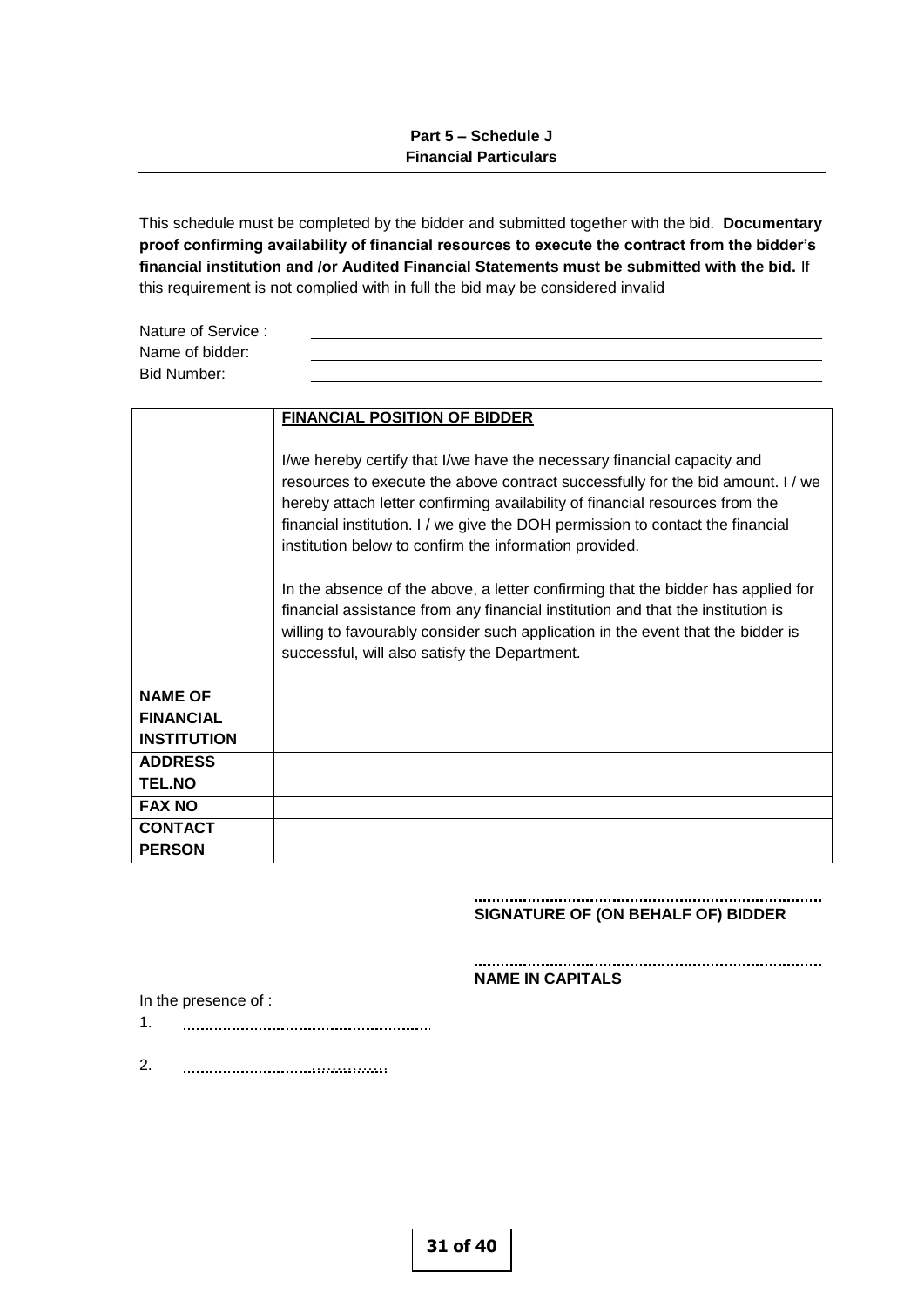## **PREFERENCE POINTS CLAIM FORM IN TERMS OF THE PREFERENTIAL PROCUREMENT REGULATIONS 2017**

This preference form must form part of all bids invited. It contains general information and serves as a claim form for preference points for Broad-Based Black Economic Empowerment (B-BBEE) Status Level of Contribution

## **NB: BEFORE COMPLETING THIS FORM, BIDDERS MUST STUDY THE GENERAL CONDITIONS, DEFINITIONS AND DIRECTIVES APPLICABLE IN RESPECT OF B-BBEE, AS PRESCRIBED IN THE PREFERENTIAL PROCUREMENT REGULATIONS, 2017.**

## **1. GENERAL CONDITIONS**

- 1.1 The following preference point systems are applicable to all bids:
	- the 80/20 system for requirements with a Rand value of up to R50 000 000 (all applicable taxes included); and
	- the 90/10 system for requirements with a Rand value above R50 000 000 (all applicable taxes included).

1.2

- a) The value of this bid is estimated to not exceed R50 000 000 (all applicable taxes included) and therefore theR50 000 000 preference point system shall be applicable; or
- b) Either the 80/20 or 90/10 preference point system will be applicable to this tender (*delete whichever is not applicable for this tender*).
- 1.3 Points for this bid shall be awarded for:
	- (c) Price; and
	- (d) B-BBEE Status Level of Contributor.
- 1.4 The maximum points for this bid are allocated as follows:

|                                                      | <b>POINTS</b> |
|------------------------------------------------------|---------------|
| <b>PRICE</b>                                         |               |
| <b>B-BBEE STATUS LEVEL OF CONTRIBUTOR</b>            |               |
| Total points for Price and B-BBEE must not<br>exceed | 100           |

- 1.5 Failure on the part of a bidder to submit proof of B-BBEE Status level of contributor together with the bid, will be interpreted to mean that preference points for B-BBEE status level of contribution are not claimed.
- 1.6 The purchaser reserves the right to require of a bidder, either before a bid is adjudicated or at any time subsequently, to substantiate any claim in regard to preferences, in any manner required by the purchaser

## **2. DEFINITIONS**

(a) **"B-BBEE"** means broad-based black economic empowerment as defined in

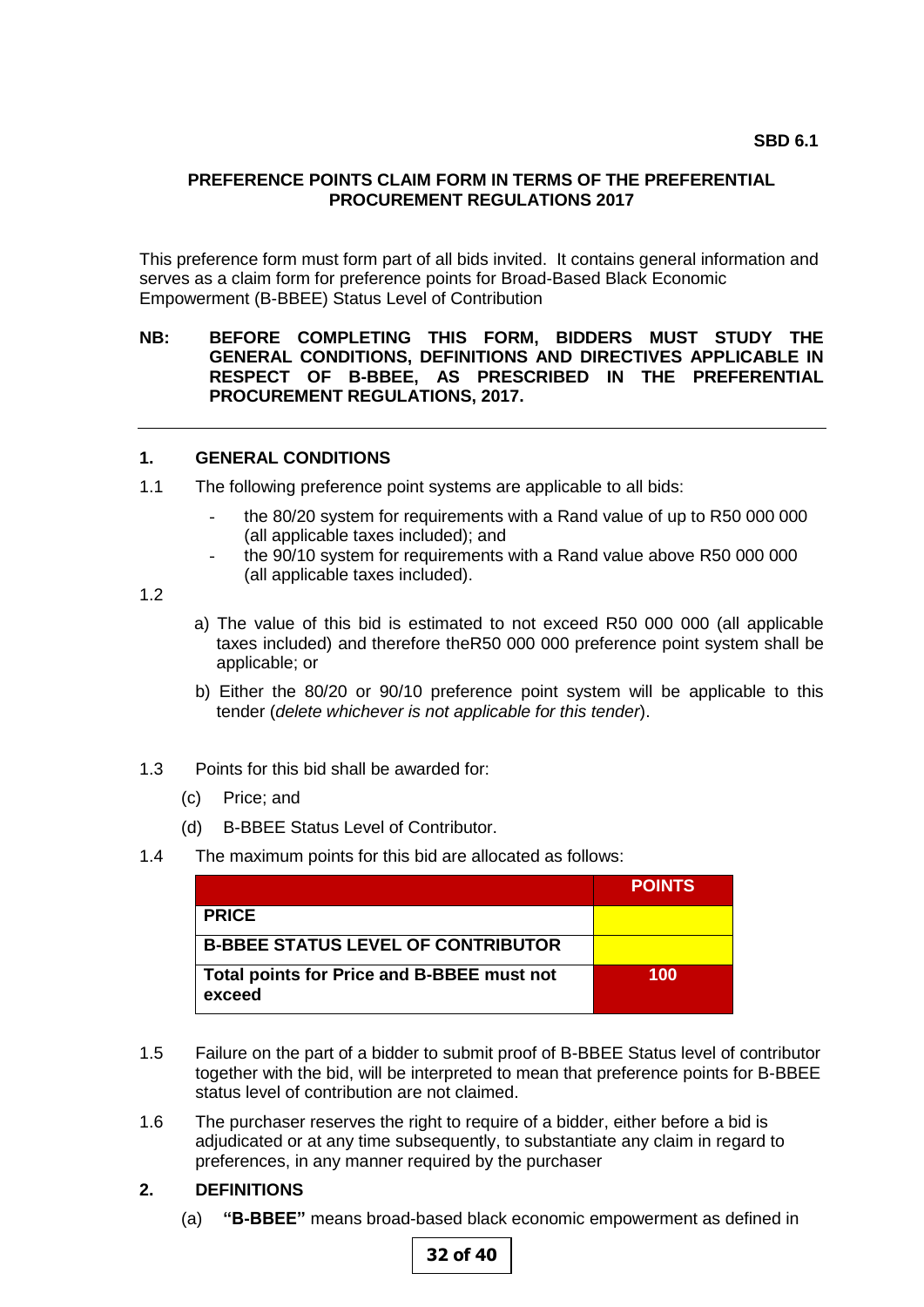section 1 of the Broad-Based Black Economic Empowerment Act;

- (b) "**B-BBEE status level of contributor"** means the B-BBEE status of an entity in terms of a code of good practice on black economic empowerment, issued in terms of section 9(1) of the Broad-Based Black Economic Empowerment Act;
- (c) **"bid"** means a written offer in a prescribed or stipulated form in response to an invitation by an organ of state for the provision of goods or services, through price quotations, advertised competitive bidding processes or proposals;
- (d) **"Broad-Based Black Economic Empowerment Act"** means the Broad-Based Black Economic Empowerment Act, 2003 (Act No. 53 of 2003);
- **(e) "EME"** means an Exempted Micro Enterprise in terms of a code of good practice on black economic empowerment issued in terms of section 9 (1) of the Broad-Based Black Economic Empowerment Act;
- (f) **"functionality"** means the ability of a tenderer to provide goods or services in accordance with specifications as set out in the tender documents.
- (g) **"prices"** includes all applicable taxes less all unconditional discounts;
- (h) **"proof of B-BBEE status level of contributor"** means:
- 
- **1)** B-BBEE Status level certificate issued by an authorized body or person;
- **2)** A sworn affidavit as prescribed by the B-BBEE Codes of Good Practice;
- **3)** Any other requirement prescribed in terms of the B-BBEE Act;
- (i) **"QSE"** means a qualifying small business enterprise in terms of a code of good practice on black economic empowerment issued in terms of section 9 (1) of the Broad-Based Black Economic Empowerment Act;
- *(j)* **"rand value"** means the total estimated value of a contract in Rand, calculated at the time of bid invitation, and includes all applicable taxes;

## **3. POINTS AWARDED FOR PRICE**

## **3.1 THE 80/20 OR 90/10 PREFERENCE POINT SYSTEMS**

A maximum of 80 or 90 points is allocated for price on the following basis: **80/20 or 90/10**

$$
Ps = 80 \left( 1 - \frac{Pt - P \min}{P \min} \right) \qquad \text{or} \qquad \qquad Ps = 90 \left( 1 - \frac{Pt - P \min}{P \min} \right)
$$

Where

Ps = Points scored for price of bid under consideration

 $Pt =$  Price of bid under consideration

Pmin = Price of lowest acceptable bid

# **4. POINTS AWARDED FOR B-BBEE STATUS LEVEL OF CONTRIBUTOR**

4.1 In terms of Regulation 6 (2) and 7 (2) of the Preferential Procurement Regulations, preference points must be awarded to a bidder for attaining the B-BBEE status level of contribution in accordance with the table below: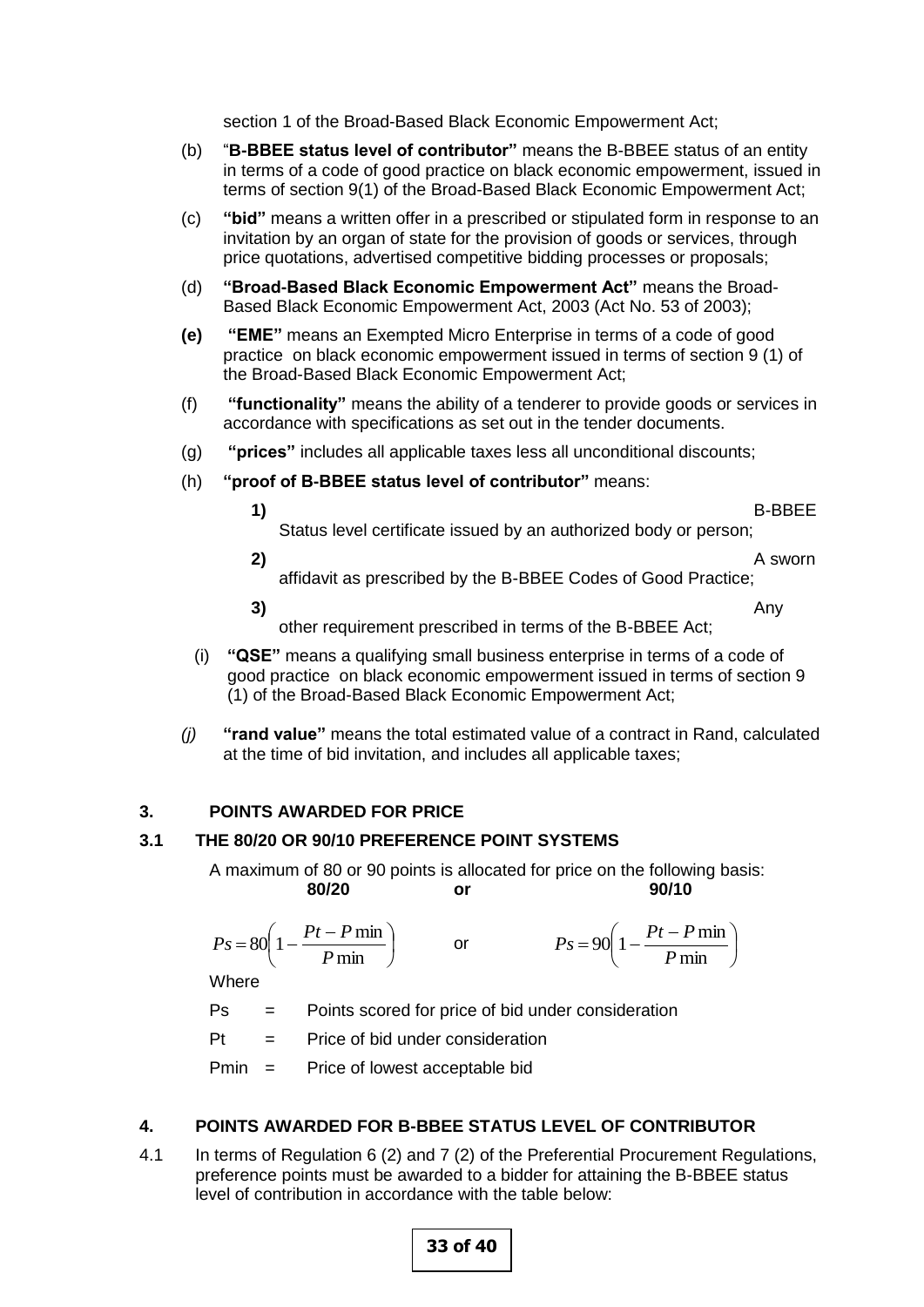| <b>B-BBEE Status Level of</b><br><b>Contributor</b> | <b>Number of points</b><br>(90/10 system) | <b>Number of points</b><br>(80/20 system) |
|-----------------------------------------------------|-------------------------------------------|-------------------------------------------|
|                                                     | 10                                        | 20                                        |
| 2                                                   | 9                                         | 18                                        |
| 3                                                   | 6                                         | 14                                        |
| 4                                                   | 5                                         | 12                                        |
| 5                                                   | 4                                         | 8                                         |
| 6                                                   | 3                                         | 6                                         |
|                                                     | 2                                         | 4                                         |
| 8                                                   |                                           | 2                                         |
| Non-compliant<br>contributor                        |                                           |                                           |

# **5. BID DECLARATION**

5.1 Bidders who claim points in respect of B-BBEE Status Level of Contribution must complete the following:

## **6. B-BBEE STATUS LEVEL OF CONTRIBUTOR CLAIMED IN TERMS OF PARAGRAPHS 1.4 AND 4.1**

6.1 B-BBEE Status Level of Contributor: . = ………(maximum of 10 or 20 points)

> (Points claimed in respect of paragraph 7.1 must be in accordance with the table reflected in paragraph 4.1 and must be substantiated by relevant proof of B-BBEE status level of contributor.

## **7. SUB-CONTRACTING**

7.1 Will any portion of the contract be sub-contracted?

## (*Tick applicable box*)



## 7.1.1 If yes, indicate:

- i) What percentage of the contract will be subcontracted............…………….…………%
- ii) The name of the subcontractor…………………………………………………………..
- iii) The B-BBEE status level of the subcontractor......................................……………..
- iv) Whether the sub-contractor is an EME or QSE *(Tick applicable box*)

YES NO

v) Specify, by ticking the appropriate box, if subcontracting with an enterprise in terms of Preferential Procurement Regulations,2017:

| Designated Group: An EME or QSE which is at last 51% owned   EME | <b>QSE</b> |
|------------------------------------------------------------------|------------|
| bv:                                                              |            |
| Black people                                                     |            |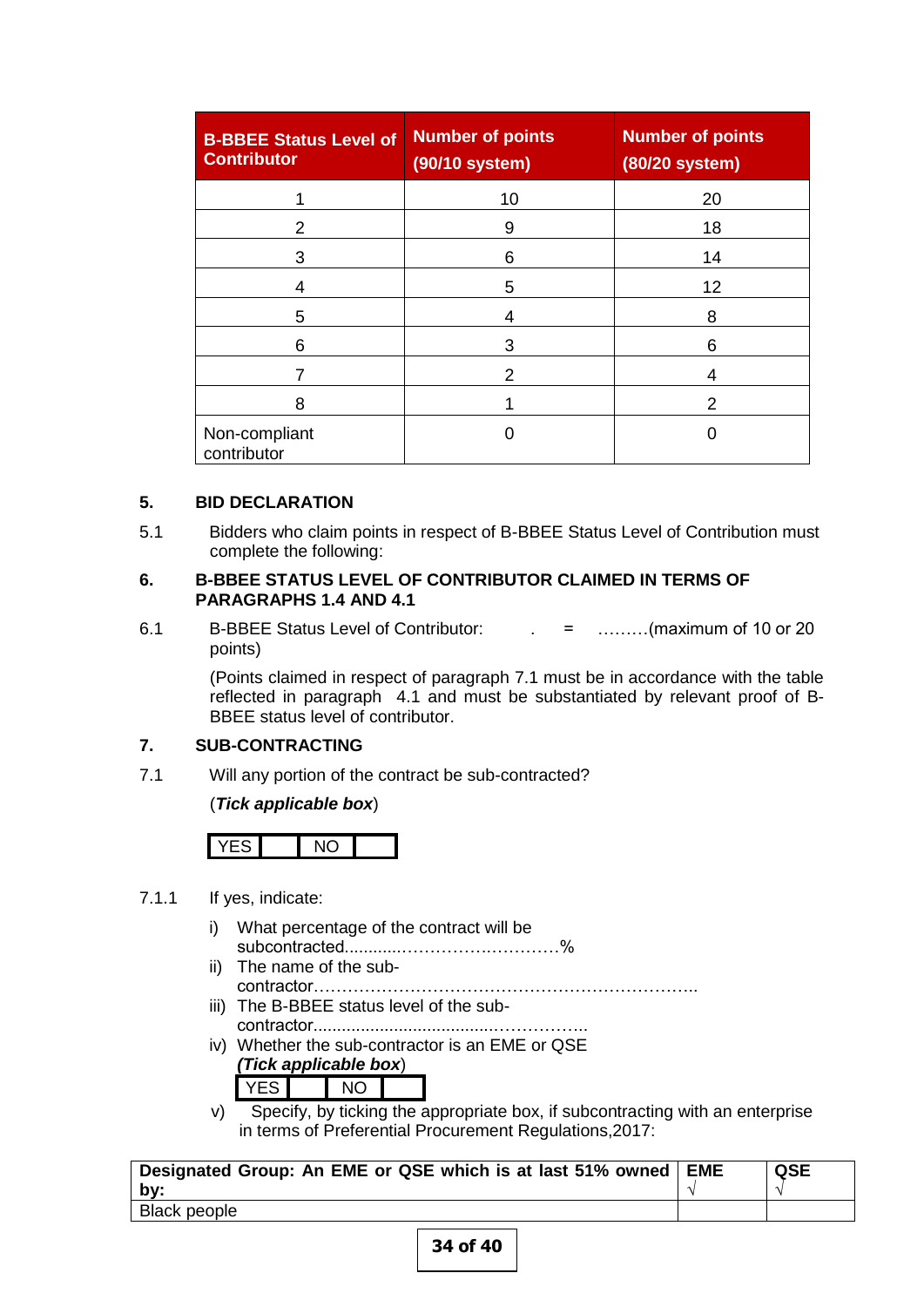| Black people who are youth                                        |  |
|-------------------------------------------------------------------|--|
| Black people who are women                                        |  |
| Black people with disabilities                                    |  |
| Black people living in rural or underdeveloped areas or townships |  |
| Cooperative owned by black people                                 |  |
| Black people who are military veterans                            |  |
| <b>OR</b>                                                         |  |
| Any EME                                                           |  |
| Any QSE                                                           |  |

# 8. **DECLARATION WITH REGARD TO COMPANY/FIRM**

# 8.1 Name of company/firm:…………………………………………………………………………….

- 8.2 VAT registration number:……………………………………….…………………………………
- 8.3 Company registration number:…………….……………………….…………………………….

# 8.4 TYPE OF COMPANY/ FIRM

- □ Partnership/Joint Venture / Consortium
- □ One person business/sole propriety
- **Close corporation**
- **Company**
- (Pty) Limited

[TICK APPLICABLE BOX]

# 8.5 DESCRIBE PRINCIPAL BUSINESS ACTIVITIES

…………………………………………………………………………………………… …………………………………………………………………………………………… …………………………………………………………………………………………… …………………………………………………………………………………………… ………………………………………………

# 8.6 COMPANY CLASSIFICATION

- Manufacturer
- □ Supplier
- □ Professional service provider
- $\Box$  Other service providers, e.g. transporter, etc.

[*TICK APPLICABLE BOX*]

- 8.7 Total number of years the company/firm has been in business:……………………………
- 8.8 I/we, the undersigned, who is / are duly authorised to do so on behalf of the company/firm, certify that the points claimed, based on the B-BBE status level of contributor indicated in paragraphs 1.4 and 6.1 of the foregoing certificate, qualifies the company/ firm for the preference(s) shown and I / we acknowledge that: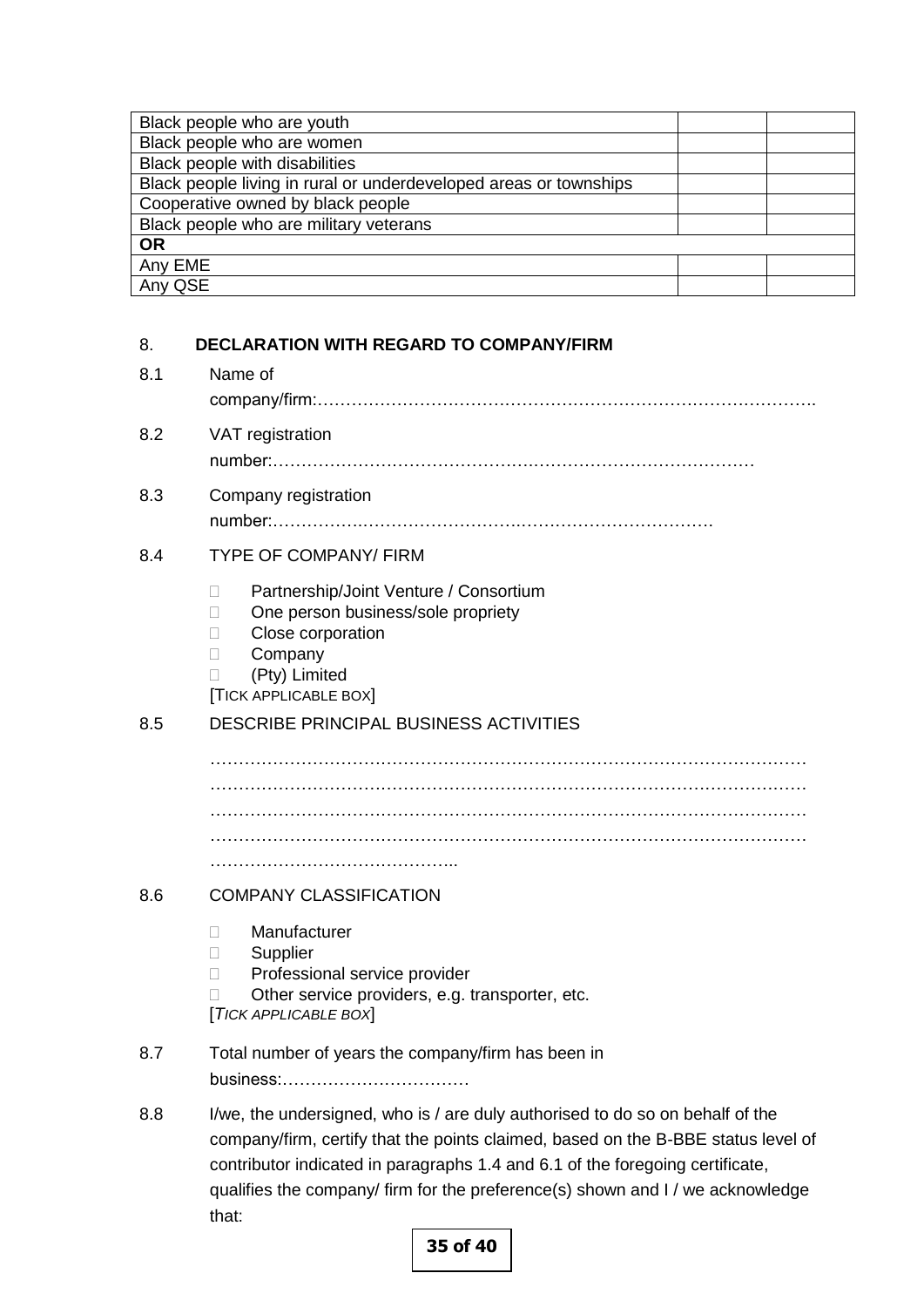- i) The information furnished is true and correct;
- ii) The preference points claimed are in accordance with the General Conditions as indicated in paragraph 1 of this form;
- iii) In the event of a contract being awarded as a result of points claimed as shown in paragraphs 1.4 and 6.1, the contractor may be required to furnish documentary proof to the satisfaction of the purchaser that the claims are correct;
- iv) If the B-BBEE status level of contributor has been claimed or obtained on a fraudulent basis or any of the conditions of contract have not been fulfilled, the purchaser may, in addition to any other remedy it may have –
	- (a) disqualify the person from the bidding process;
	- (b) recover costs, losses or damages it has incurred or suffered as a result of that person's conduct;
	- (c) cancel the contract and claim any damages which it has suffered as a result of having to make less favourable arrangements due to such cancellation;
	- (d) recommend that the bidder or contractor, its shareholders and directors, or only the shareholders and directors who acted on a fraudulent basis, be restricted by the National Treasury from obtaining business from any organ of state for a period not exceeding 10 years, after the *audi alteram partem* (hear the other side) rule has been applied; and
	- (e) forward the matter for criminal prosecution.

- 1. ……………………………………..
- 2. …………………………………….

|                | SIGNATURE(S) OF BIDDERS(S) |
|----------------|----------------------------|
| DATE:          |                            |
| <b>ADDRESS</b> |                            |
|                |                            |
|                | -----                      |
|                |                            |

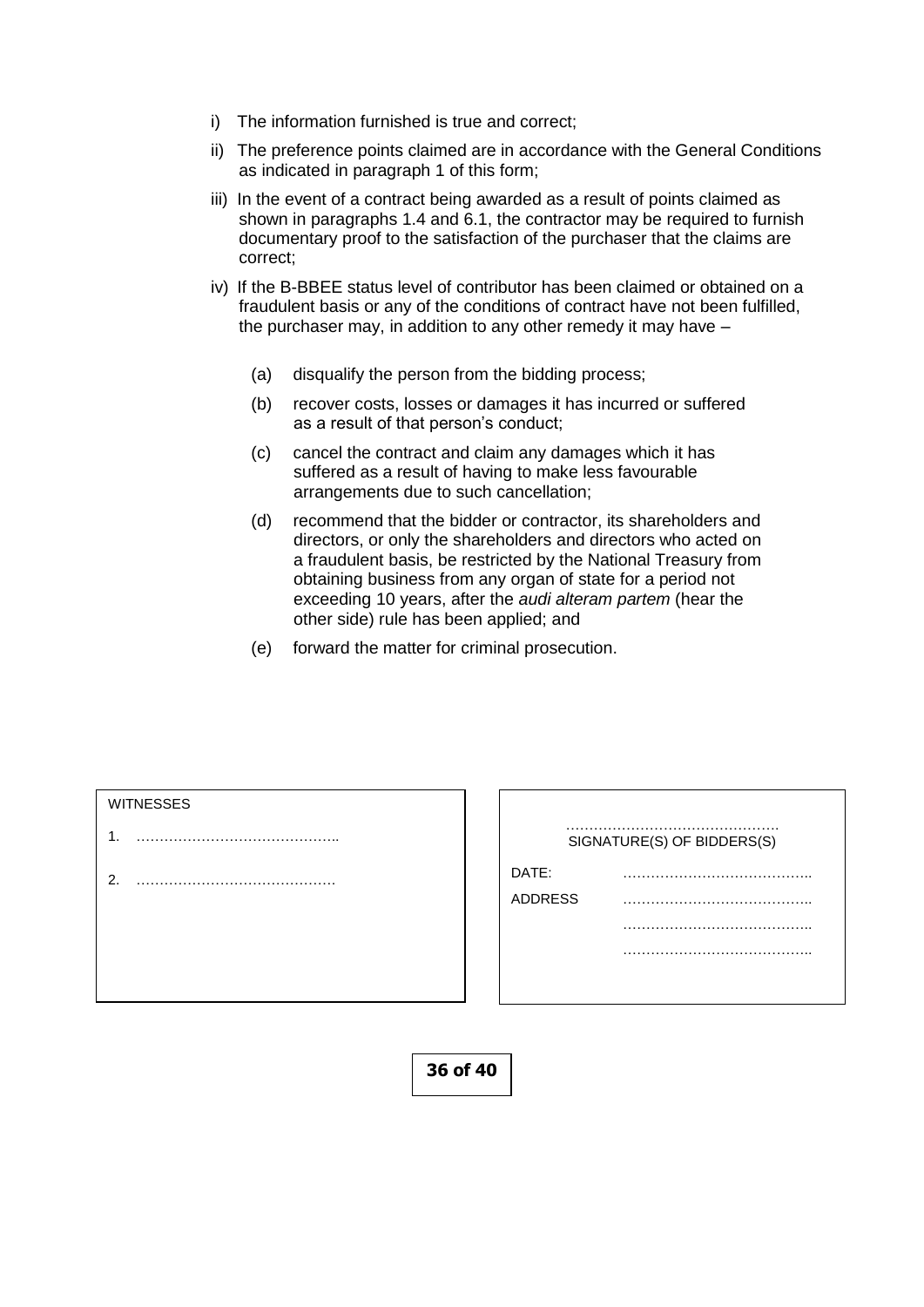### **SBD 6.2**

## **DECLARATION CERTIFICATE FOR LOCAL PRODUCTION AND CONTENT FOR DESIGNATED SECTORS**

This Standard Bidding Document (SBD) must form part of all bids invited. It contains general information and serves as a declaration form for local content (local production and local content are used interchangeably).

Before completing this declaration, bidders must study the General Conditions, Definitions, Directives applicable in respect of Local Content as prescribed in the Preferential Procurement Regulations, 2017, the South African Bureau of Standards (SABS) approved technical specification number SATS 1286:2011 (Edition 1) and the Guidance on the Calculation of Local Content together with the Local Content Declaration Templates [Annex C (Local Content Declaration: Summary Schedule), D (Imported Content Declaration: Supporting Schedule to Annex C) and E (Local Content Declaration: Supporting Schedule to Annex C)].

## **1. General Conditions**

- 1.1. Preferential Procurement Regulations, 2017 (Regulation 8) make provision for the promotion of local production and content.
- 1.2. Regulation 8.(2) prescribes that in the case of designated sectors, organs of state must advertise such tenders with the specific bidding condition that only locally produced or manufactured goods, with a stipulated minimum threshold for local production and content will be considered.
- 1.3. Where necessary, for tenders referred to in paragraph 1.2 above, a two stage bidding process may be followed, where the first stage involves a minimum threshold for local production and content and the second stage price and B-BBEE.
- 1.4. A person awarded a contract in relation to a designated sector, may not sub-contract in such a manner that the local production and content of the overall value of the contract is reduced to below the stipulated minimum threshold.
- 1.5. The local content (LC) expressed as a percentage of the bid price must be calculated in accordance with the SABS approved technical specification number SATS 1286: 2011 as follows:

 $LC = [1 - x / y] * 100$ 

**Where** 

- x is the imported content in Rand
- y is the bid price in Rand excluding value added tax (VAT)

Prices referred to in the determination of x must be converted to Rand (ZAR) by using the exchange rate published by South African Reserve Bank (SARB) at 12:00 on the date of advertisement of the bid as indicated in paragraph 4.1 below.

**The SABS approved technical specification number SATS 1286:2011 is accessible on http:/www.thedti.gov.za/industrial development/ip.jsp at no cost.**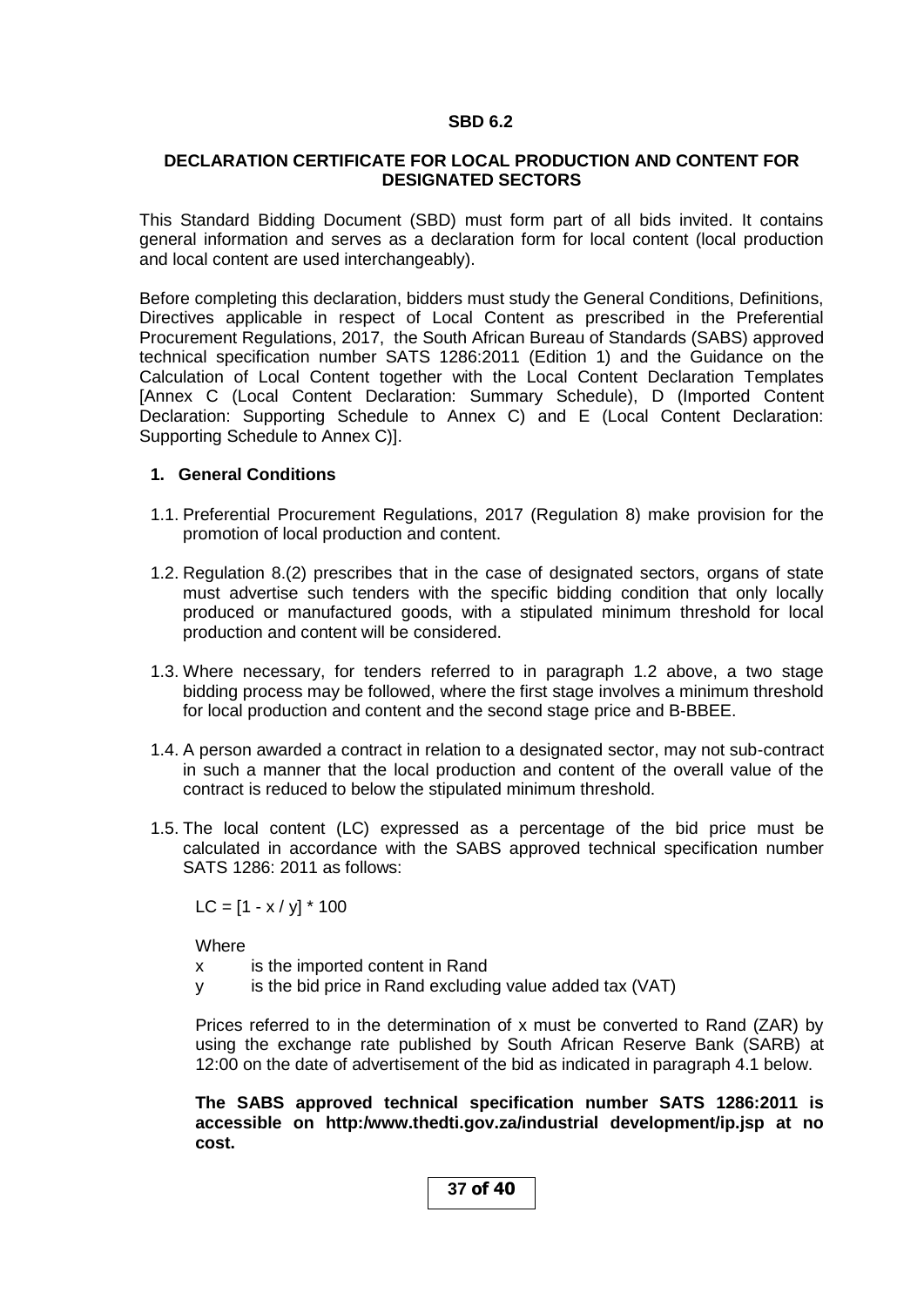- 1.6. A bid may be disqualified if this Declaration Certificate and the Annex C (Local Content Declaration: Summary Schedule) are not submitted as part of the bid documentation;
- **2. The stipulated minimum threshold(s) for local production and content (refer to Annex A of SATS 1286:2011) for this bid is/are as follows:**

| Description of services, works or goods | Stipulated minimum threshold |
|-----------------------------------------|------------------------------|
|                                         | $\%$                         |
|                                         | %                            |
|                                         | $\%$                         |

**3**. Does any portion of the goods or services offered have any imported content?

(*Tick applicable box*)

3..1 If yes, the rate(s) of exchange to be used in this bid to calculate the local content as prescribed in paragraph 1.5 of the general conditions must be the rate(s) published by SARB for the specific currency at 12:00 on the date of advertisement of the bid.

The relevant rates of exchange information is accessible on [www.reservebank.co.za](http://www.reservebank.co.za/)

Indicate the rate(s) of exchange against the appropriate currency in the table below (refer to Annex A of SATS 1286:2011):

| <b>Currency</b> | Rates of exchange |
|-----------------|-------------------|
| US Dollar       |                   |
| Pound Sterling  |                   |
| Euro            |                   |
| Yen             |                   |
| Other           |                   |

NB: Bidders must submit proof of the SARB rate (s) of exchange used.

**4.** Where, after the award of a bid, challenges are experienced in meeting the stipulated minimum threshold for local content the dti must be informed accordingly in order for the dti to verify and in consultation with the AO/AA provide directives in this regard.

## **LOCAL CONTENT DECLARATION (REFER TO ANNEX B OF SATS 1286:2011)**

|           | LOCAL CONTENT DECLARATION BY CHIEF FINANCIAL OFFICER OR OTHER<br>LEGALLY RESPONSIBLE PERSON NOMINATED IN WRITING BY THE CHIEF<br><b>EXECUTIVE OR SENIOR MEMBER/PERSON WITH MANAGEMENT RESPONSIBILITY</b><br>(CLOSE CORPORATION, PARTNERSHIP OR INDIVIDUAL) |  |  |  |
|-----------|------------------------------------------------------------------------------------------------------------------------------------------------------------------------------------------------------------------------------------------------------------|--|--|--|
|           |                                                                                                                                                                                                                                                            |  |  |  |
|           | <b>ISSUED BY:</b> (Procurement Authority / Name of Institution):                                                                                                                                                                                           |  |  |  |
| <b>NB</b> |                                                                                                                                                                                                                                                            |  |  |  |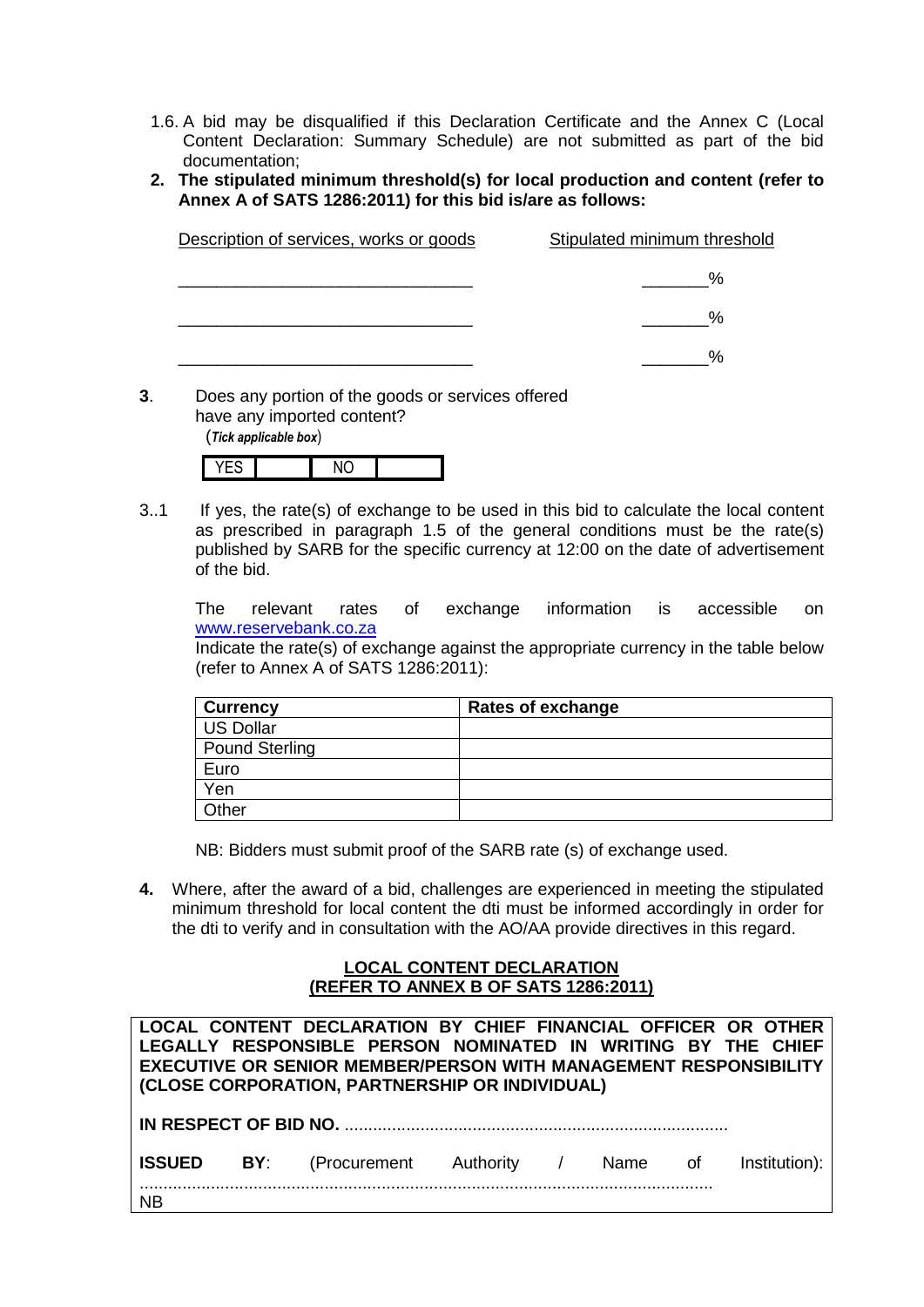- 1 The obligation to complete, duly sign and submit this declaration cannot be transferred to an external authorized representative, auditor or any other third party acting on behalf of the bidder.
- 2 Guidance on the Calculation of Local Content together with Local Content<br>Declaration Templates (Annex C, D and E) is accessible on Declaration Templates (Annex C, D and E) is accessible on [http://www.thdti.gov.za/industrial development/ip.jsp.](http://www.thdti.gov.za/industrial%20development/ip.jsp) Bidders should first complete Declaration D. After completing Declaration D, bidders should complete Declaration E and then consolidate the information on Declaration C. **Declaration C should be submitted with the bid documentation at the closing date and time of the bid in order to substantiate the declaration made in paragraph (c) below.** Declarations D and E should be kept by the bidders for verification purposes for a period of at least 5 years. The successful bidder is required to continuously update Declarations C, D and E with the actual values for the duration of the contract.

I, the undersigned, …………………………………………………………………………………………… (full names), do hereby declare, in my capacity as ……………………………………… ……….. of ...............................................................................................................(name of bidder entity), the following:

- (a) The facts contained herein are within my own personal knowledge.
- (b) I have satisfied myself that:
	- (i) the goods/services/works to be delivered in terms of the above-specified bid comply with the minimum local content requirements as specified in the bid, and as measured in terms of SATS 1286:2011; and
- (c) The local content percentage (%) indicated below has been calculated using the formula given in clause 3 of SATS 1286:2011, the rates of exchange indicated in paragraph 4.1 above and the information contained in Declaration D and E which has been consolidated in Declaration C:

| Bid price, excluding VAT (y)                                       |  |
|--------------------------------------------------------------------|--|
| Imported content (x), as calculated in terms of SATS 1286:2011     |  |
| Stipulated minimum threshold for local content (paragraph 3 above) |  |
| Local content %, as calculated in terms of SATS 1286:2011          |  |

**If the bid is for more than one product, the local content percentages for each product contained in Declaration C shall be used instead of the table above. The local content percentages for each product has been calculated using the formula given in clause 3 of SATS 1286:2011, the rates of exchange indicated in paragraph 4.1 above and the information contained in Declaration D and E.**

- (d) I accept that the Procurement Authority / Institution has the right to request that the local content be verified in terms of the requirements of SATS 1286:2011.
- (e) I understand that the awarding of the bid is dependent on the accuracy of the information furnished in this application. I also understand that the submission of incorrect data, or data that are not verifiable as described in SATS 1286:2011, may result in the Procurement Authority / Institution imposing any or all of the remedies as provided for in Regulation 14 of the Preferential Procurement Regulations, 2017 promulgated under the Preferential Policy Framework Act (PPPFA), 2000 (Act No. 5 of 2000).

SIGNATURE: **DATE:**  $\blacksquare$